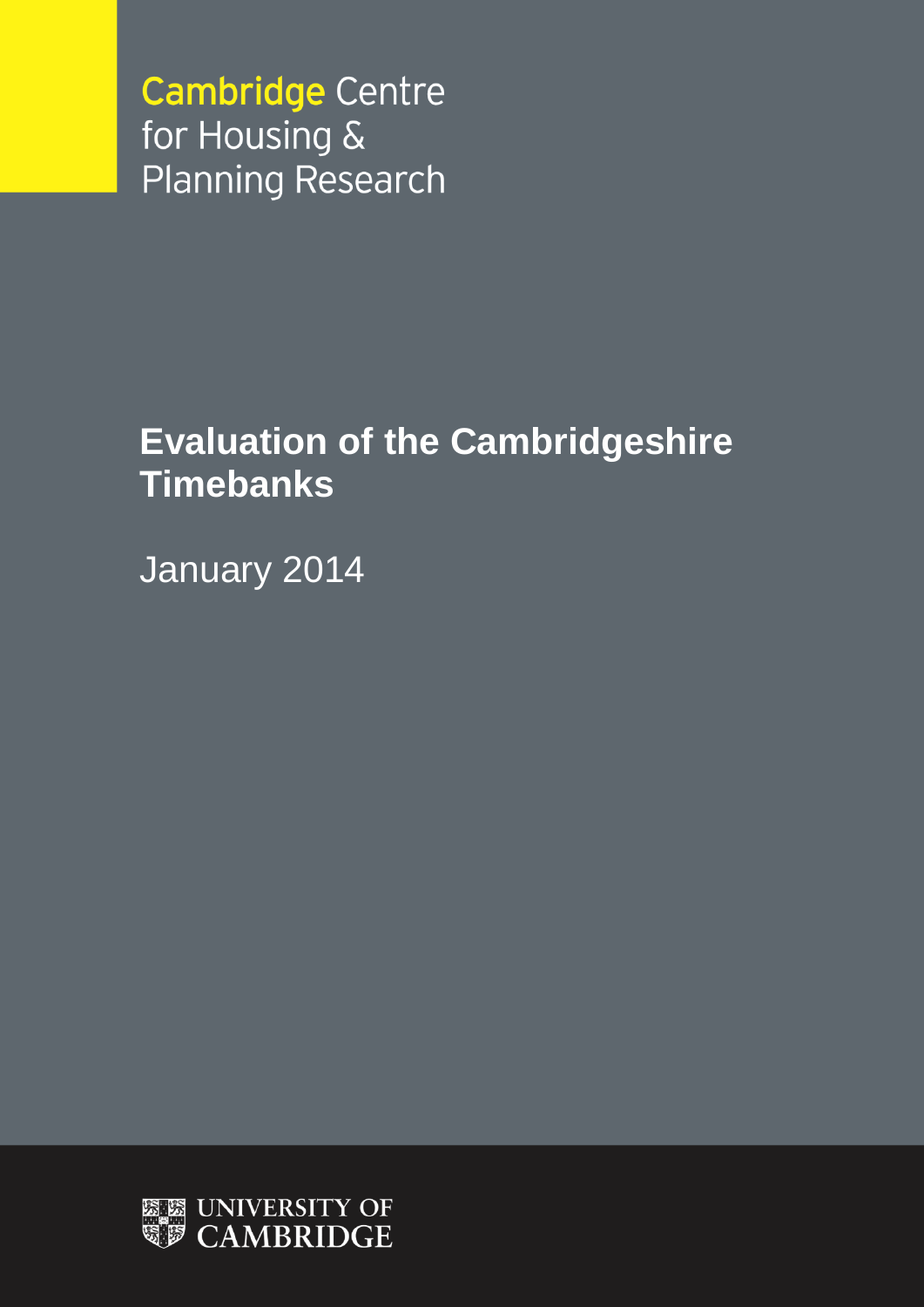### **Contents**

| 1) Introduction                        | 3              |
|----------------------------------------|----------------|
| 2) The Cambridgeshire timebank project | 5              |
| 3) Aims of the evaluation              | 6              |
| 4) Methods                             | 6              |
| 5) Member profile                      | $\overline{7}$ |
| 6) Exchanges                           | 17             |
| 7) Unit costs                          | 22             |
| 8) Perception measures                 | 24             |
| 9) Successes and challenges            | 27             |
| 10) Evidence of potential cost savings | 36             |
| 11) Conclusions                        | 38             |
| 12) Appendix                           | 41             |

For more information about this study please contact:

Dr Gemma Burgess Cambridge Centre for Housing and Planning Research Department of Land Economy University of Cambridge 19 Silver Street **Cambridge** CB3 9EP

[glb36@cam.ac.uk](mailto:glb36@cam.ac.uk) 01223 764547

To reference this report please use:

Burgess, G. (2014) Evaluation of the Cambridgeshire Timebanks. Cambridge Centre for Housing and Planning Research: Cambridge.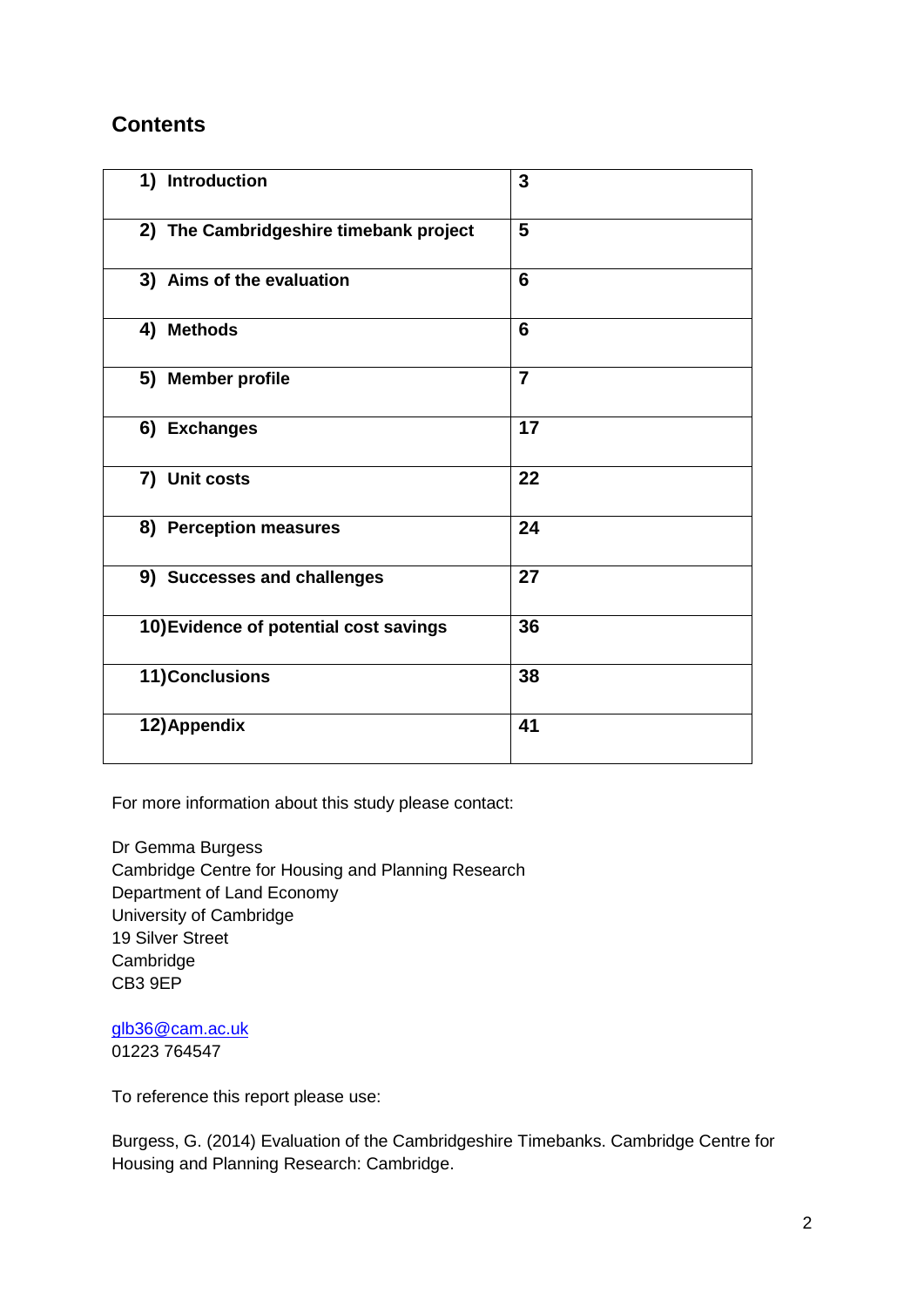# **1) Introduction**

This study evaluates the outputs and outcomes of four Cambridgeshire timebanks. It is exploring what impacts they have on individuals and communities, and, in particular, whether they can generate public cost savings.

Timebanking is an exchange system in which time is the principal currency. For every hour participants 'deposit' in a timebank, perhaps by giving practical help and support to others, they are able to 'withdraw' an hour of support when they are in need<sup>1</sup>. In each case the participant decides what they can offer. Everyone's time is equal, irrespective of what they choose to exchange. Activities which can be exchanged include gardening, IT training, help with shopping, and professional skills. Timebanking is based on the US Time Dollars idea, developed by Edgar Cahn<sup>2</sup>. Schemes have been set up in the UK since 1998, there are currently about 250 but the number is growing.

Timebanking is increasing in popularity and new schemes are regularly being developed. In Cambridgeshire four schemes were recently set up. The Cambridge Centre for Housing and Planning Research was commissioned by Cambridgeshire County Council and the Cambridge Housing Society to evaluate the four new timebanking projects. The research explored how they are developing, who is involved, what is exchanged and the impact on individuals who take part. As far as possible, the research also explored the potential cost savings to public budgets that the timebanks may generate.

It has been argued that among the achievements that might result from empowering local communities and groups to initiate action themselves through schemes such as timebanking are:

- Reduction in social exclusion
- Reductions in antisocial behaviour and crime
- Greater safety (actual and/or perceived)
- Social engagement
- Citizen participation
- Improved housing and physical environments
- Increased levels of support to people who want to move into employment or who are experiencing difficulties with absenteeism
- Cost savings to public budgets
- Improved health.

<u>.</u>

There is little research on timebanking but previous evaluations of time bank schemes provide encouraging evidence of improvements in social inclusion. While benefits such as improved independence, well-being and social inclusion cannot easily be assigned a monetary value, there is a some evidence to suggest that timebanking has the long term

<sup>&</sup>lt;sup>1</sup> <http://www.pssru.ac.uk/pdf/dp2772.pdf> Knapp, M., Bauer, A., Perkins, M. and Snell, T. (2010) Building community capacity: making an economic case. PSSRU Discussion Paper 2772

 $2$  Cahn, E. (2004) No More Throw-away People: The Co-production Imperative. Essential Books, Washington.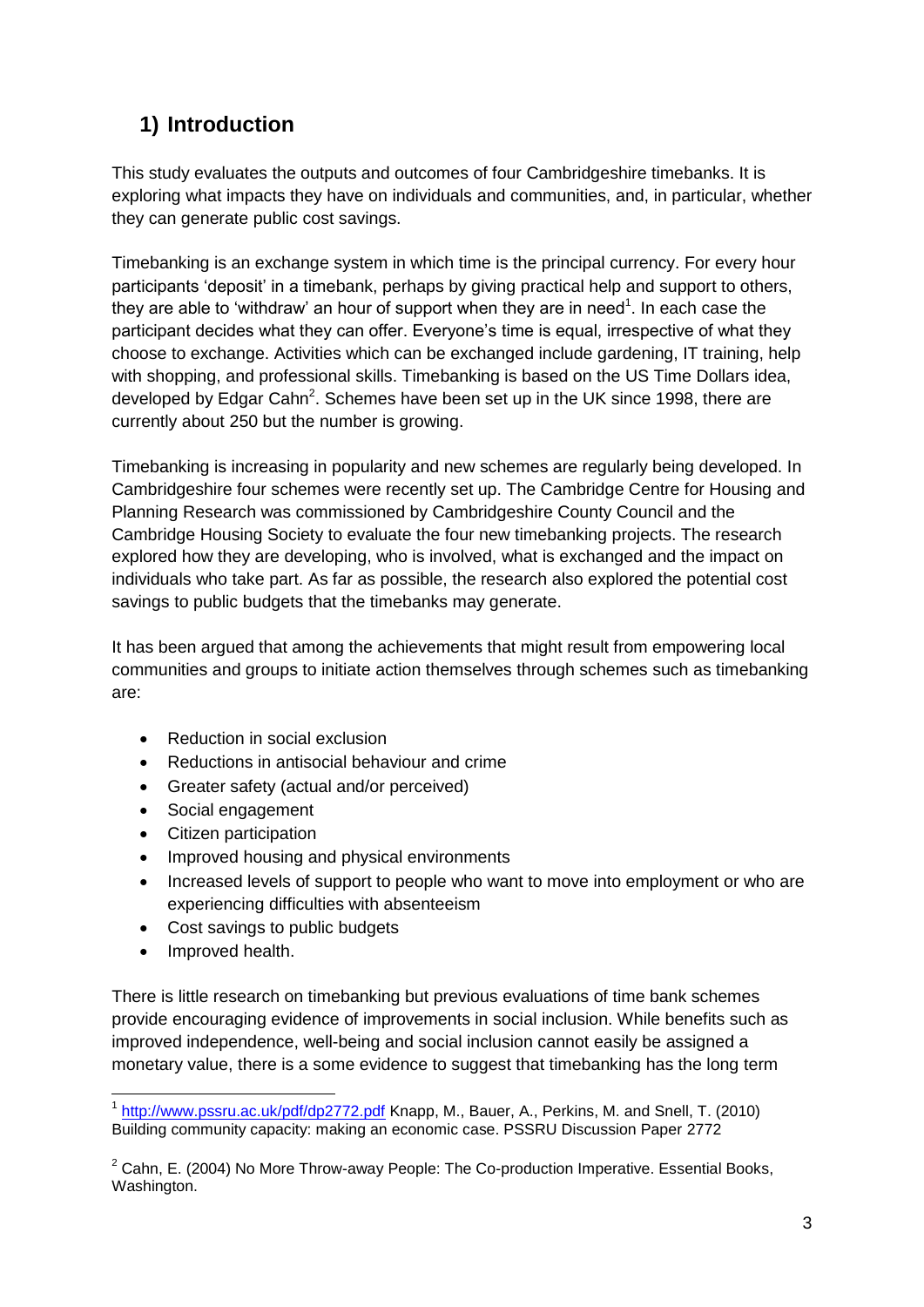potential to generate savings to budget-holders at local and national level. Examples of positive physical and mental health impacts, improved employment prospects and decreased reliance on alternative forms of paid and unpaid support have been attributed to timebank participation.

One way to understand timebanking is as a building block of social capital. Social capital describes the pattern and intensity of networks among people and the shared values that arise from those networks. Developing social capital through projects that build community capacity has the potential to benefit the community at large, as well as providing personal benefits for the individuals, recipients and providers involved in such initiatives. It is believed that timebanks can strengthen local community networks, support social justice objectives and make more effective use of the assets and resources existing within a community. It is possible that schemes such as timebanking can build social, economic and political capital**.**

Another way to understand timebanking is as a form of co-production. The co-production principle asserts that there is more capacity in an economic system than that simply defined by the market. For example, the market assigns a high value, through price, to resources that are scarce, and a low value to things that are commonly or universally available. That means the market doesn't adequately value certain activities until they become truly scarce: caring, learning, imparting values, sharing, socialising, raising children, being a good neighbour, helping others - all contributions that can be made by every human being. In this understanding, timebanking is a way of revaluing activities that may be outside of the market economy and constitutes an alternative to the market.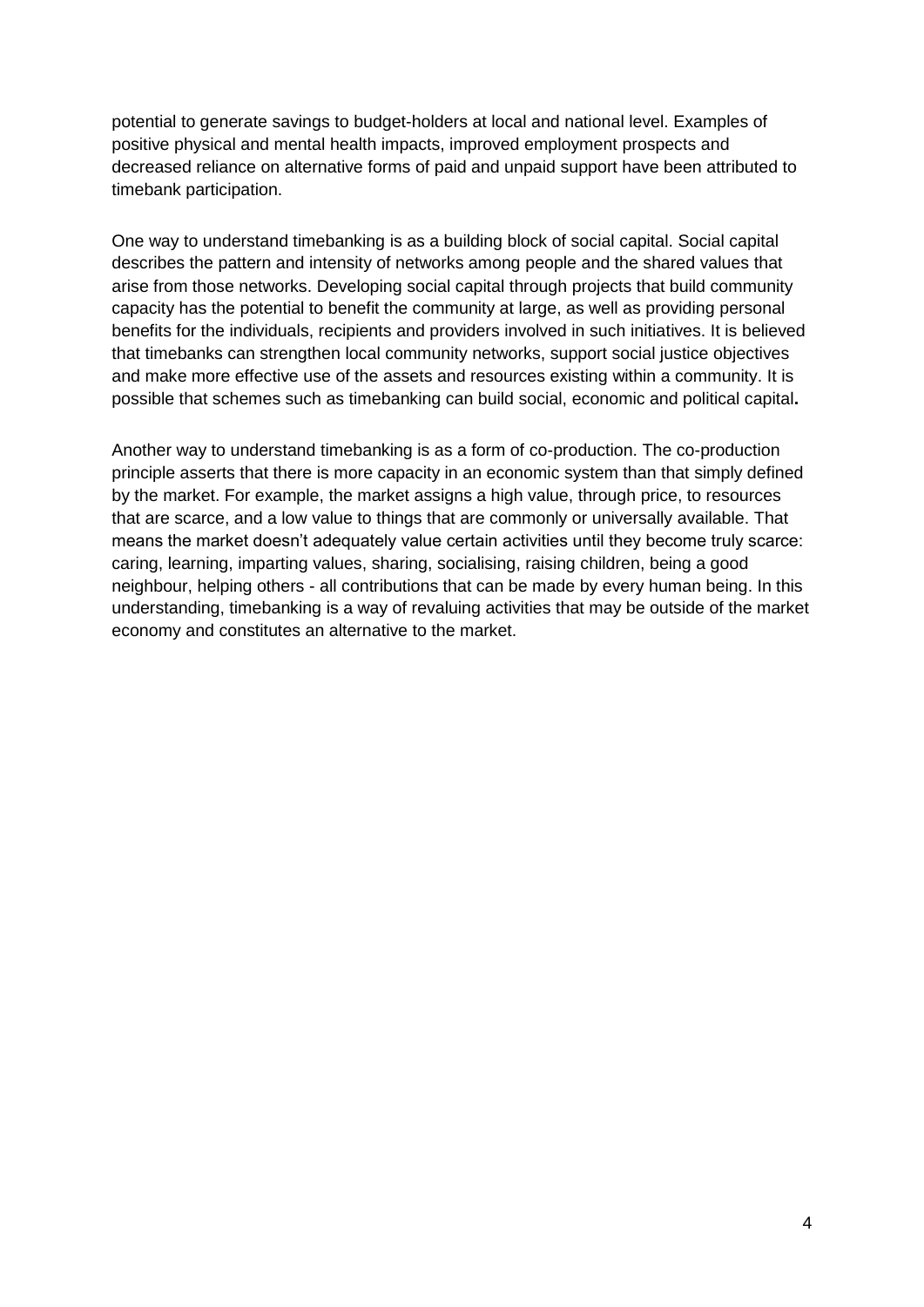# **2) The Cambridgeshire timebank project**

There are four timebanks in the Cambridgeshire project, Somersham, Cambourne, Littleport and March. Somersham is the longest running of the four timebanks and was originally a pilot developed by Cambridgeshire County Council in partnership with Somersham Parish Council, launched in October 2011. With additional funding the other timebanks launched in late summer 2012.

The Cambridgeshire Timebank Development project is supported and led by the Cambridgeshire Timebank Steering Group which brings together different organisations, including CHS Group, Somersham Parish Council, Cambridgeshire County Council (Community Engagement, Adult Social Care, Adult Learning and Skills) and the Freedom Club Timebank (Cambridge).

The projects aims:

"To invest in community capacity and low level preventative measures and to imbed these principles into forward service planning. The aim of timebanking in Cambridgeshire is to enable people to support themselves from their community, with the ultimate aim to reduce the potential demand on services in coming years and to create a vibrant alternative social market place, moving people away from a reliance on more costly statutory services". (Partnership Agreement Somersham)

The goal of the project is based around developing social capital and improving the welfare of the individuals involved:

"The project follows the timebank framework and objectives by supporting an innovative form of 'volunteering' based on mutual support that provides a highly effective system for promoting active citizenship, the growth of social capital, community empowerment and community skills. Through the project the timebank will also enable people to live independently, enable more choice, help to tackle loneliness and isolation, and provides new connections and opportunities for both individuals and communities". (Partnership Agreement Somerhsam)

The projects were supported by grants to fund part time coordinators.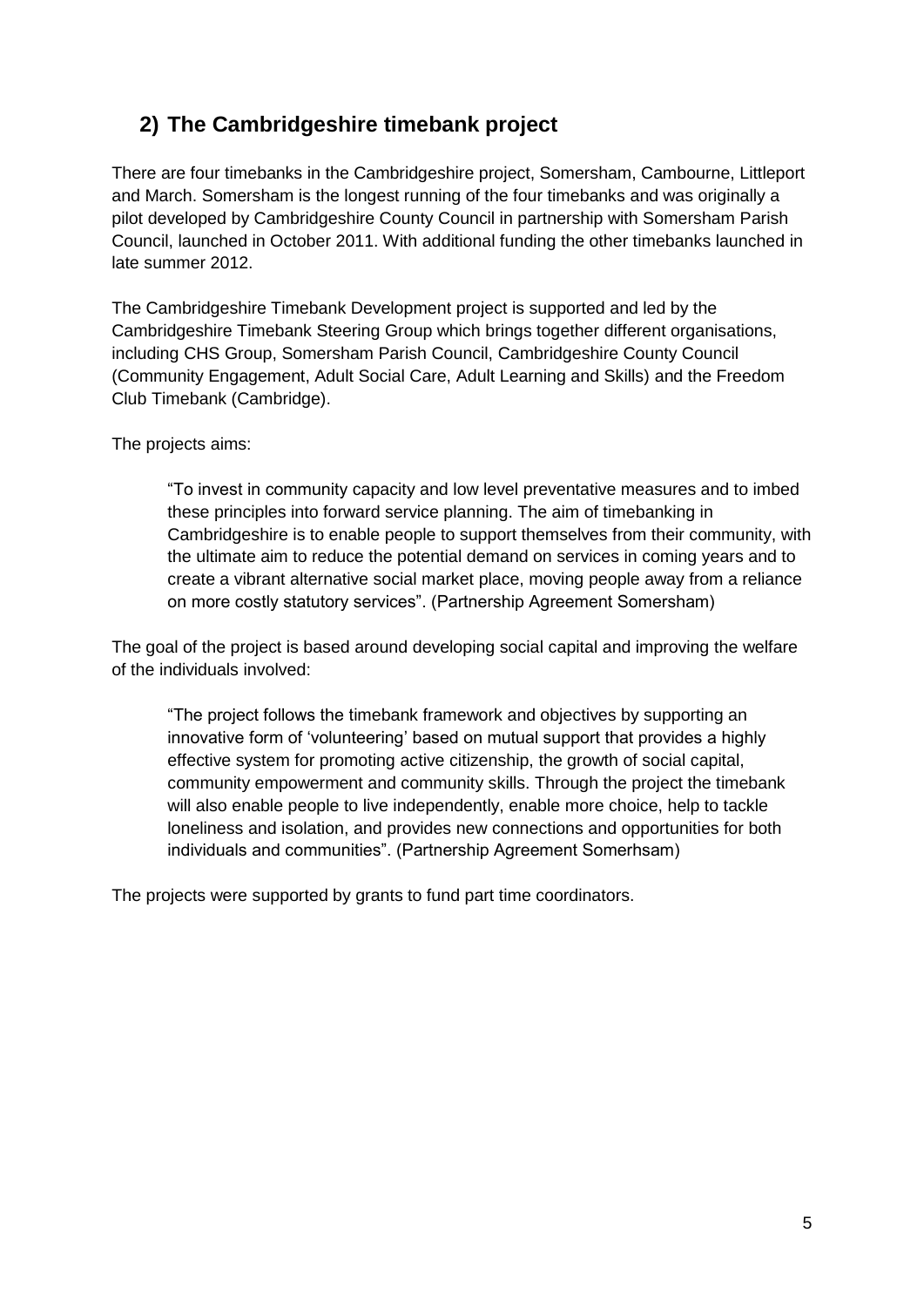# **3) Aims of the evaluation**

The aims of the evaluation of the four Cambridgeshire timebanks are to analyse:

- Profile of who is involved
- The nature of activities exchanged
- How the timebanks are developing
- Successes and challenges
- The impact of involvement on individuals
- Any evidence of cost savings to the public purse

# **4) Methods**

#### **Monitoring data**

The existing timebank new member monitoring form was amended to include data relevant for the evaluation on the profile of members, including age, gender and health. All four timebanks use the same form to ensure a standard system for data collection. The timebank coordinators enter the data into a software package provided by Timebanking UK, who extracted the data in early March 2013 for the interim evaluation and at the end of October 2013 for the final evaluation. For the final evaluation members were sent a short survey repeating some of the questions from the initial monitoring to measures changes during their participation in the timebank.

#### **Interviews**

Interviews were conducted with the timebank coordinators to analyse progress, successes and challenges at the interim evaluation stage in early March 2013, and again in November 2013 for the final evaluation. Interviews with a sample of users of the scheme were also conducted for both stages of the evaluation.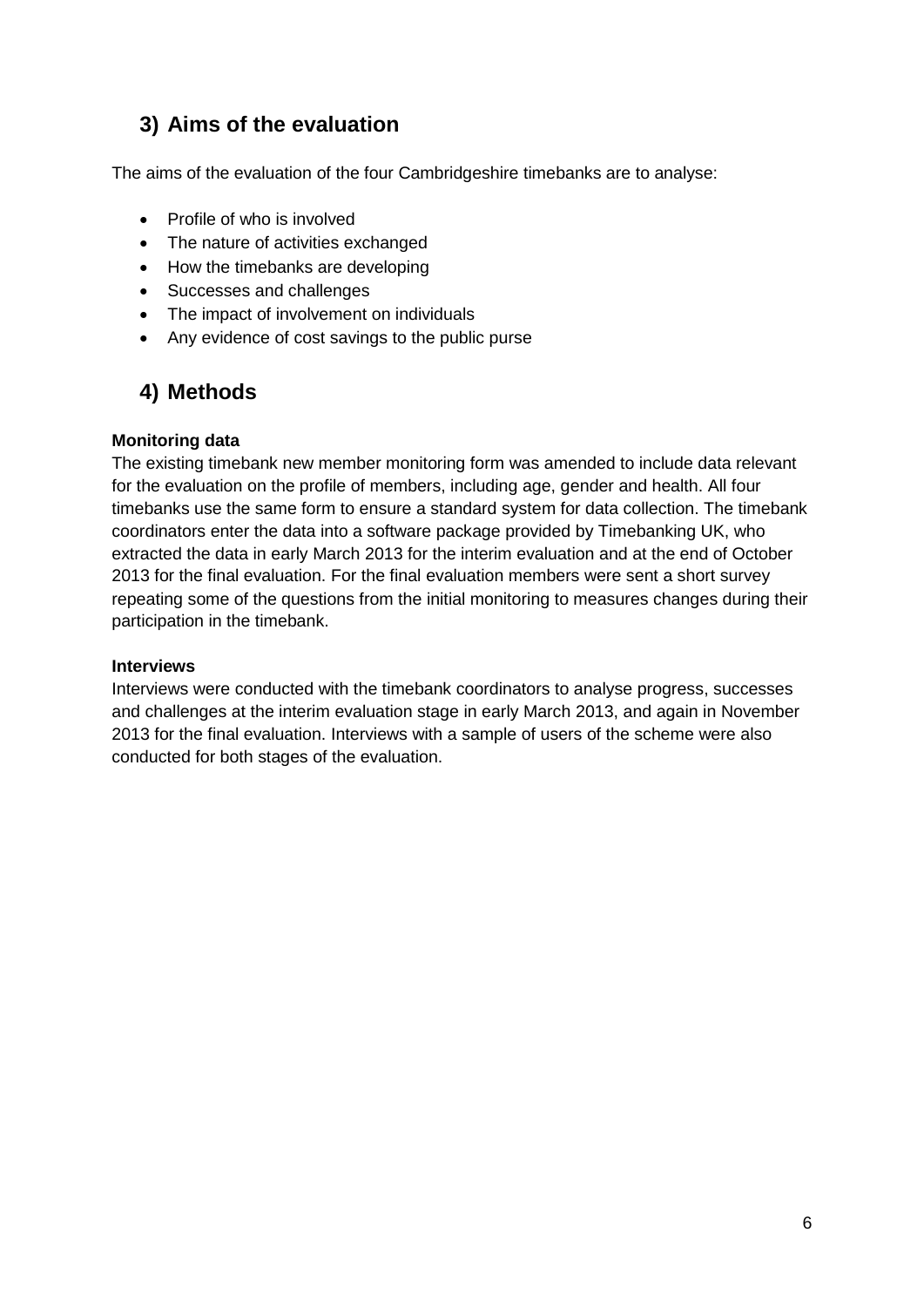# **5) Member profile**

For the final evaluation, data on members and exchanges was analysed based on the data to the end of October 2013. There were 166 active individual members across all four timebanks and 26 active organisations.

#### **Age**

The age of members is quite evenly distributed across the 25 to 65+ age ranges but membership is under-represented in the 15-25 year old category. This is fairly typical of volunteering as levels of formal volunteering vary significantly with age. Research drawing on the DCLG Citizenship Survey found that the proportion of formal volunteers was highest among people in the 35–44 and 55–64 age brackets, lower among those aged 34 or younger, and lowest in the 65 or over age group<sup>3</sup>. The timebank had a high proportion of members aged 65 or over suggesting that it has been successful in engaging older people in volunteering:



**Figure 1: Age distribution of time bank members**

#### **Gender**

Seventy per cent of timebank members are female. It is fairly typical of volunteering to find that more women are involved than men $4$  (DCLG, 2010), but women are over-represented in the timebanks:

<sup>1</sup> <sup>3</sup> Helping Out: A national survey of volunteering and charitable giving. Low et al, (2007) Office of the Third Sector in the Cabinet Office by the National Centre for Social Research and the Institute for Volunteering Research

[http://www.ivr.org.uk/component/ivr/helping-out-a-national-survey-of-volunteering-and-charitable](http://www.ivr.org.uk/component/ivr/helping-out-a-national-survey-of-volunteering-and-charitable-giving)[giving](http://www.ivr.org.uk/component/ivr/helping-out-a-national-survey-of-volunteering-and-charitable-giving)

 $4$  Citizenship Survey: 2009-10 (April 2009 – March 2010), England, DCLG, (2010) [http://webarchive.nationalarchives.gov.uk/20120919132719/http://www.communities.gov.uk/document](http://webarchive.nationalarchives.gov.uk/20120919132719/http:/www.communities.gov.uk/documents/statistics/pdf/164191.pdf) [s/statistics/pdf/164191.pdf](http://webarchive.nationalarchives.gov.uk/20120919132719/http:/www.communities.gov.uk/documents/statistics/pdf/164191.pdf)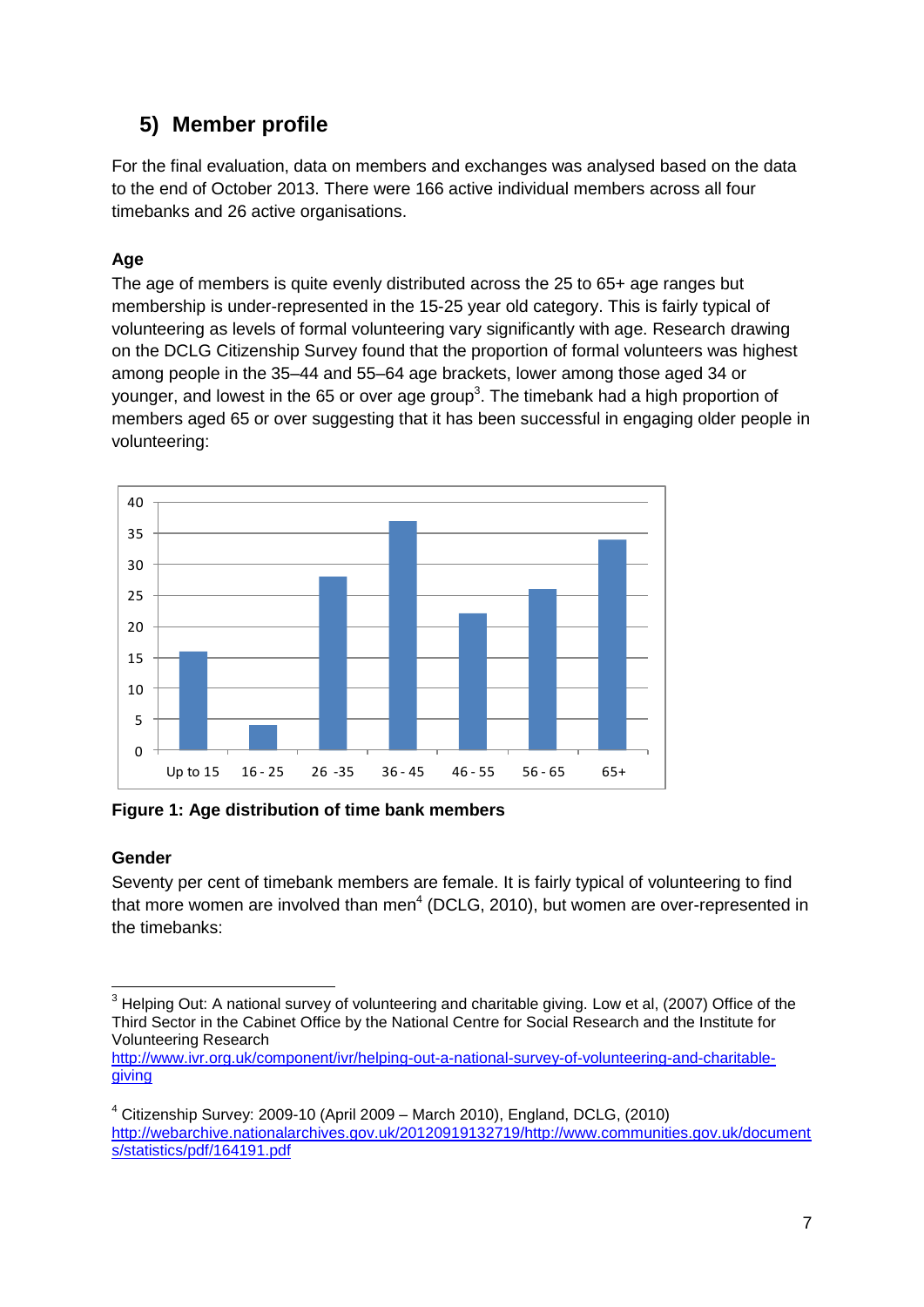

**Figure 2: Gender of time bank members**

#### **Ethnicity**

The overwhelming majority of members are White British; all members had English as their first language. The Citizenship Survey found that 42% of white adults formally volunteered compared to 34% of minority ethnic group adults. However, although different ethnic groups show different rates of formal volunteering deeper exploration shows that this is due to factors other than ethnicity such as socio-economic classification, age, geography and income etc. The low numbers of other ethnic groups amongst timebank members probably reflects the demography of the local populations in the timebank villages:



**Figure 3: Ethnicity of time bank members**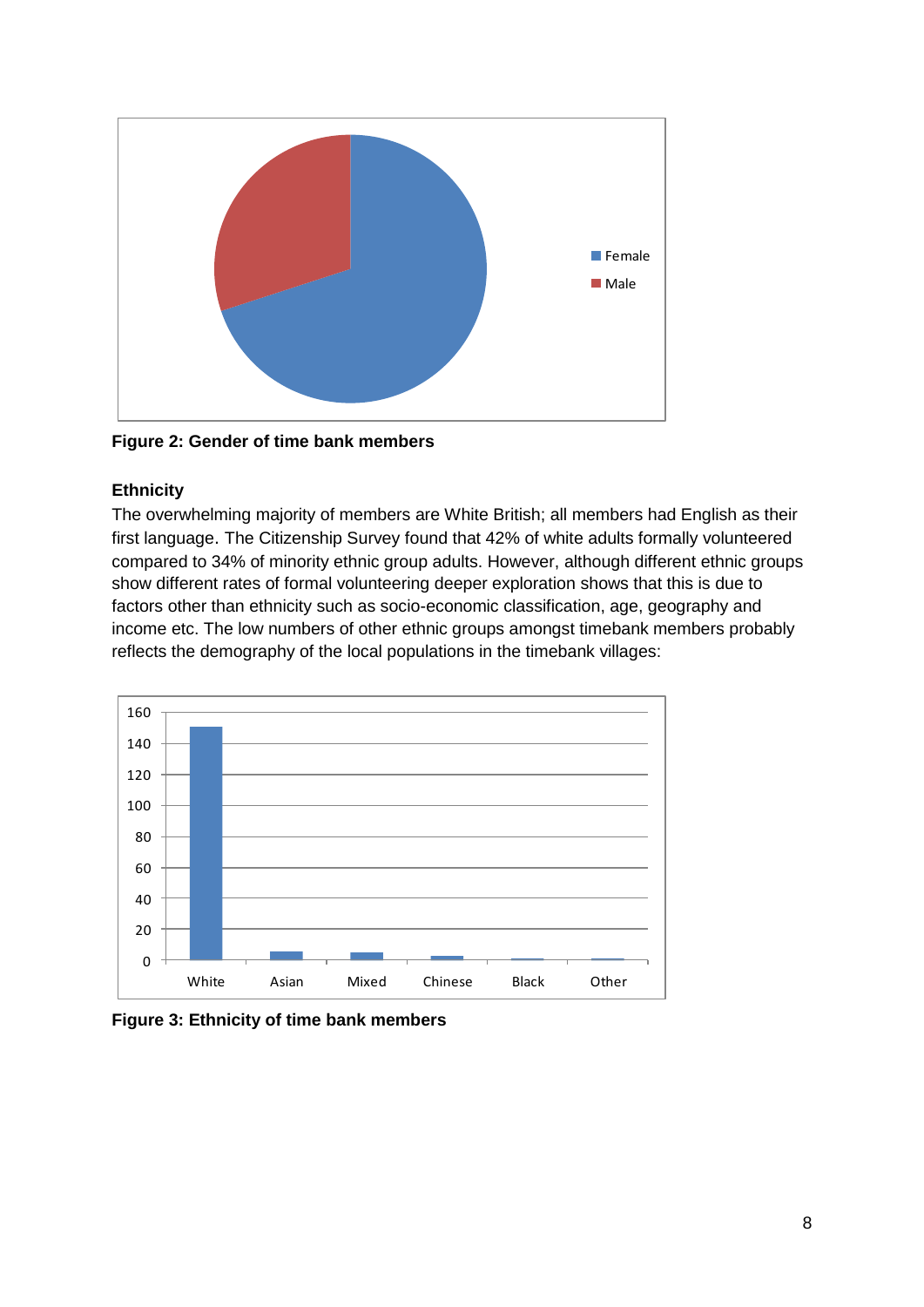#### **Living alone**

Eighty per cent of members live with family or spouses and 20% live alone. It is important to monitor the number of people living alone who are members of the timebanks as one goal is



**Figure 4: Living alone**

#### **Income**

Only 51% of the timebank members completed the monitoring question about income. Of those who replied, half of the members have an income of less than £300 per week and half of more than £300 per week:



**Figure 5: Income level of time bank members**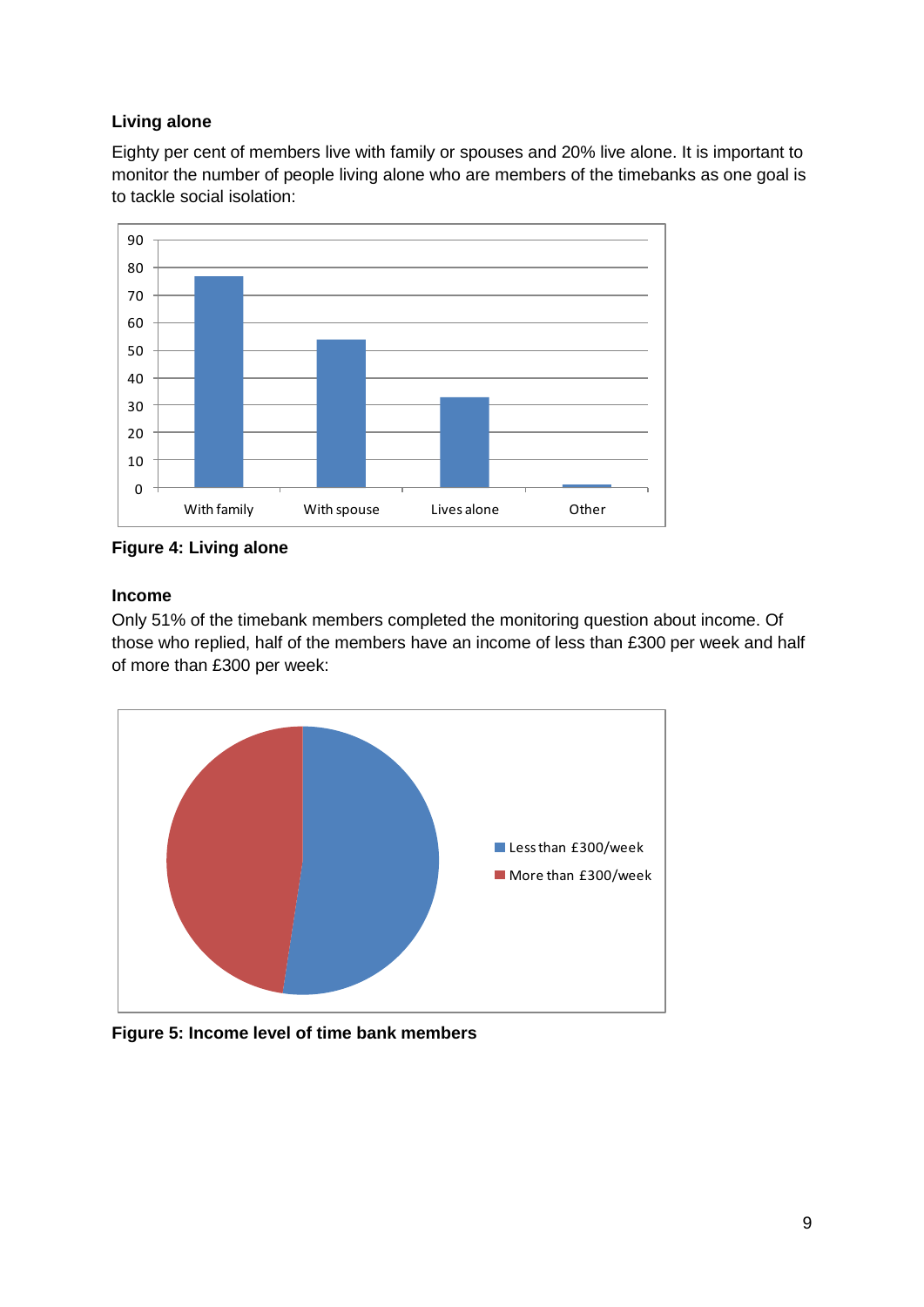#### **Employment**

Thirty eight per cent of members are in full or part time employment, 25% are retired, 16% are unemployed:



**Figure 6: Employment status of time bank members**

#### **Highest qualification**

Thirty four per cent of members have a higher level qualification beyond A levels:

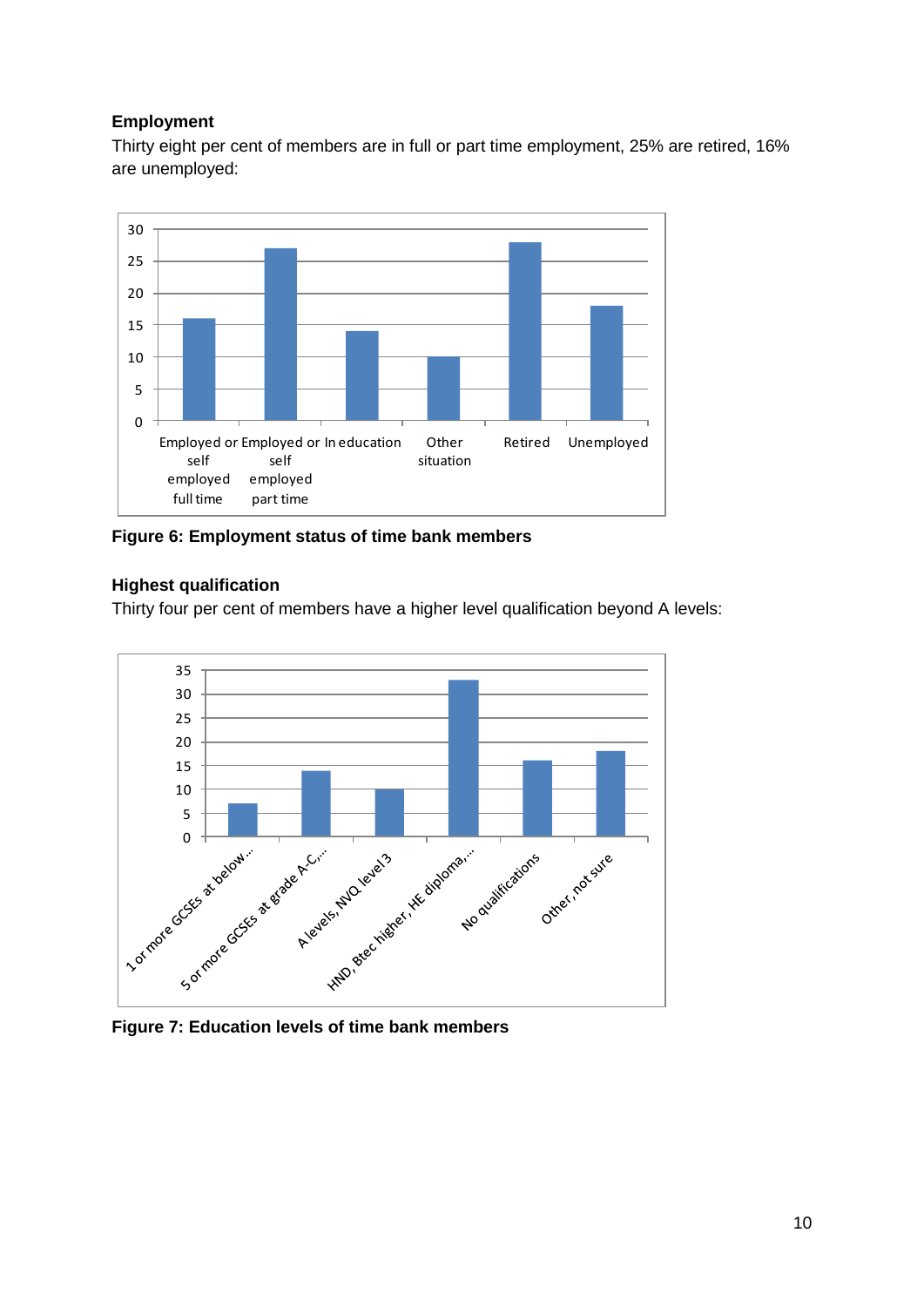#### **Health**

Only 60% of members completed the monitoring questions about self-reported health. Of these 74% of members report having very good or good health:



**Figure 8: Self-reported health of time bank members**

#### **Carer for others**

Two thirds of members are not caring formally for anyone, 16% of members are carers:



**Figure 9: Time bank members who are carers**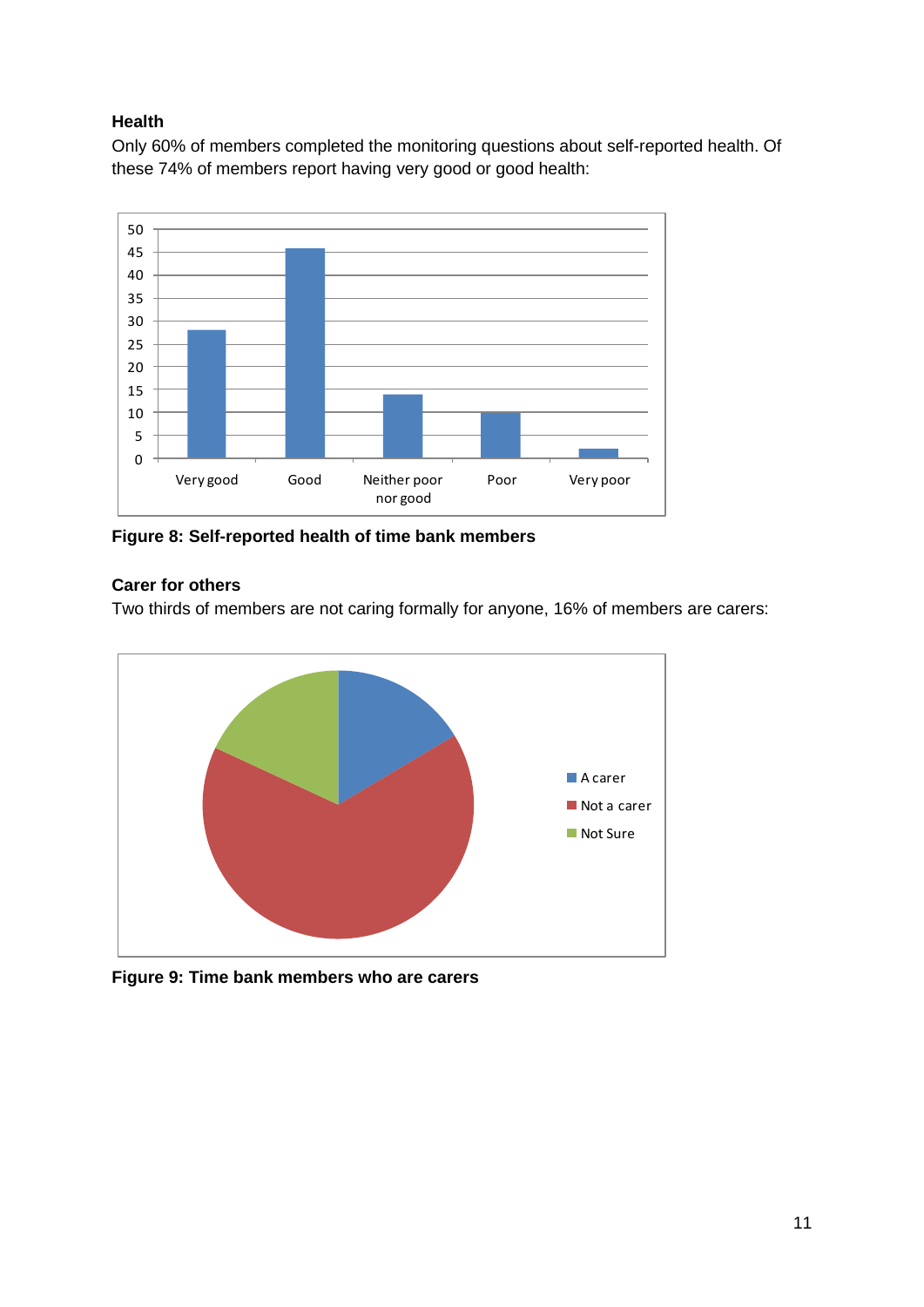#### **Mobility**

Fifty eight per cent of members have access to a car, 19% use a bicycle, and 14% primarily use the bus.

Some members use some form of walking support, such as a cane, walker, crutches, wheelchair or mobility scooter:



**Figure 10: Mobility of time bank members**

#### **Use of care and support services**

One of the goals of the timebank is to support moving people away from a reliance on more costly statutory services. Seventeen per cent of members use formal care and support services:



**Figure 11: Use of care and support services by time bank members**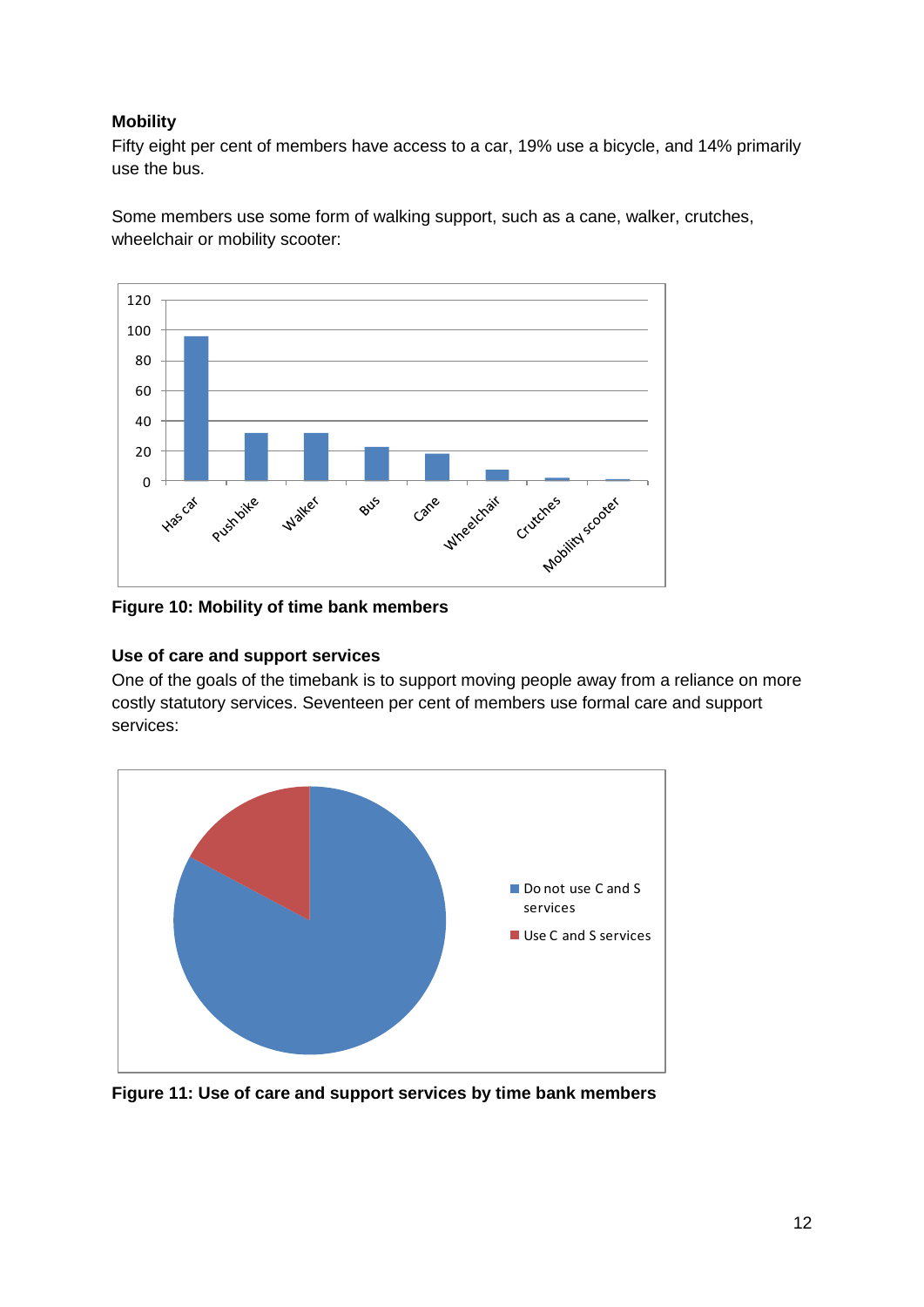#### **Email**

Seventy four per cent of members have access to email:



**Figure 12: Email access of time bank members**

#### **Internet access**

Most members, 78%, have access to the internet:



**Figure 13: Internet access of time bank members**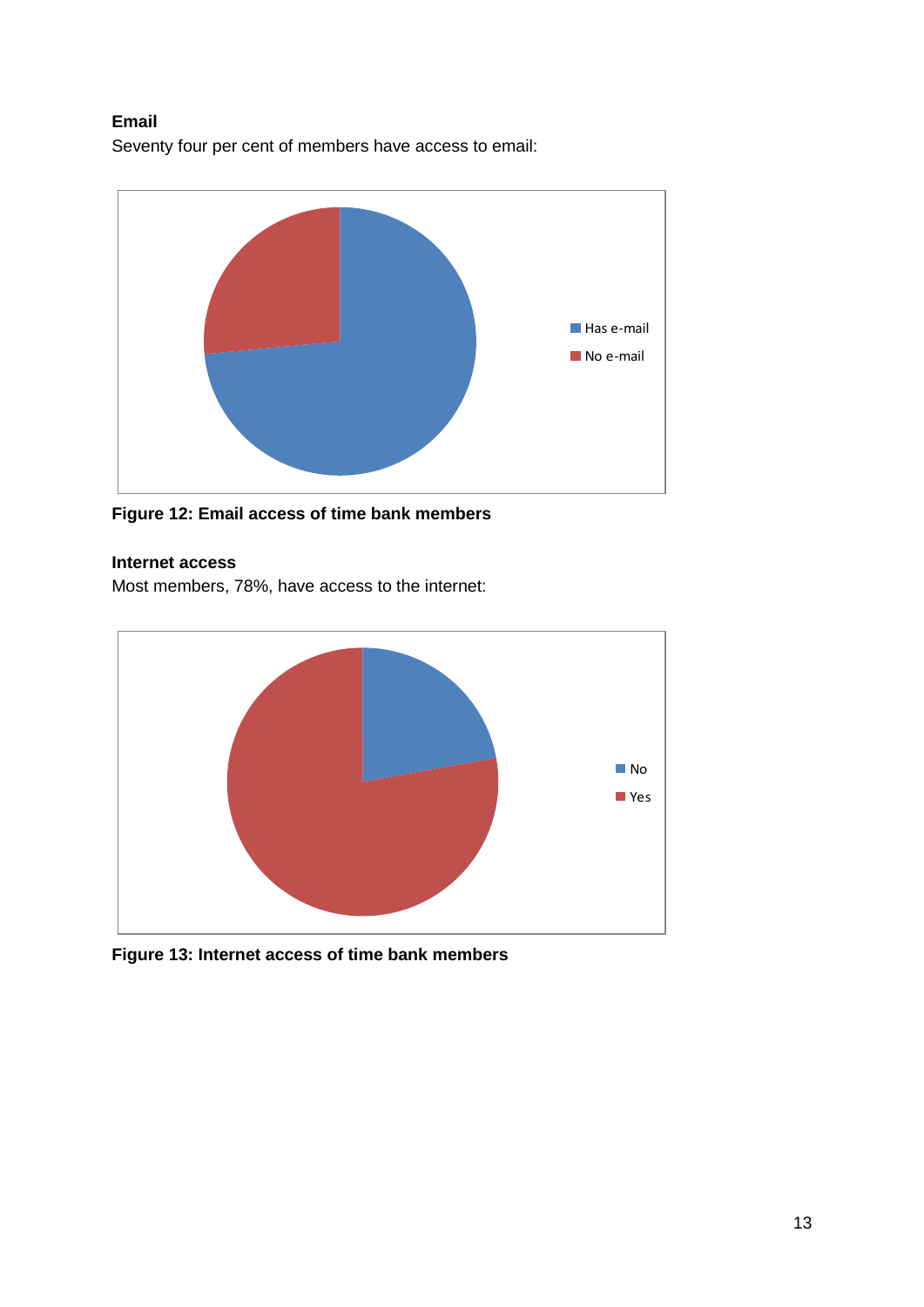#### **Social media**

Fifty seven per cent of members use Facebook but 40% do not use any form of social media:



**Figure 14: Use of social media by time bank members**

#### **Membership of community groups**

Most time bank members are already members of other community groups, 37% of members are not involved in any other community groups:



**Figure 15: Membership of other community groups of time bank members**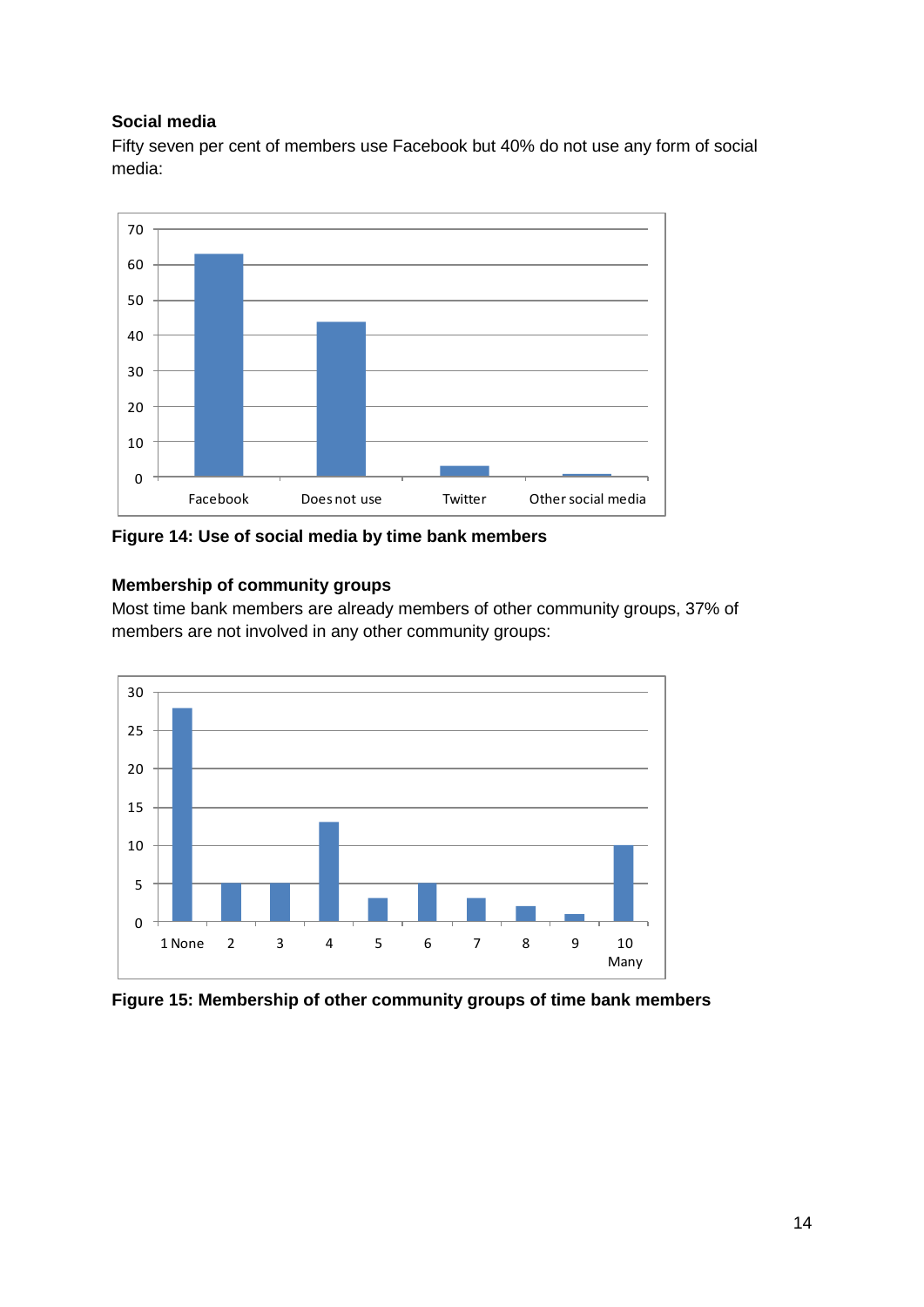#### **Feel part of the community**

Only 45% of members answered the monitoring question to describe how much they felt part of their local community. People were asked to rate how much they felt part of their local community, where 1 was not at all and 10 was very much. Of the respondents, 68% ranked how they felt as 5 or below:



#### **Figure 16: Extent members agree to the statement 'I feel that I'm very much part of the local community'**

#### **Number of people know for coffee**

As another way of trying to understand how well members are integrated into their local community, members were asked how many people they knew to have coffee with locally. Fifty one per cent knew 6 or more people:



**Figure 17: Number of people members know for coffee in their community**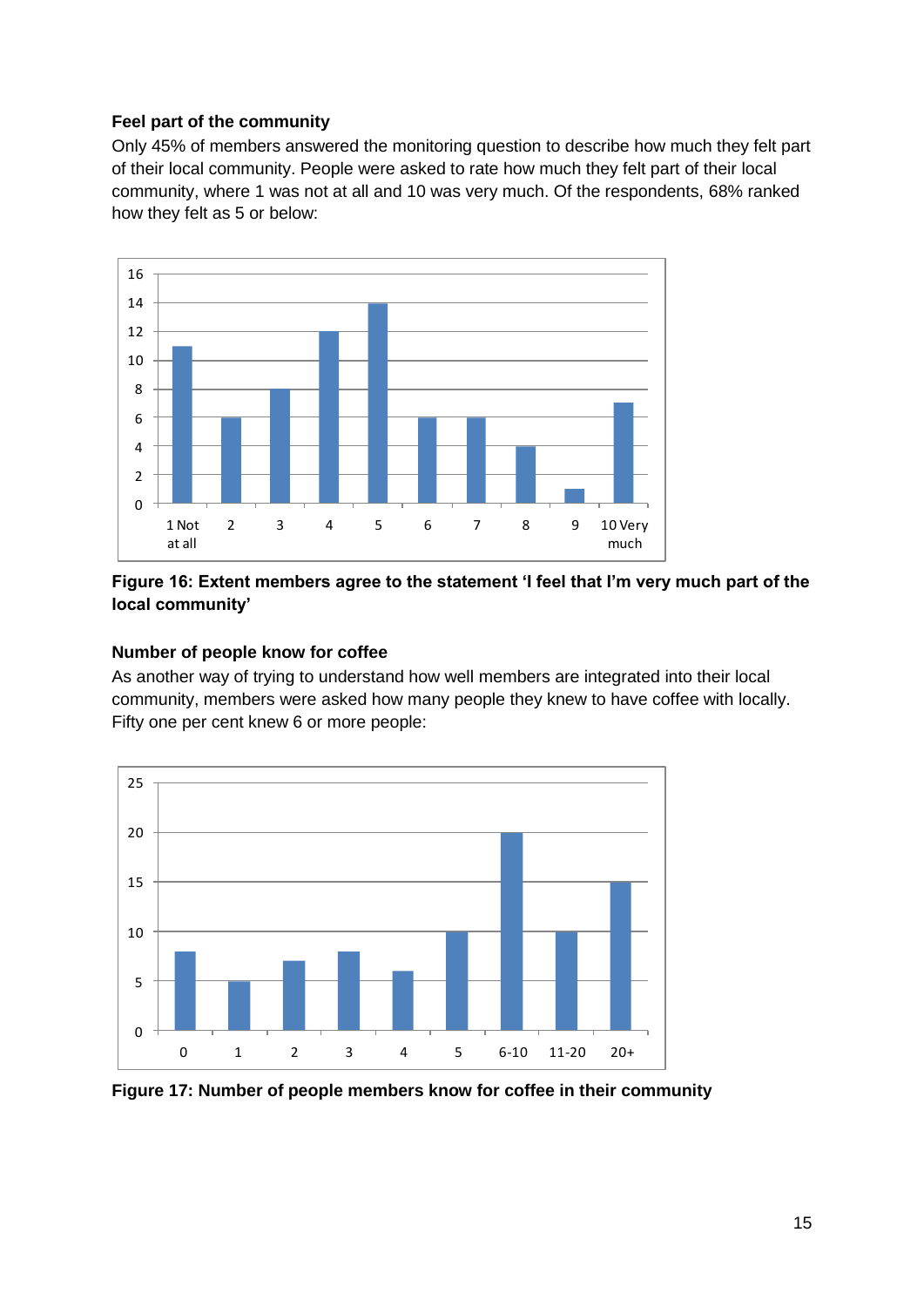#### **How people heard about the timebank**

Members heard about the timebank from a range of sources:



**Figure 18: How people heard about the timebank**

#### **Why people joined the timebank**

Members joined the timebank for various reasons:



**Figure 19: Why people joined the timebank**

#### **Summary**

The profile of timebank members is quite similar to the national profile of volunteers, with more women, white British and 35 to 64 year olds. There is a higher proportion of older people than the average for volunteers which is positive if one of the goals of the timebank is to tackle social isolation, which is particularly high amongst older people.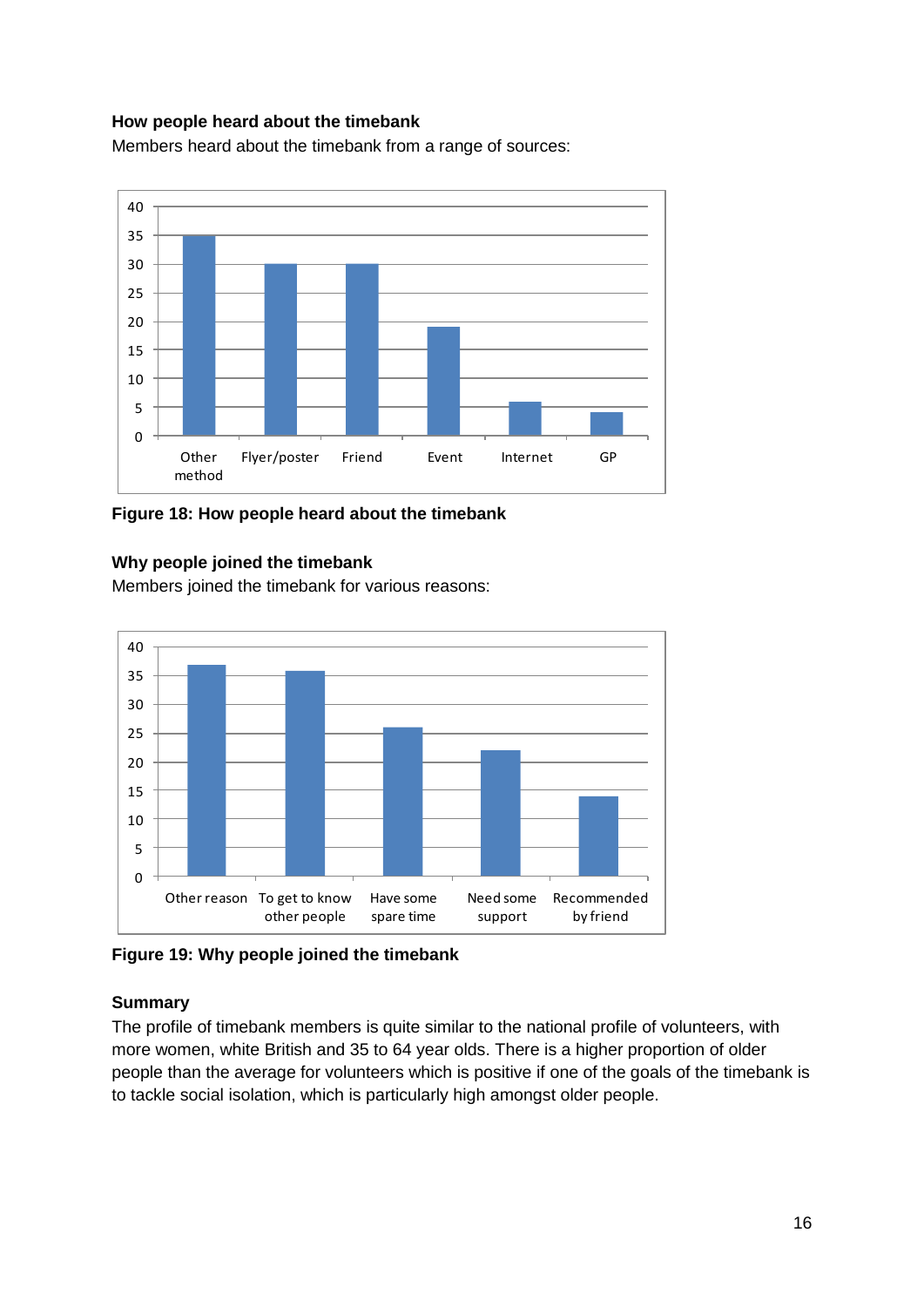# **6) Exchanges**

Across the three timebanks still operating by the time of the evaluation period to the end of October 2013, 2366 hours in total were exchanged. There were 166 active individuals and organisations:

| <b>Timebank</b> | <b>Active individuals</b> | <b>Active organisations</b> |
|-----------------|---------------------------|-----------------------------|
| Somersham       | 79                        | 10                          |
| Cambourne       |                           |                             |
| Littleport      | 25                        |                             |

There were 88 different activities recorded as exchanges. The majority of hours recorded were for attending social events and serving in the community café. These are the top ten types of activities:

| <b>Type of activity</b>   | <b>Hours</b> |
|---------------------------|--------------|
| Attending social event    | 379          |
| Serving                   | 267          |
| Gardening work/advice     | 140          |
| Initial setup             | 136          |
| Leafleting                | 124          |
| Help with social events   | 109          |
| Donation to Community Pot | 94           |
| Orchard work              | 65           |
| Shopping                  | 61           |
| Collating magazine        | 59           |

The most frequent exchanges are shown here:



**Figure 20: Most frequent exchanges**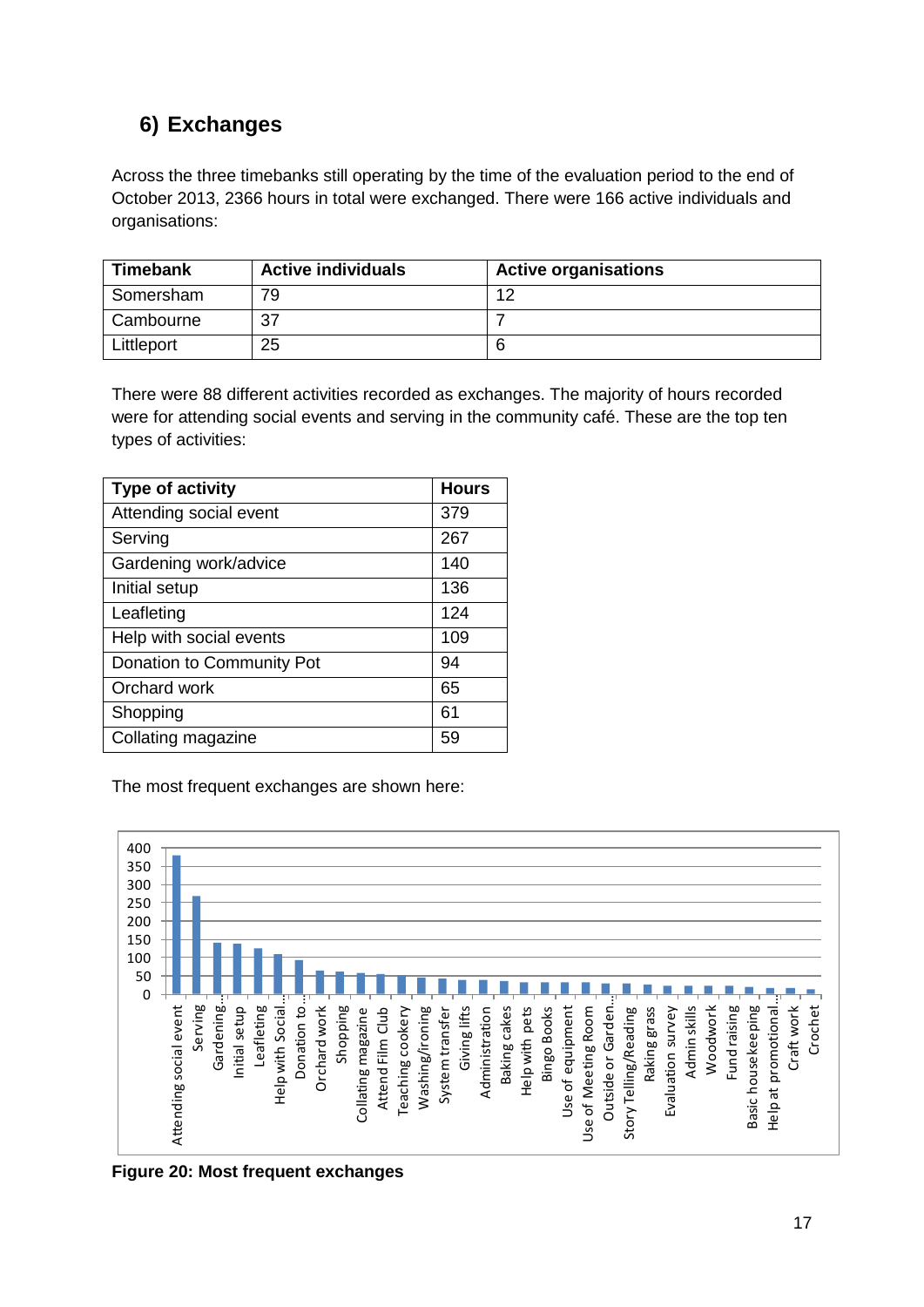#### **Cambourne**

The Cambourne timebank recorded 764 hours exchanged in total over the evaluation period, 26% of the exchanges for all four timebanks. It has 37 active individuals and 7 active organisations. Serving in the community café and the initial set up of the timebank accounted for half of all the hours recorded. The top ten activities are as follows:

| <b>Type of activity</b>   | <b>Number of hours</b> |
|---------------------------|------------------------|
| Serving                   | 267                    |
| Initial setup             | 113                    |
| Leafleting                | 59                     |
| System transfer           | 43                     |
| Donation to Community Pot | 42                     |
| Washing/ironing           | 36                     |
| Donation                  | 23                     |
| Fund raising              | 21                     |
| Admin skills              | 19                     |
| Cakes                     | 17                     |

#### **Littleport**

The Littleport timebank recorded 437 hours exchanged in total over the evaluation period, 15% of the exchanges for all four timebanks. It has 25 active individuals and 6 active organisations. The top ten activities are as follows:

| <b>Type of activity</b>    | <b>Number of hours</b> |
|----------------------------|------------------------|
| Collating magazine         | 59                     |
| Gardening manual/advice    | 54                     |
| Leaflet drop               | 50                     |
| Shopping                   | 37                     |
| <b>Bingo Books</b>         | 33                     |
| <b>Outside or Garden</b>   | 29                     |
| maintenance/repair         |                        |
| Initial setup              | 23                     |
| Donation                   | 22                     |
| Basic housekeeping         | 20                     |
| Help at promotional events | 16                     |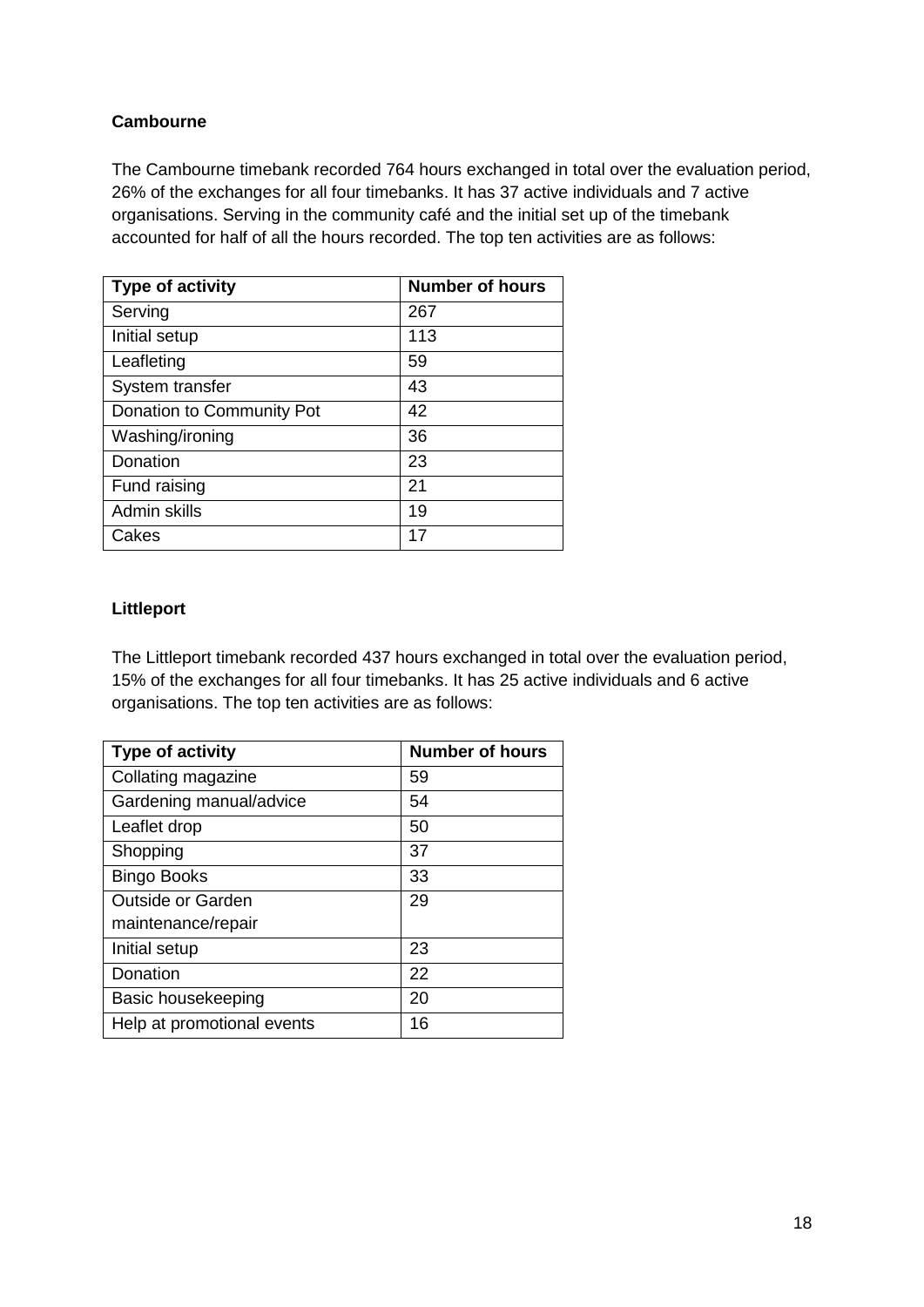#### **Somersham**

The Somersham timebank recorded 1165 hours exchanged in total over the evaluation period, 40% of the exchanges for all four timebanks. It has 79 active individuals and 12 active organisations. The top activities are as follows:

| <b>Type of activity</b> | <b>Number of</b> |
|-------------------------|------------------|
|                         | hours            |
| Attending social event  | 379              |
| Help with social events | 109              |
| Gardening               | 71               |
| Orchard work            | 65               |
| Attend Film Club        | 55               |
| Teaching cookery        | 52               |
| Administration          | 38               |
| Giving lifts            | 38               |
| Help with pets          | 33               |
| Use of equipment        | 33               |
| Use of Meeting Room     | 33               |

#### **Average hours exchanged per month**

The timebanks had been in operation for differing time periods when the evaluation took place. The average hours exchanged per month varies between the timebanks, from 39 in Littleport to 59 in Cambourne:

| <b>Timebank</b> | <b>Start date</b> | <b>Months in</b><br>operation by<br>end October<br>2013 | <b>Total hours</b><br>exchanged | <b>Average hours</b><br>exchanged per<br>month |
|-----------------|-------------------|---------------------------------------------------------|---------------------------------|------------------------------------------------|
| Somersham       | Oct-11            | 24                                                      | 1165                            | 49                                             |
| Cambourne       | Sep-12            | 13                                                      | 764                             | 59                                             |
| Littleport      | Oct-12            | 12                                                      | 437                             | 36                                             |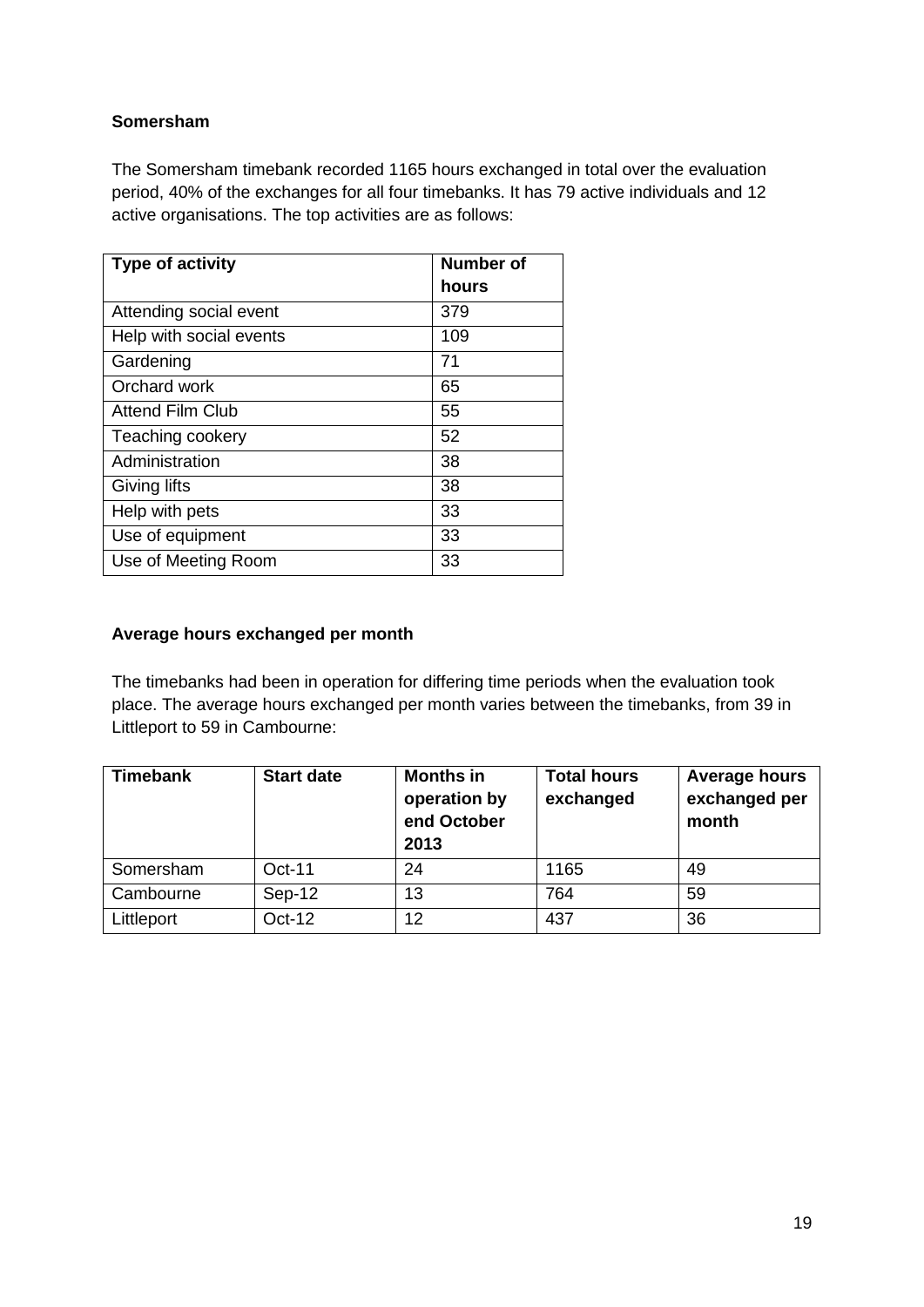

**Figure 21: Average hours exchanged per month**

#### **Average hours exchanged per member**

The total hours exchanged across the timebanks was 2366 hours. There were 166 active members (141 individuals and 25 organisations). This is 14 hours per member on average. The average hours exchanged per member varies between the timebanks, from 13 in Somersham to 17 in Cambourne:

| <b>Timebank</b> | <b>Number of active</b><br>members/organisations | <b>Total hours exchanged</b> | Average hours<br>exchanged per<br>member |
|-----------------|--------------------------------------------------|------------------------------|------------------------------------------|
| Somersham       | 91                                               | 1165                         | 13                                       |
| Cambourne       | 44                                               | 764                          | 17                                       |
| Littleport      | 31                                               | 437                          | 14                                       |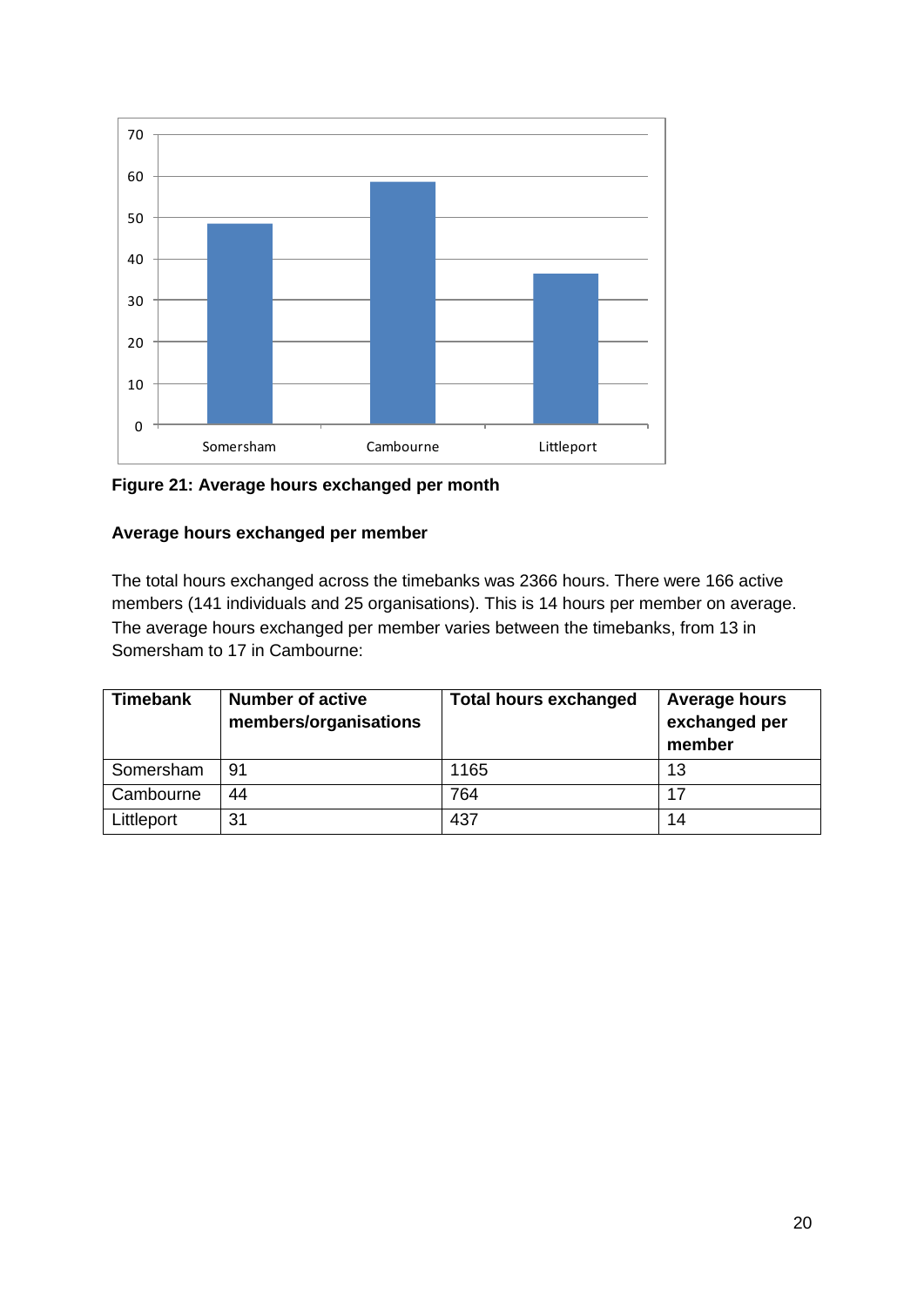

**Figure 22: Average hours exchanged per member**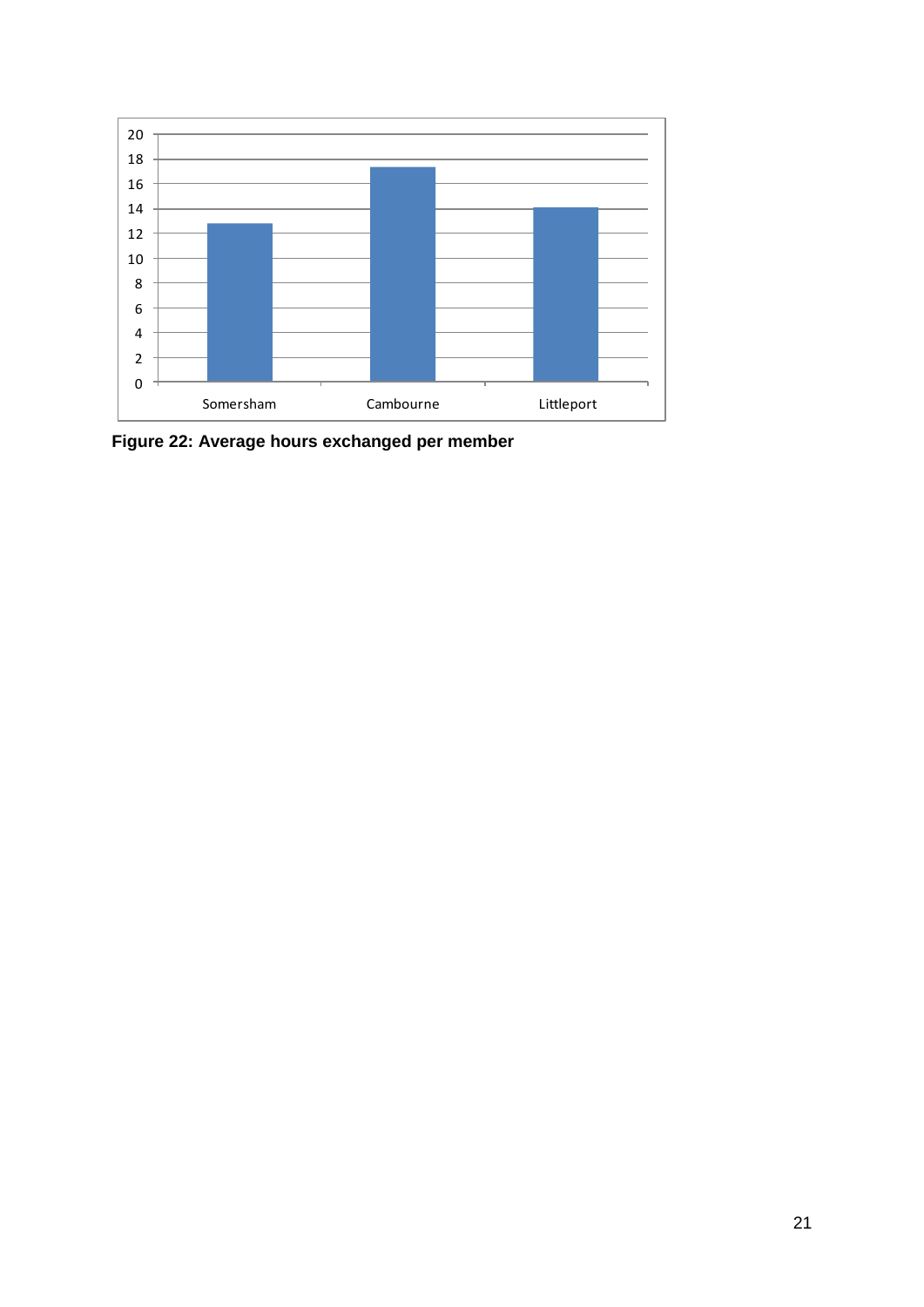# **7) Unit costs**

The total funding over the evaluation period for the timebanks was £49,000. The total hours exchanged across the timebanks were 2366 hours. This is £21 on average per hour exchanged.

Based on the UK minimum wage, the total of 2366 hours of 'labour' exchanged is equivalent to almost £14,930 of paid labour<sup>5</sup>.

The four timebanks were funded £12,000 per annum and at the time of the evaluation had been in operation for different lengths of time as noted above. Based on this information it is possible to calculate the average amount of funding used to generate one hour of time exchanged. The table below shows that this varies between £17 of funding per hour exchanged in Cambourne to £27 per hour in Littleport.

#### **Average funding cost per hour exchanged**

| <b>Timebank</b> | <b>Funding over</b><br>operation period at<br>£12000 per year | <b>Total hours exchanged</b> | <b>Average funding</b><br>cost per hour<br>exchanged |
|-----------------|---------------------------------------------------------------|------------------------------|------------------------------------------------------|
| Somersham       | £24000                                                        | 1165                         | £21                                                  |
| Cambourne       | £13000                                                        | 764                          | £17                                                  |
| Littleport      | £12000                                                        | 437                          | £27                                                  |



**Figure 23: Average funding cost per hour exchanged**

<u>.</u>

It must be noted that the unit costs above include the £12,000 per annum funding which was used to fund the timebank coordinator posts and other direct costs of running the timebanks.

 $5$  UK minimum wage - the main adult rate (for workers 21 and over) is £6.31 an hour https://www.gov.uk/national-minimum-wage-rates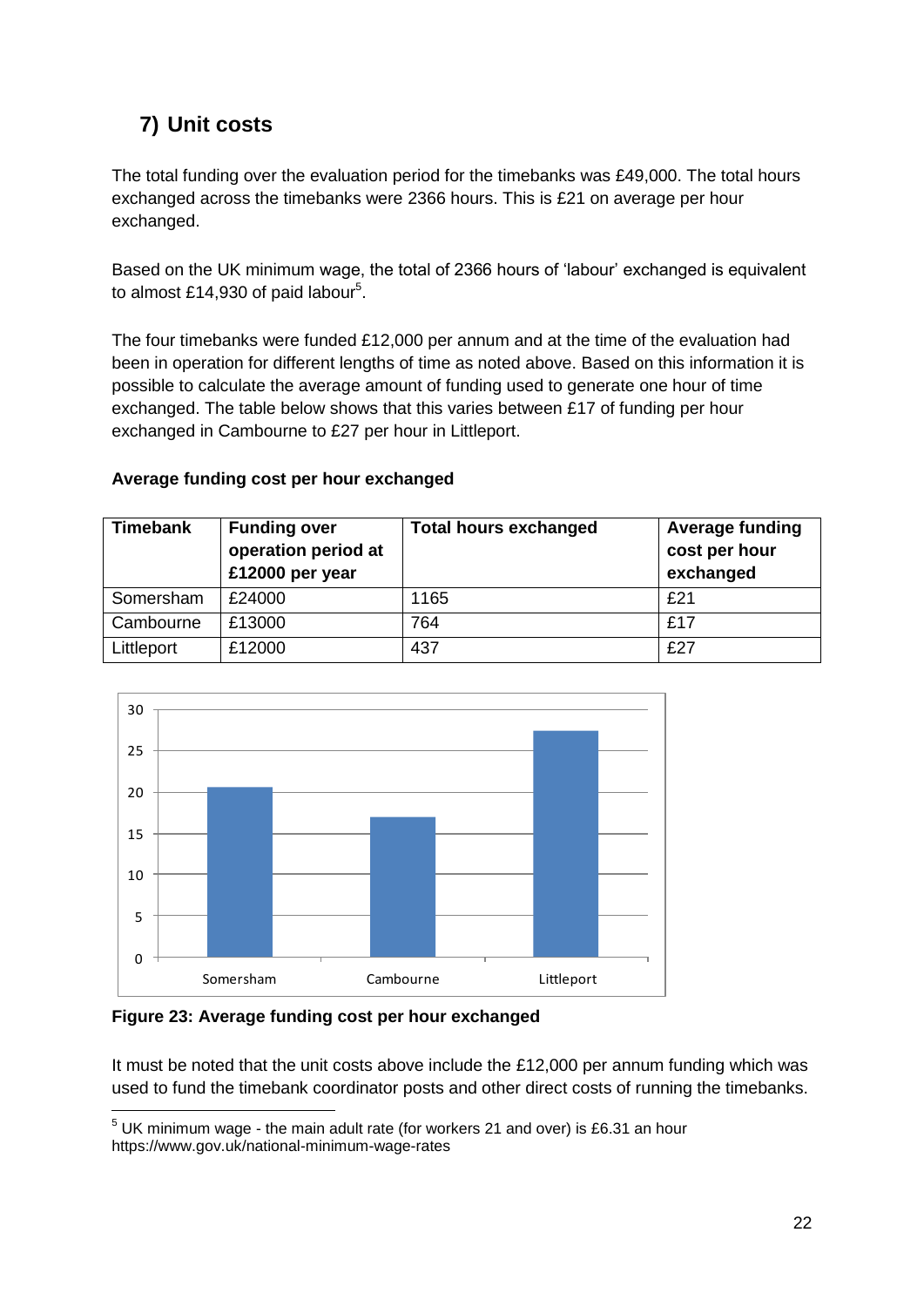It does not include other inputs such as in kind support and the cost of time of people other than the timebank coordinators, such as members of the steering group or staff at the County Council. If these were included, the unit costs would be higher. For example, the Cambourne timebank has received various types of in kind support, such as:

- Cambourne Children's Centre has provided a hot desk for the Co-ordinator.
- Cambourne Parish Council has offered storage, shared resources with timebank members and offered discounted room hire for the community café.
- Cambourne Library has hosted a timebank display and offered free room use for timebank purposes.
- Morrisons supermarket agreed to host a two-day timebank promotion in May 2013.
- Cambourne Business Network allocated space for a timebank stall at their Christmas Fair.
- Cambridge Evening News (Cambourne edition) has published approximately half a dozen detailed articles on the timebank.
- Cambourne Crier (community magazine) has published several articles on the Timebank free of charge.

Supporting the timebanks in this way can provide benefits to these organisations, for example, increased use of the library, enabling Morrisons to fulfil its corporate social responsibility role etc. However, if all such in kind support were included in a unit cost analysis, the unit cost of each hour exchanged is likely to be much higher than the cost based only on funding for the timebank coordinator.

Somersham has been in operation the longest of the four timebanks. Comparing the data from the interim evaluation in early March and the final assessment using data to the end of October, there has been an increase from an average of just over 8 hours exchanged per member to almost 13 hours per member, showing that members have become more active. Considering attending/helping with social events as group exchanges and other activities as one to one exchanges, in the interim evaluation 68% of exchanges were individual but by the final evaluation 58% of exchanges were individual, suggesting that whilst overall activity has increased, a greater proportion is as group exchanges rather than one to one. The unit costs have decreased considerably as the timebank has developed. By the time of the interim evaluation the Somersham timebank had received £16,000 of funding, 469 hours had been exchanged and the average unit cost was £34. But by the final evaluation the unit cost had reduced to £21, suggesting that unit costs will come down as the timebanks develop.

#### **Summary**

The most numerous exchanges have been for group activities of attending social events and serving in the community café. Group events are a useful way to develop timebanks, particularly in the early stages, and the one to one individual exchanges take more time to develop. Each timebank is different, with a different community and member profile and with different goals, and this is reflected in the varying types of activities, hours exchanged and unit costs between the timebanks.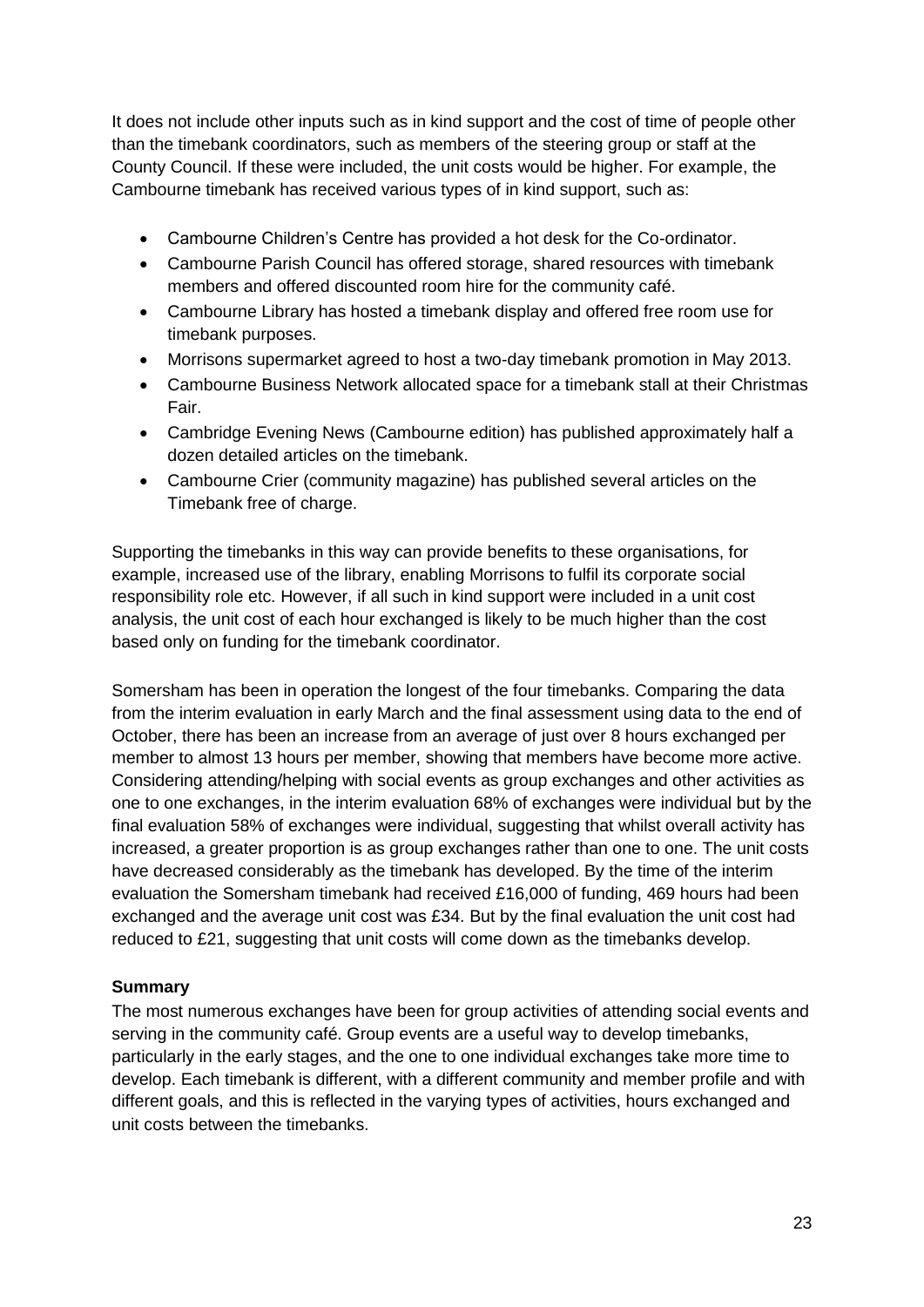### **8) Perception measures**

It has been suggested that timebanks have the potential to assist members into employment, to reduce social exclusion, to increase community integration, support independent living and to improve people's health. Monitoring data were collected from members when they joined the timebank. For the evaluation, members were asked to answer some of the same monitoring questions after a period of active membership to see if there were any changes. The changes cannot necessarily be attributed to participation in the timebank, but it is useful to see if the profile of members has changed.

The potential benefits were analysed through the qualitative part of the research but the perception measures were implemented to try and measure such impacts. The data are analysed below. However, this type of evaluation is difficult. Many members completed the monitoring questions for the follow up survey, but did not answer the questions when they joined the timebank so it is not possible to see if there was any change. Monitoring questions based on peoples' perceptions are always difficult to use robustly in the methodology of any research project. Asking people to rate their health, for example, is subjective and what it means to feel in good health for one person can be different to someone else.

In terms of employment status, there was a slight decrease in unemployment amongst existing members and an increase in full and part time employment:



**Figure 24: Change in employment status of timebank members**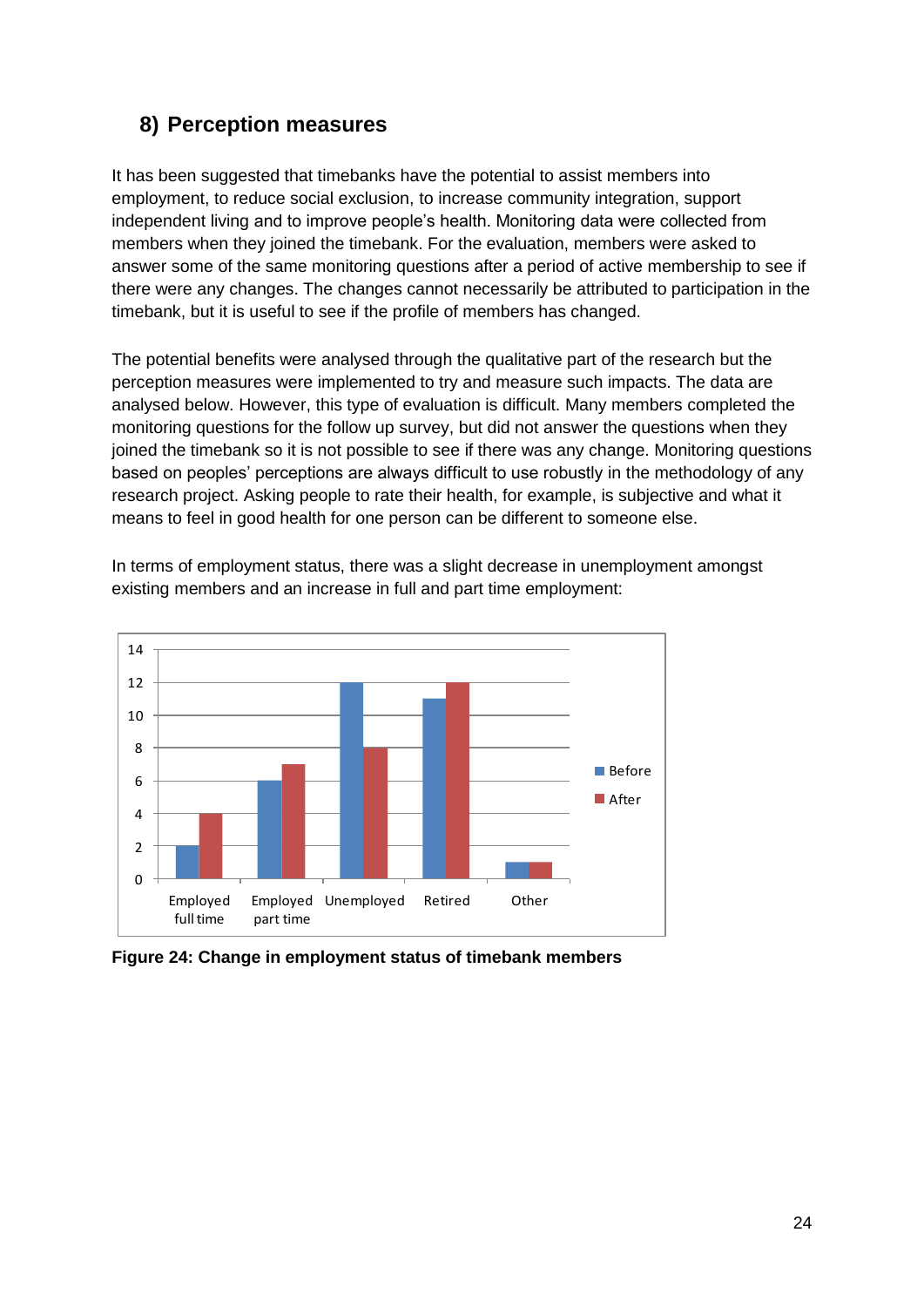In line with the change in employment, there was a slight increase in household income amongst existing members:



**Figure 25: Change in income of timebank members**

When people joined the timebank they were asked to rate how much they felt part of their local community, with 1 being not at all and 10 being very much. When asked again after being active members of the timebank, there was an increase in the scores suggesting that people now felt more part of the local community:



**Figure 26: Change in how much timebank members feel part of their local community**

People were asked when they joined the timebank if they were active in other local community groups, with 1 being not at all and 10 being active in many groups. When asked again after being members of the timebank for some time, the average score of 5 had not changed.

A few members who completed the survey on joining and after a period of membership in the timebank reported a slight improvement in self-reported health: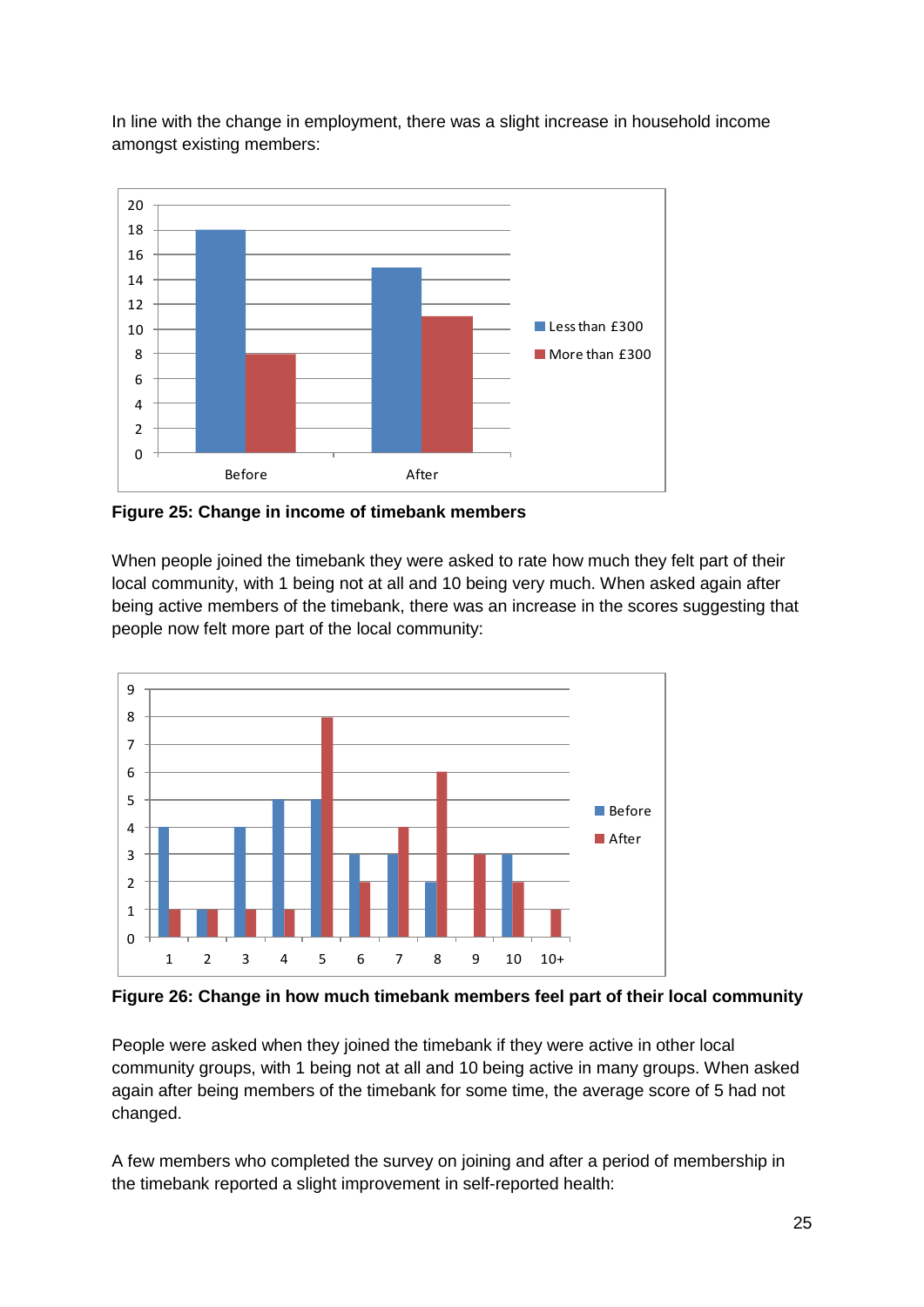

**Figure 27: Change in self-reported health of timebank members**

When joining, members were asked how many people they knew in their local community to have coffee with. When asked again after being members in the timebank, this overall had increased:



**Figure 28: Change in how many people timebank members know in their local community to have coffee with**

#### **Summary**

There was some change in the survey responses given by timebank members when they joined and after they had been active for some time. The responses suggest a positive experience, such as the increase in how much people felt part of their local community, but the changes are slight and difficult to attribute to participation in the timebank.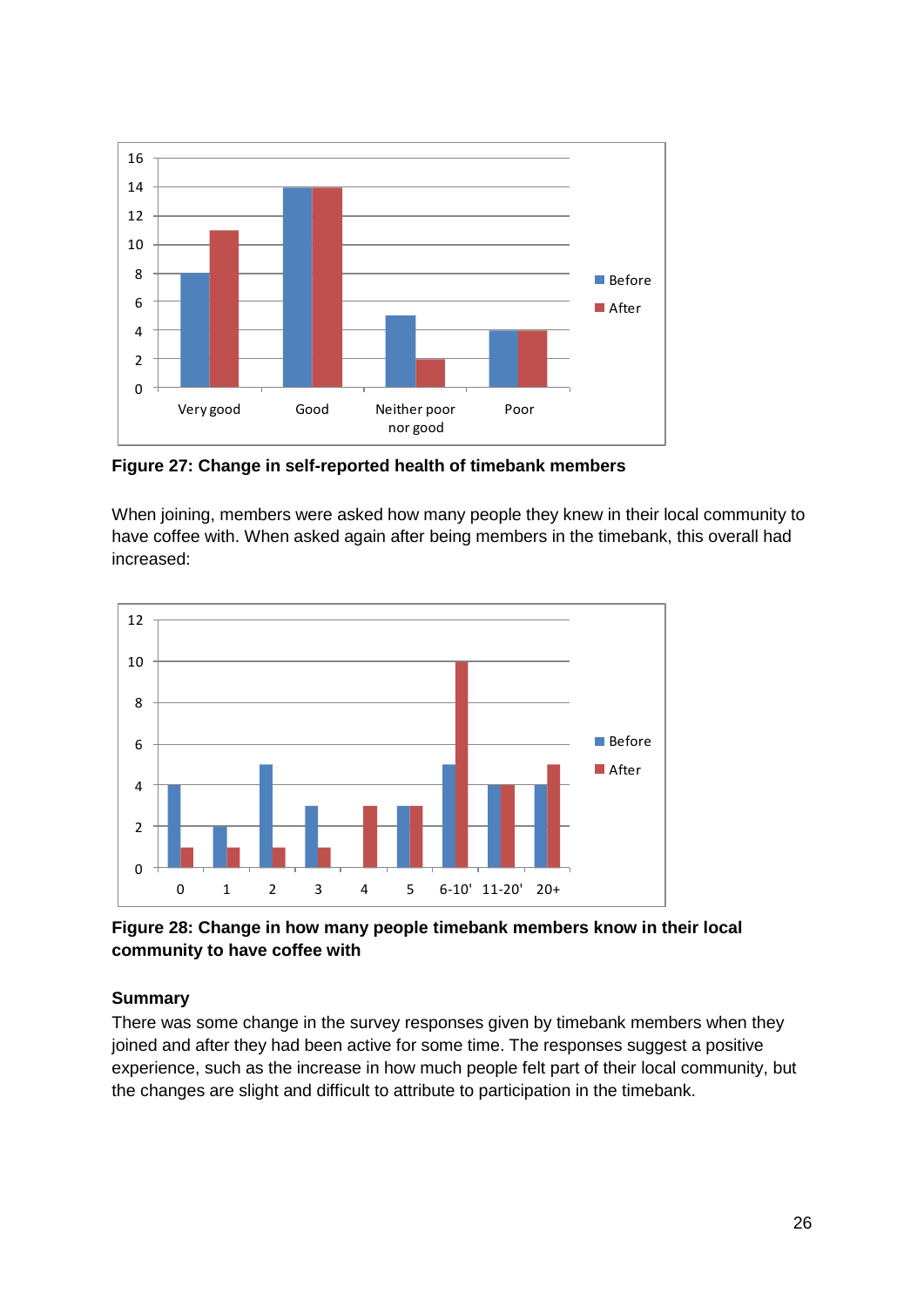## **9) Successes and challenges**

#### **Successes**

It is clear that increasing numbers of people are involved in the timebanks and more members are exchanging hours. They are spread over a range of ages and employment types. The timebanks have varying numbers of members and types of exchanges, which reflects their different stages of development. Organisational members have been recruited relatively recently and this is an area the coordinators are keen to develop.

The interviews show that there are both social and physical benefits to members. On the physical side members have had help with issues such as dealing with unmanageable gardens, provision of childcare and lifts to local shops. This practical help can improve wellbeing and can make a big difference to people's lives:

"It helps to keep people independent and at home and this is the main purpose. It is for the health and wellbeing of the village….An example is a lady who is 82 has an enormous garden that is very overgrown. The time bank can't tackle all of it. She can hardly get down the path, the nettles are six feet tall and her front room was pitch black. She has loved gardening but it is completely overgrown. But two time bankers visited her and spent two hours clearing her front garden. But this was enough for her to now be able to say she can potter in her garden and has enabled her to do her own gardening. It is not about taking over, it is about controlling the big stuff so that the weeds are manageable so that she can do the gardening herself and it has given her hours of pleasure. It is enabling". (Timebank coordinator)

The support received may be ordinary day to day activities, but can make a big contribution to people:

"They are all little things but they are very important and mean a lot to you. And you get to make friends and to meet local people". (Timebank coordinator)

Even members who may be considered 'vulnerable' can be active and give back to the timebank as much as they benefit from it:

"[X and Y] are dream time bankers. They get it. I met them by chance at an event at the nature reserve. Now X phones and asks for help and gets a weekly lift to the shops. He gives back, for example, he fixed the play group fence. It is frustrating as you want to help more like them. They didn't know a single person in the village. They are less isolated and more active". (Timebank coordinator)

For some members these are tasks that they could not carry out themselves, for example through ill health, and could not afford to pay for:

"They get help when they need it and it does not cost them anything. All they need to do is help someone else and they like that there is no money involved". (Timebank coordinator)

This can also have broader benefits to people's wellbeing: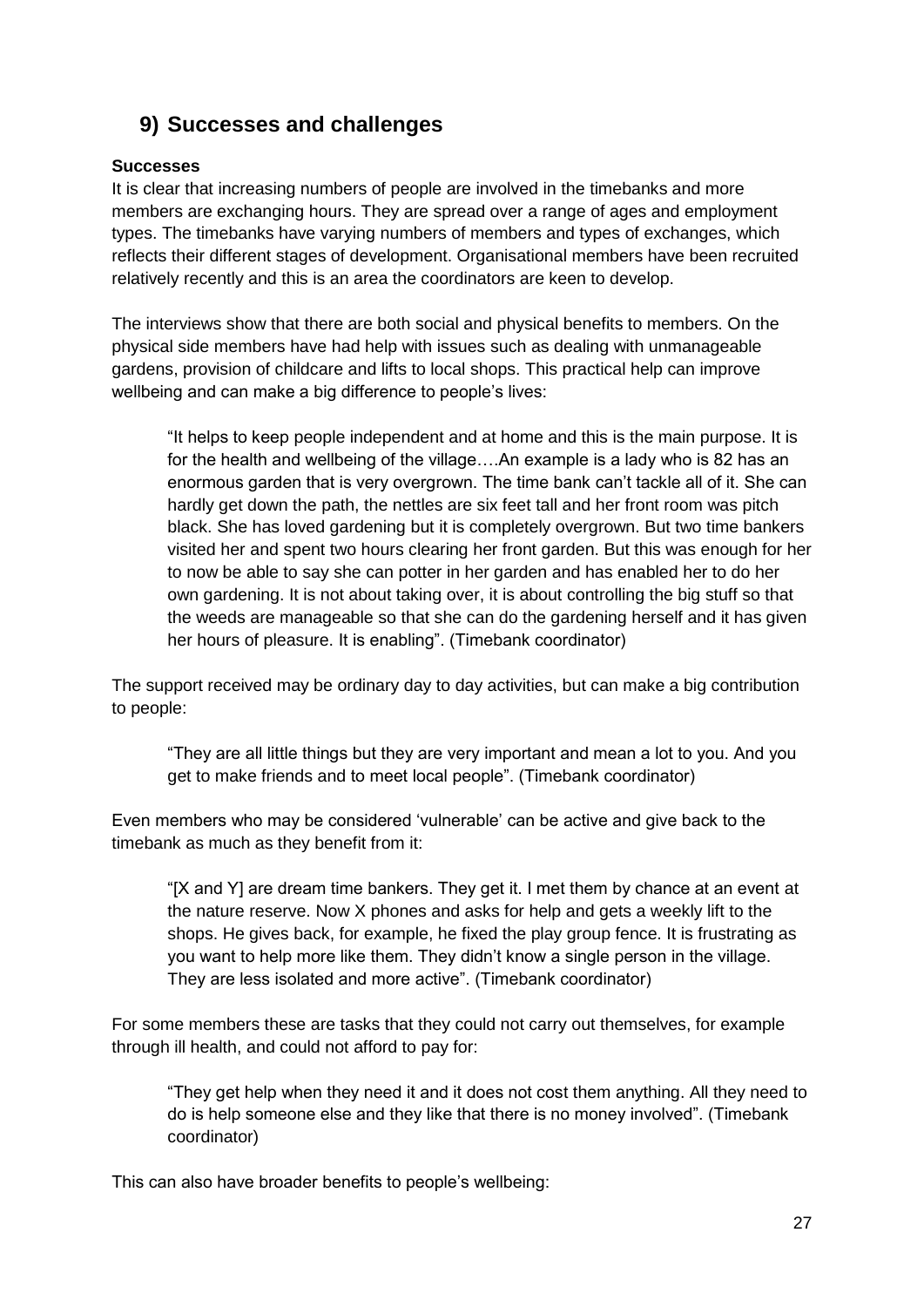"My health has suffered since I lost my husband. The time bank helps me to get stuff done that I could not afford to pay for or do myself. It has helped me to get over the trauma and helps my health. I have help with ironing and the lady who does my ironing had help with plastering which she could not afford to pay for". (Timebank member)

There are many social benefits to members of participating in the timebank. It brings together different types of people from different generations, backgrounds and interests who otherwise would be unlikely to meet:

"I like the intergenerational side and hope this will grow now that we have the orchard garden to link children with older people…. I have two members who are three years old and the oldest is 86….. I love that people who would normally not meet get to meet up and do things they would not normally do….there was nothing that links all these people together". (Timebank coordinator)

The interviews show that it is increasing people's local networks, and enabling them to feel part of their local community, something which is found to be rewarding:

"It helps us and gives me something to do….. We like to get out and about and see people. We didn't know anyone but now we go to the coffee morning twice a week". (Timebank member)

Reducing social isolation has been a very positive outcome of the timebanks:

"I felt marooned and cut off…. When the timebank was first advertised I thought it was a good idea to get people mixing. Now I go to talks in the library and the book club and have joined many things". (Timebank member)

Some members are already active in other community organisations and the timebank is a further extension of their community involvement:

"I am already active in the community and have a strongly developed social conscience. What my friend used to call social good egg stuff". (Timebank member)

A large proportion of the hours have been generated by group activities such as social events, but this enables older people to participate and brings people together:

"Older people are worried about what they can give back, but they can bake a cake or go to a coffee morning. This creates a community". (Timebank coordinator)

For some members it is improving their self-esteem and confidence and this is likely to have health benefits:

"There are health benefits. In [time bank] several people have mental health issues and we have had comments about getting involved and being able to drop in every week for tea and a chat that it has made a huge difference to their lives. They say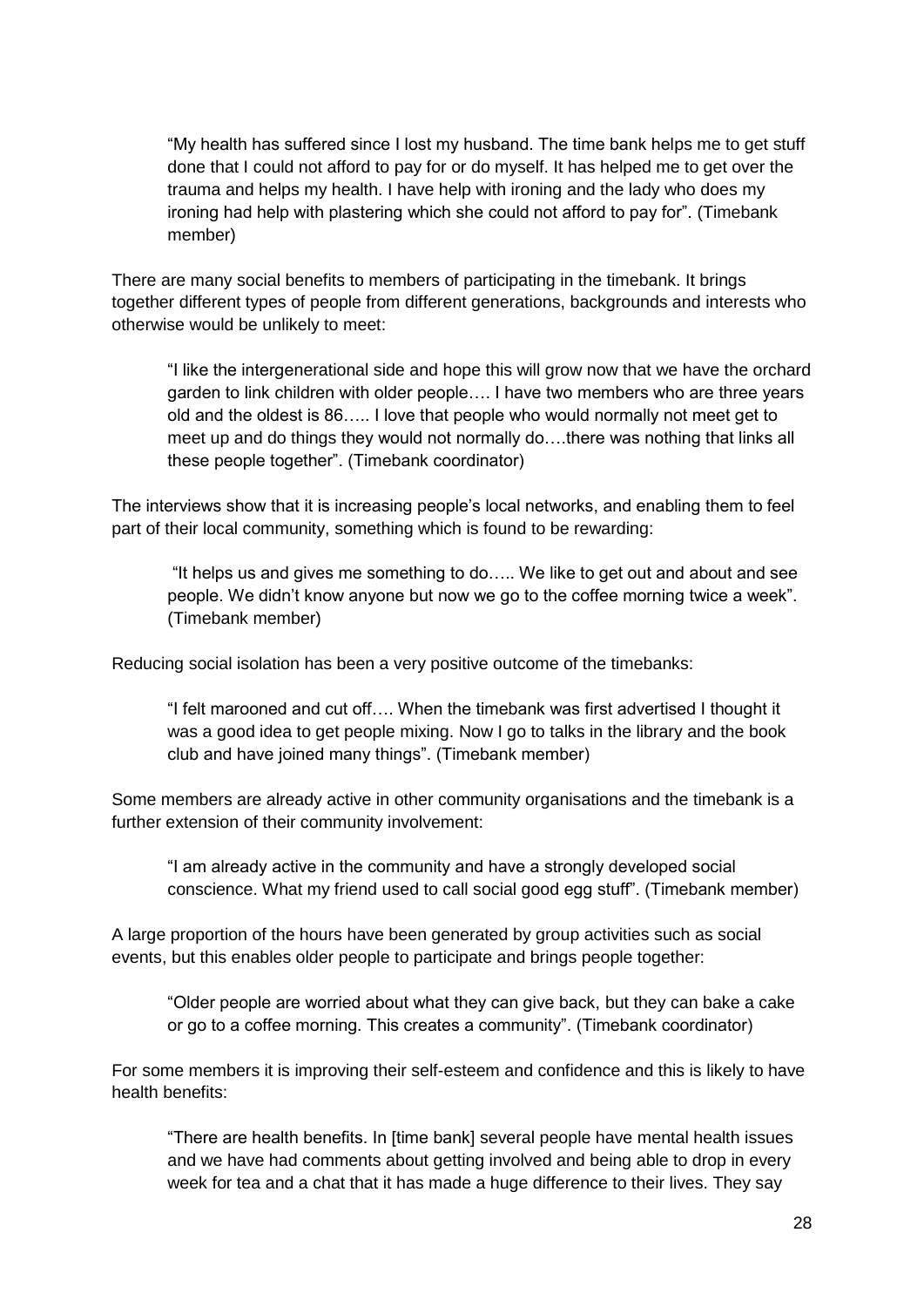they now have something to get up for. They look forward to it. People turn up for a chat and there is things to do like collating leaflets or a leaflet drop. People say it makes such a difference to know they are going out. There are some very isolated people". (Timebank coordinator)

Members have been able to use the timebank to develop new skills, some of which are for pleasure or a hobby such as crafts; others are more functional such as help with IT or writing CVs. Participation in the timebank may be supporting members to go on to enter paid employment or start their own business through the boost in confidence and self-esteem, the experience they gain, references they are able to obtain, in addition to help with CVs, interview skills and administrative and IT support.

Reduced social isolation, help with tasks that people are too frail or ill to undertake themselves, and higher self-esteem are all likely to have positive health outcomes. However, this is something that is difficult to 'prove' and therefore attribute directly to participation in the timebank, particularly when most members reported they were in good health.

There are clearly benefits to individuals who are active in the timebank. These individual benefits may also generate some public savings. For example, where people have benefitted from reduced social isolation and better self-esteem, this is likely to improve their mental and physical health, which may result in savings to health budgets, for example, through fewer GP visits. However, value for money is difficult to prove without intense longitudinal research.

The experiences of active members appear to be very positive. Motivations for joining the timebank vary between types of people and the type of community. Many people join because they want to be part of the community; they want to get to know their community better and each other:

"When I retired I wanted to be more part of the village. And it was good timing as our grown up children moved out of the area. I wanted to keep busy and have something to do". (Timebank member)

Many people do not like asking for help and like the timebank because of its reciprocal nature:

"I hate asking for help. It is good to give and then you are owed help and can ask. It is nice to do something for other people. It is not one sided". (Timebank member)

People like that if they have received help, they can give something back to help someone else:

"I don't drive. But I had to get to hospital appointments. It was very helpful….I got lifts through the timebank and it was very useful. Now my husband has retired he drives and gives other people lifts so it is giving it back". (Timebank member)

But motivations do differ. For example, in one timebank, which is in a relatively affluent but new development, the timebank coordinator said that people are keen to become part of the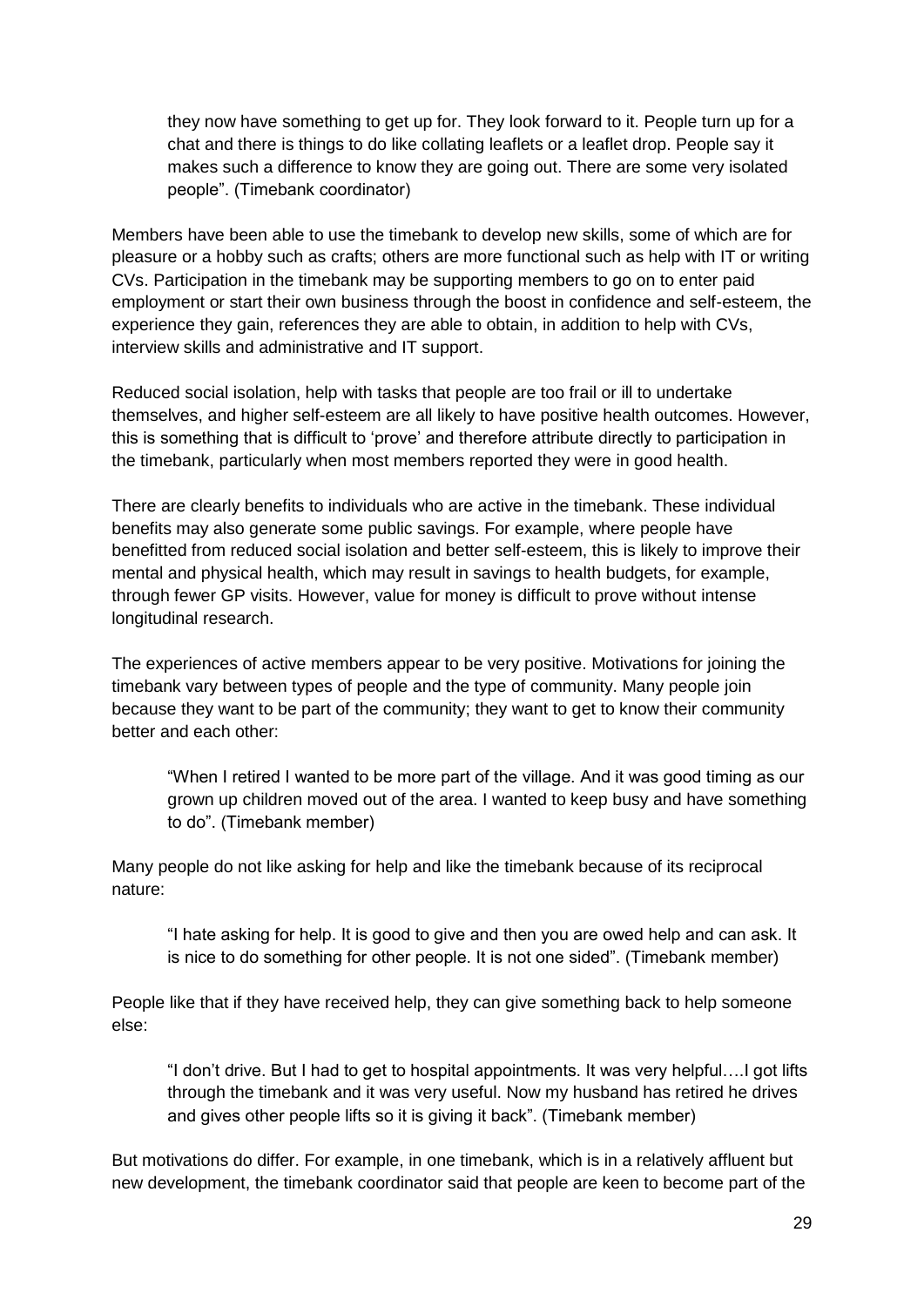community but do not really want anything back, they "just want to help". But in another, which is in a more rural, established settlement, with lower incomes and employment, the timebank coordinator said that people join because they get something back, they receive help for which they could not afford to pay:

"They get help when they need it and it does not cost them anything. All they need to do is help someone else and they like that there is no money involved. It helps people who can't afford things to be done. And it doesn't affect their benefits which is an incentive". (Timebank coordinator)

The timebank suits people who want to volunteer but who do not want to commit to a fixed time and day and prefer to be active when it suits them:

"I liked the idea that you could help where and when suited you. I had thought about volunteering at the library but couldn't commit to the same time every week. But doing it if and when you can is a good idea". (Timebank coordinator)

The timebanks can make positive contributions to the local economy, for example, through holding meetings in local venues:

"We have been in the pub more since the timebank started than in all the 40 years we have been here. We recently met at the [X]. It is the first time we have been up there. The timebank has helped to get them on the map so people know about them. It has opened that up. We would not have gone without the timebank". (Timebank coordinator)

The support network for timebank coordinators has been very useful and the coordinators have found talking to other coordinators, other timebanks and the steering group very helpful.

#### **Challenges**

One of the timebanks (March) was not successful and ceased operation after approximately eight months. Whilst a great deal of promotional work was carried out, few hours were exchanged. A lot of practical issues were encountered and there were problems in the communication between the different partners involved in the project. Timebanks need coordinators who fully understand the concept of the timebank and their role within it. There were two different coordinators over the life of the project. It requires coordinators who see their role as one of empowerment rather than top down management of participants. Timebanks require support from partners with similar values and commitment to the grassroots nature of the project and its outcomes.

The challenges faced in developing the Cambridgeshire timebanks are similar to those reported in other new timebanks. Setting up the timebank, recruiting new members and organising existing ones needs a lot of time and energy from timebank coordinators. In some cases this is more time than the part time coordinators are funded for, and whilst it can be a very rewarding job, it is also quite pressured: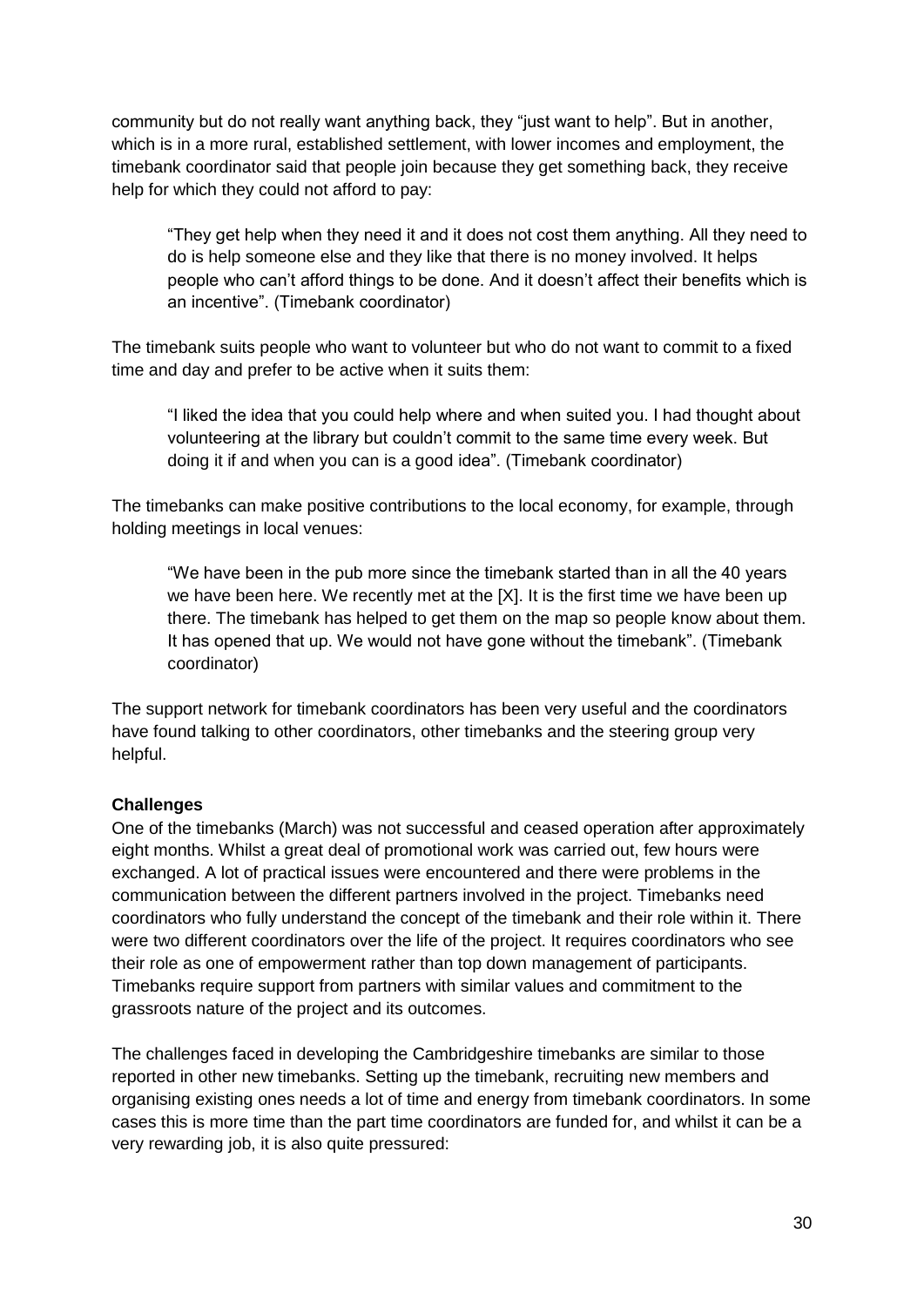"The key is to find something that interests everyone. But sometimes I wake up at 4am sweating". (Timebank coordinator)

The timebanks are very reliant on the coordinators and the work load can be prohibitive:

"We want to get it in the press. But [the coordinator] has got so much to do and she can't keep up". (Timebank member)

The timebanks are very time intensive to set up and the local areas are quite different making it very difficult for one coordinator to organise two timebanks. Initially there was one full time coordinator developing two different timebanks, but this was changed to two part time coordinator posts to focus separately on the timebanks:

"It is very challenging, particularly having two timebanks to develop. The challenge is to get as far as possible in a short time. And when things take off in one area you can't ignore the other area. It is a challenge to balance time evenly between the two". (Timebank coordinator)

The coordinator role is a paid post and personnel can change, but this can slow activity in the timebank down as it is reliant on the coordinators knowing the members well:

"We have a new representative. But she needs to learn and it takes time. She was given everything by [the previous coordinator] who did a good job and knew everyone. We are a bit stuck at the moment and not moving fast". (Timebank member)

The nature of the work needed changes as the timebank develops and there is no blueprint or guide to follow. All timebanks are different and are shaped by the nature of the local community in which they are embedded, making it difficult to give coordinators a clear steer on what they ought to do:

"The day to day work changes as the timebanks develop. In the early stages it was looking at the paper work and publicity and getting things in place for the launch….Then it is publicity and getting going. Now I am increasingly involved in exchanges and supporting people. It is a learning curve….You learn as you go along. But it takes a lot of energy". (Timebank coordinator)

"It can be overwhelming. When I asked what should I do, I was just told it is up to you, it is your timebank. That is a lot of pressure. All the decisions are mine and there is a lot of pressure on my shoulders when all the funders want something out of it. But I love that every day is different". (Timebank coordinator)

One activity that takes time and resources is raising awareness of the timebanks and promoting them to prospective members. Even where timebanks have been operating for many months there can be a lack of knowledge of their existence amongst local residents:

"I am surprised that there are a lot of intelligent people who do not know about the timebank, even though it has been in the Crier. At a library talk I asked how many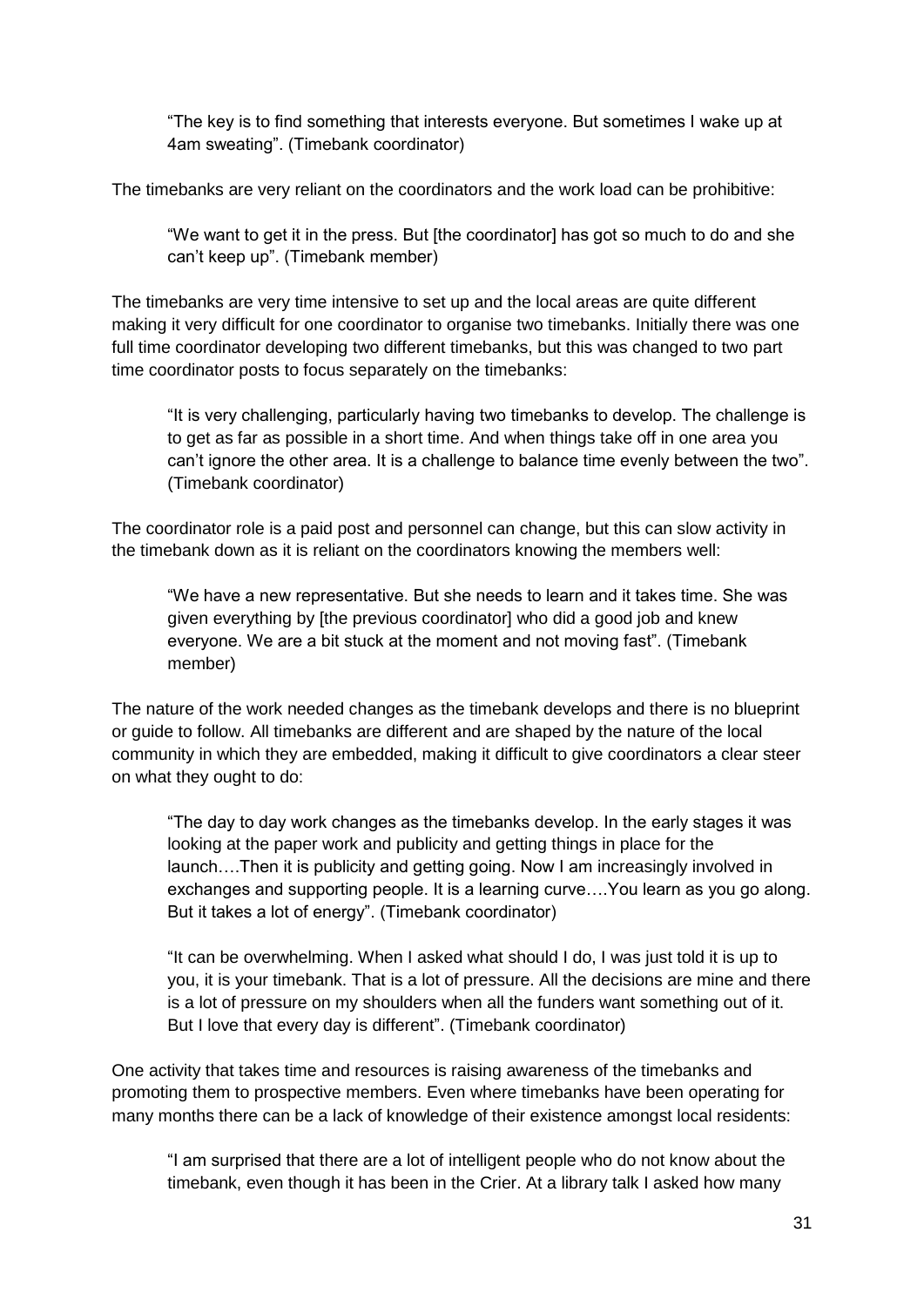people went to a timebank meeting and they all asked 'what's a timebank?'. It is not as well known as it should be". (Timebank member)

Recruiting members is a challenge, particularly older isolated people, as is encouraging members to be active once they have joined:

"Everybody says 'I have nothing to give', especially older people. It is hard to show that everyone can help". (Timebank member)

It can also be difficult to engage younger people and those in full time employment:

"What is missing is teenagers and early 20s. I have families and the nearly or early retired. People who work are the most challenging". (Timebank coordinator)

Getting people to exchange can be difficult; people often prefer to give, whilst others feel they have nothing to offer. There can be a few very active members and many who are less active:

"Some members have done a lot but others have done very little. I have to work with these to get them exchanging and involved". (Timebank coordinator)

The developmental work takes a lot of time and effort but can be very successful in promoting the timebank, but this has to be balanced against supporting exchanges between existing members:

"It is going mad. It is growing very quickly but I also need to concentrate on the timebankers I already have". (Timebank coordinator)

There can be a mismatch between the type of members in the timebank. For example, members in one timebank mainly want to give, especially to older people and there are not many in the development, but in another there are people with support, health and mental health needs who struggle to give and need help:

"The local community make up is different as many members are older with health problems. Here the members need things, but in [other timebank] they all just want to give". (Timebank coordinator)

Once the timebanks are operating there is a need to keep exchanges going and to recruit new members. Once people are involved they have expectations and it can be disappointing if activities become unavailable:

"I was in the choir through the timebank. It has now folded….That is the trouble, you have to keep getting new members as people move away to keep things going. It got me out one evening a week". (Timebank member)

Developing the timebanks needs resourcing, the timebank coordinator posts are all paid posts, even though part time. However, the investment from public bodies can set the agenda to a degree. For example, one timebank is funded by more than one organisation,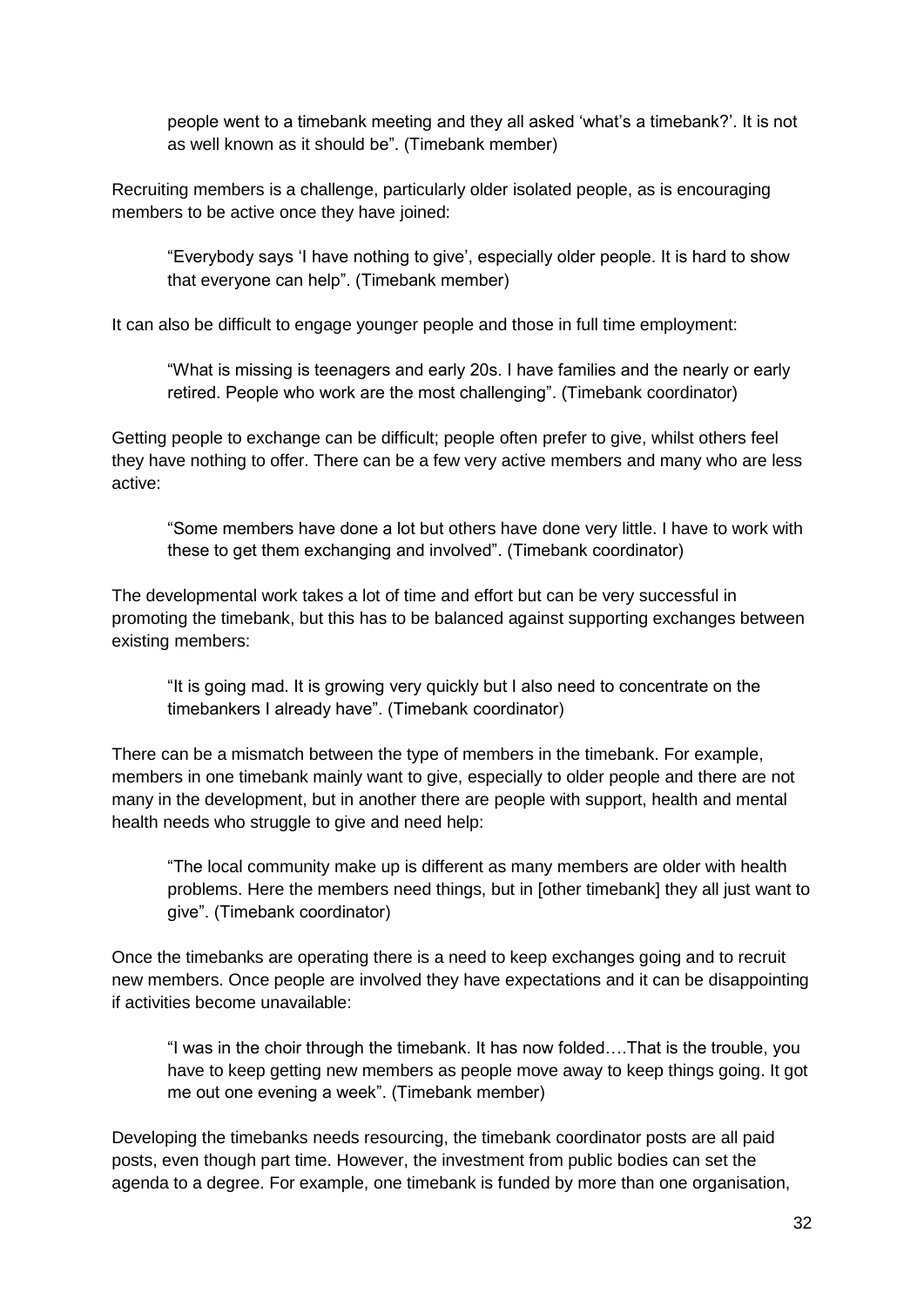but all funders want to see a focus on older vulnerable people. Whilst this is a group that can certainly benefit from the timebank, and a group where the support received may result in public savings, it is not possible to run a timebank with only older vulnerable people. The coordinators have to ensure there is a range of ages and types of people for exchanges to work:

"My concern is that if an organisation is putting money in they will want something in return and this may affect the timebank. So if a health organisation is putting money in they may want a focus on older and vulnerable people". (Timebank coordinator)

"There are different funders but generally they all want a focus on older people as they are becoming more of a pressure on services. But you can't have a timebank with just older people". (Timebank coordinator)

The coordinators have to be creative in developing exchanges that enable older or frail people to earn credits:

"[Timebank member] has Parkinson's and dementia and the coffee morning is the only way to get her in the timebank. She doesn't interact much but when I asked her if she remembered she said that she had a lovely time, she gets something out of just watching and listening". (Timebank coordinator)

As more older, vulnerable people are referred to the timebank, it raises difficult issues about how to engage them appropriately. Some people have been referred who have high level needs and are in need of an official service such as formal care, rather than the type of support which the timebank provides. These members can also put a lot of responsibility onto timebank coordinators to safeguard these vulnerable people, and it can be difficult to draw a line between what is the responsibility of the timebank coordinator and what should be the responsibility of service providers:

"It is an issue of responsibility. The timebank is there to have a cup of tea, do some shopping. I am not trained to deal with end of life care or very vulnerable people". (Timebank coordinator)

The group social activities can be very useful for bringing people together, enabling older people to participate, and for generating large numbers of hours (particularly if timebanks have targets to meet), but it is more difficult to generate one to one exchanges:

"With the smaller exchanges I am hoping that with time they will happen organically. They do happen but they don't create the big hours". (Timebank coordinator)

If target numbers of hours are high, signing up large already active groups would help targets to be achieved, but it not really the ethos of the timebank and this community work is already being undertaken outside of the timebank:

"One issue is what to do if someone is already doing something in the community like the [local group]. I would like bigger numbers. They want to sign up but to include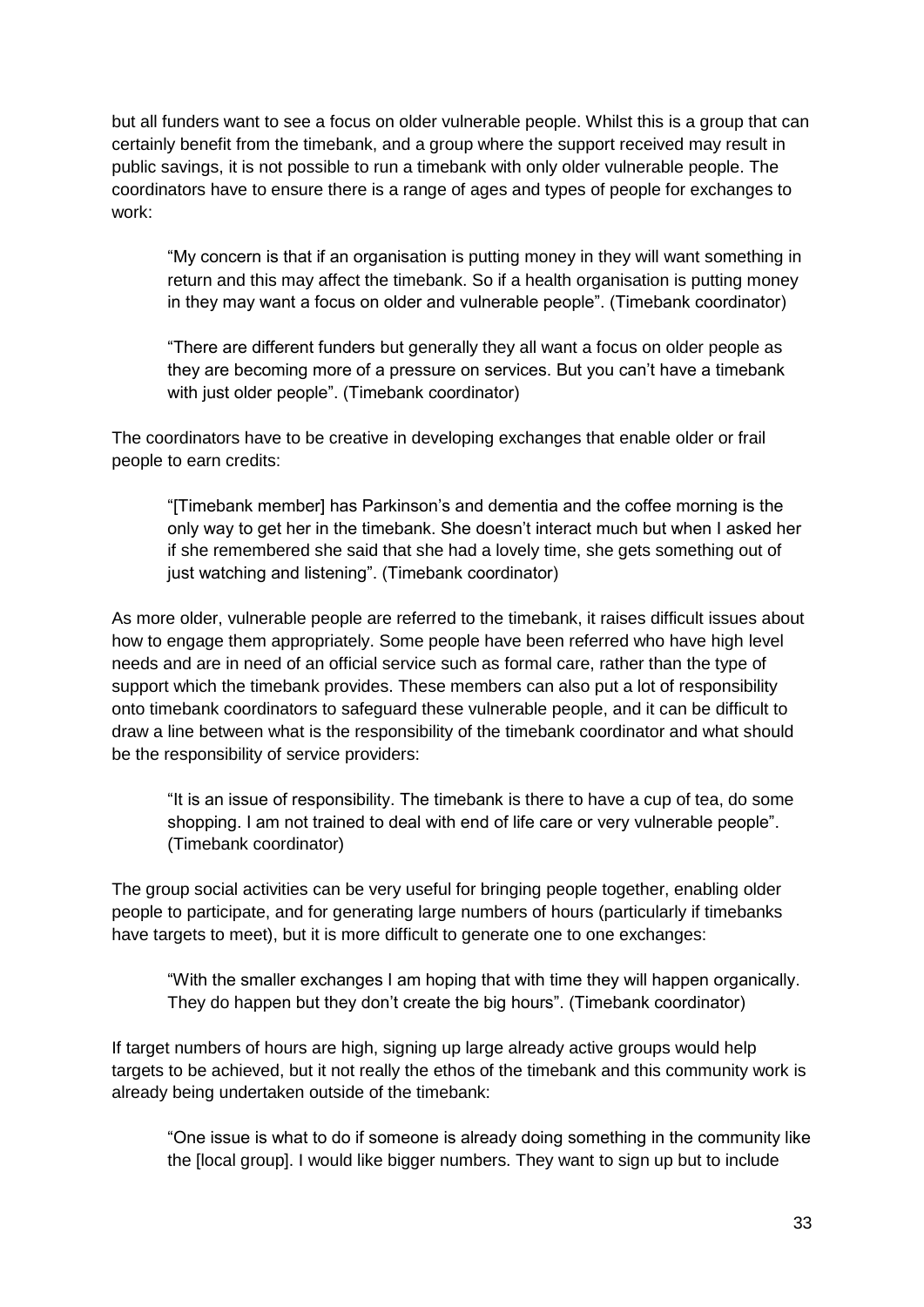them would be unmanageable and they were doing it anyway". (Timebank coordinator)

The need to monitor, measure and prove that the timebanks have benefits to current or prospective funders can be a challenge, as outcomes are hard to determine and measure:

"There are only soft outcomes and not many so far as it has only been going for months. It is difficult to say it proves it. But the people who come on a Thursday have low self esteem and confidence and feel better and less depressed which improves their health and may mean fewer GP visits. If people's self esteem improves and they get a job it can save benefits. But this is more long term". (Timebank coordinator)

The potential for cost savings to public budgets is not the only or main goal of the timebanks:

"As human beings people like to feel included, that they are doing something worthy. Timebanking can offer this. The money saving will happen". (Timebank coordinator)

But it can be very difficult to measure the outcomes of the timebanks for the individuals who benefit:

"It is hard to evaluate. How do you value these things? When I arrive she is slumped on the sofa and when I leave she is sat up laughing. How do you monitor these things?" (Timebank coordinator)

Whilst the coordinators are keen to recruit more organisations, deciding how best to manage exchanges involving organisations can be difficult.

Accessing people who are isolated is by definition very difficult. To aid this, the aim of one timebank was to involve GPs, but developing a referral system has been challenging. GPs are busy and were not keen to engage in the project and wary of any kind of referral system. It took almost a year for the timebank coordinator to persuade the local GP surgery of the benefits of participating:

"The GP is the only person that everyone in the whole village sees. And they see the older person who is isolated and who the time bank could help. The challenge now is to find these people myself, I can't knock on every door, but how do you find isolated people?.…We need people to be prescribed the time bank".

Some timebanks have been developed and coordinated by volunteers. For example, the St Neots Timebank has been running with a volunteer coordinator for over a year and a new timebank has recently set up in St Ives, also with a volunteer coordinator. However, it takes a lot of time and motivation and there is currently little evidence that the four timebanks that were evaluated would be sustainable without a paid coordinator post as there are no likely candidates from the local communities who would be willing and able to take on the responsibility of coordinating the timebank themselves:

"More community input would help to develop the timebank. There has been input but it depends on the amount and how people want to take things forward….there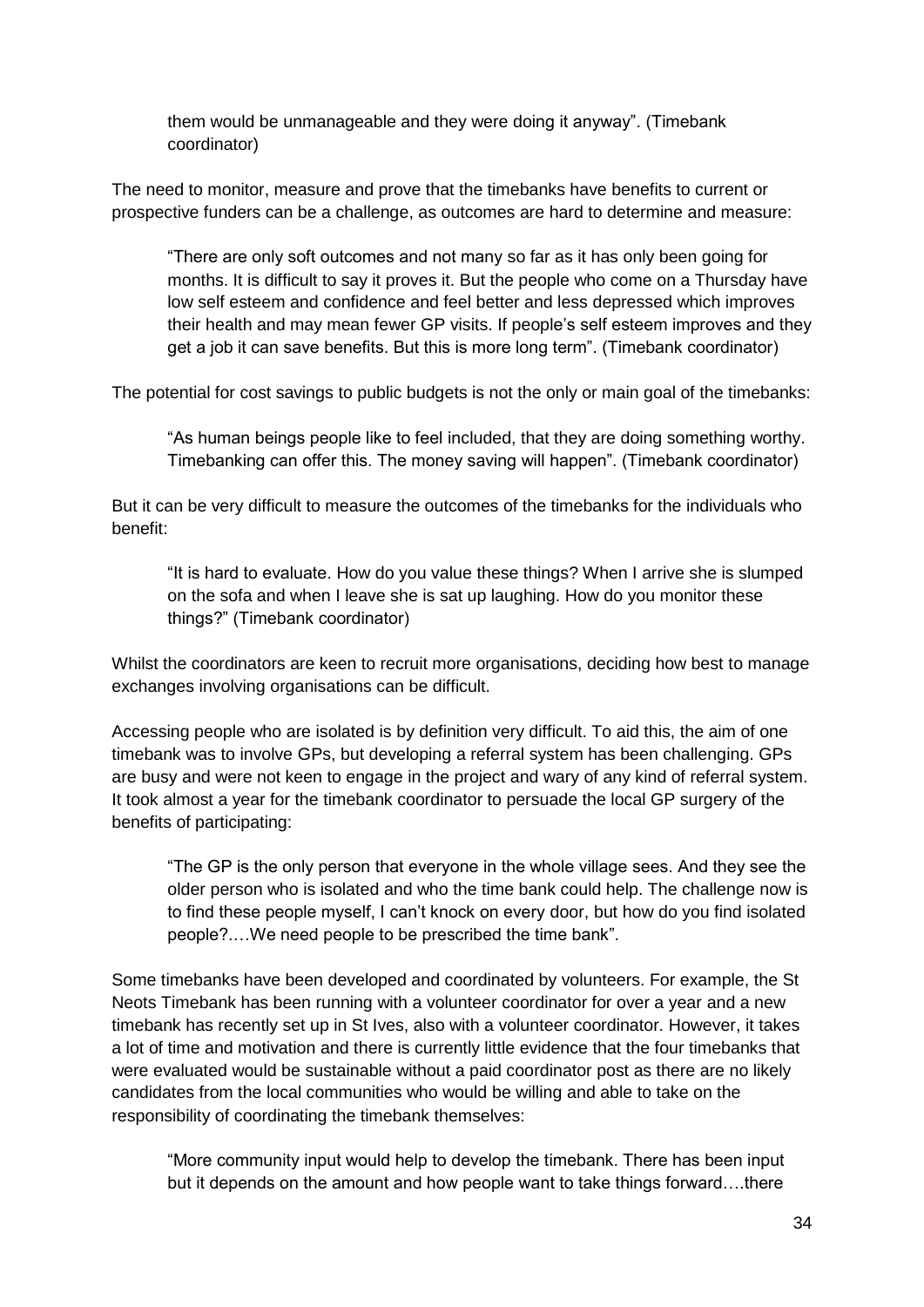are nice capable people but no one to take on the responsibility of leading or organising". (Timebank coordinator)

#### **Summary**

Three out of the four timebanks are thriving. The number of members and number and type of exchanges have grown. There is strong qualitative evidence of the positive impact for people who have participated in the timebank. An important goal of the timebank is to tackle social isolation and people reported making new friends. Members found participation both useful and rewarding. It has been possible to involve people who can be socially excluded, such as those with mental health issues and the unemployed.

Developing the timebanks has required a lot of time and effort and there is considerable upfront investment of time and resources to get the projects going with a long lead time before individual one to one exchanges take place.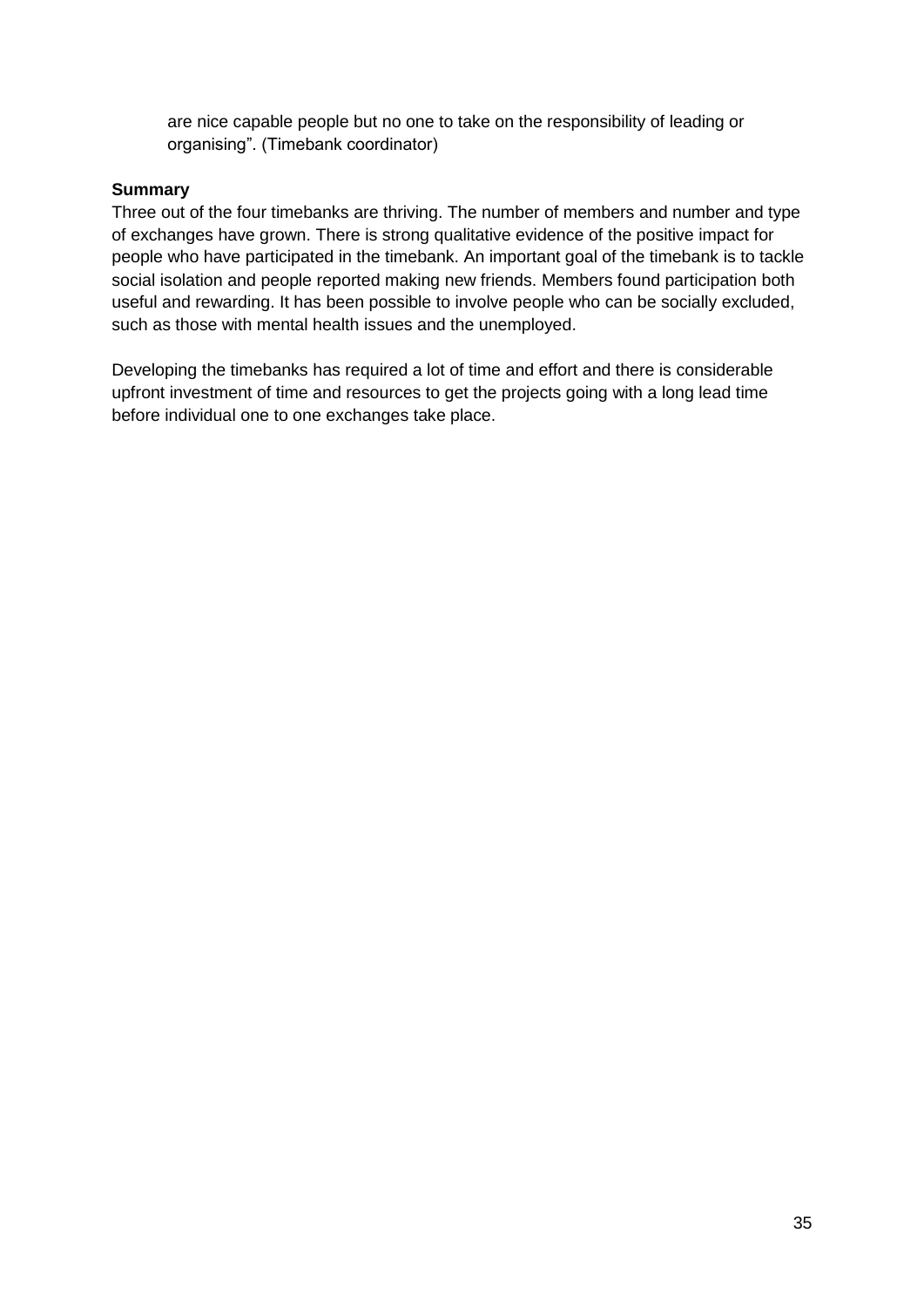# **10) Evidence of potential cost savings**

As mentioned above, 'value for money' is tricky to prove. The only way to try and determine outcomes to is to conduct longitudinal research, to continually monitor outcomes and there is a need for a counterfactual of alternative outcomes for comparison. The outcomes are 'soft', will only be generated over the long term and the timebanks have not been operating for very long. However, there is qualitative evidence that there are beneficial changes to the lives of timebank members as a result of their participation which could generate potential savings to public budgets over the long term. For example:

| <b>Outcome</b>                         | <b>How achieved</b>                                                                                             | <b>Potential public</b><br>savings                                                                                                                                             | Cost to public<br>purse                                                                                                                                                                               |
|----------------------------------------|-----------------------------------------------------------------------------------------------------------------|--------------------------------------------------------------------------------------------------------------------------------------------------------------------------------|-------------------------------------------------------------------------------------------------------------------------------------------------------------------------------------------------------|
| Support (back) into<br>paid employment | Increased confidence<br>Higher self-esteem<br>CV writing skills<br>Interview skills<br>Experience<br>References | Lower benefit<br>payments                                                                                                                                                      | £3728.4 per annum<br>paid in Job Seeker's<br>Allowance <sup>6</sup>                                                                                                                                   |
| Improved health and<br>well being      | Reduced social<br>isolation<br>Increased confidence<br>Higher self-esteem                                       | Savings on GP visits<br>Savings on<br>prescribed<br>medication                                                                                                                 | £252 cost of four GP<br>visits $7$<br>£184.80 cost of four<br>prescription costs<br>after GP<br>consultation <sup>8</sup>                                                                             |
| Independent living<br>maintained       | Reduced social<br>isolation<br>Help with shopping<br>and daily activities<br>Help managing<br>gardens           | Savings on local<br>authority provided<br>carers or gardeners<br>Savings on GP visits<br>Savings on possible<br>moves into<br>residential care or<br>other supported<br>living | £17,680 annual cost<br>of 10 hours per week<br>at home<br>support/care<br>package <sup>9</sup><br>£52,364 annual cost<br>of providing local<br>authority residential<br>care home place <sup>10</sup> |

<sup>&</sup>lt;u>.</u> <sup>6</sup> <https://www.gov.uk/jobseekers-allowance/what-youll-get> based on weekly £71.70 JSA rate

contribution based rate for 25 years and over and income based rate for single people 25 and over. 7 <http://www.pssru.ac.uk/project-pages/unit-costs/2012/> based on a per patient contact of 17.2 minutes at £63 a visit (PSSRU, 2012, pg. 183)

<sup>&</sup>lt;sup>8</sup> <http://www.pssru.ac.uk/project-pages/unit-costs/2012/> based on prescription cost per consultation of £63.20 (PSSRU, 2012, pg. 183)

<sup>&</sup>lt;sup>9</sup> <http://www.pssru.ac.uk/project-pages/unit-costs/2012/> based on the median public sector costs per week for health and social care support for older people at home at £340 per week for 10 hours a week (PSSRU, 2012, pg. 127)

<sup>&</sup>lt;sup>10</sup> <http://www.pssru.ac.uk/project-pages/unit-costs/2012/> based on the establishment cost per permanent resident week of £1007 (so excludes personal living expenses) of local authority residential care (PSSRU, 2012, pg. 39)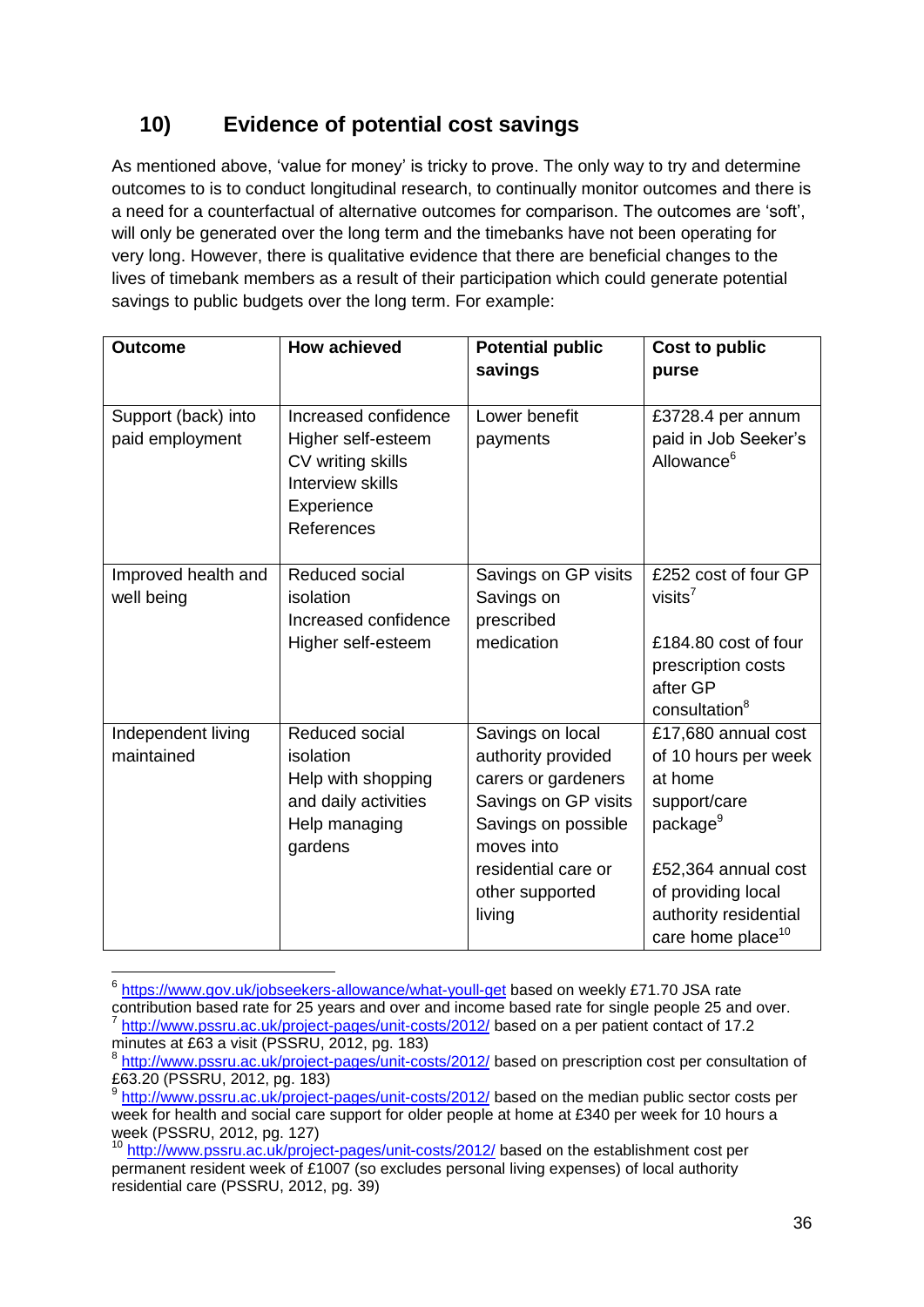This shows that the outcomes of the timebanks can potentially generate considerable savings to the public purse, in addition to the benefits received by individuals to their wellbeing and quality of life.

1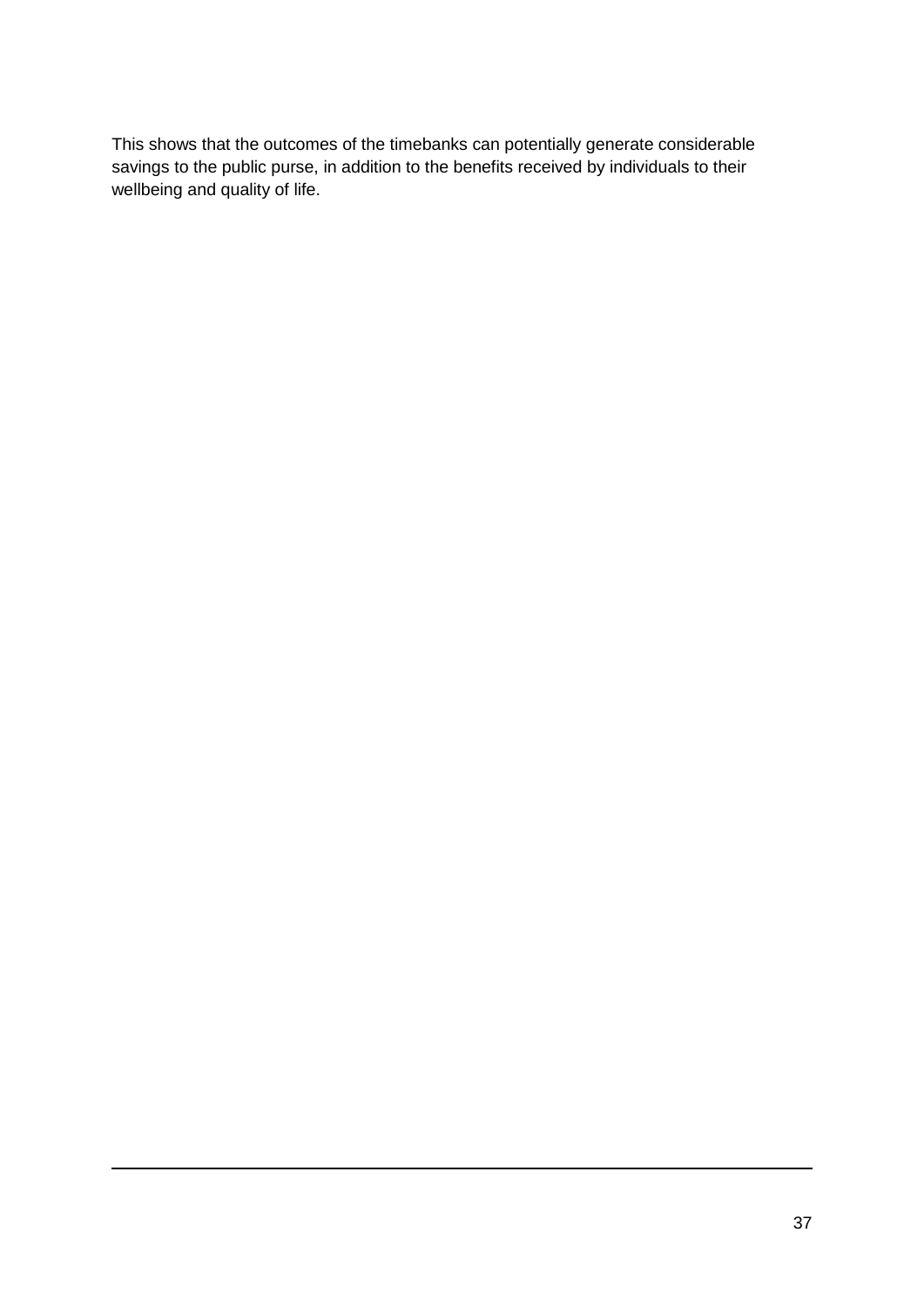# **11) Conclusions**

<u>.</u>

Three out of the four timebanks have been successful in getting started, recruiting members and supporting exchanges of many different types of activities.

One timebank has closed. The difficulties experienced in developing this timebank highlight the importance of local buy-in to the project and the importance of having timebank coordinators who not only understand the concept but are committed to the value inherently embedded in timebanking. It also reflects the difficulty in managing projects that have multiple partners. However, the other three timebanks are thriving.

Looking at the stated aims of the project, the timebanks have been successful in investing in community capacity and in supporting the development of local social capital. Local people have participated and have found this rewarding in different ways, including in learning new skills, gaining confidence, becoming less isolated and in accessing support that they may not have been able to otherwise secure. The timebanks have promoted active citizenship, forming new connections within communities and encouraging people to become involved.

There is evidence that the timebanks have been helping to tackle loneliness and isolation, particularly through engaging older people. This is potentially hugely beneficial as loneliness has serious consequences for individuals and for public services. Lack of social contact is a known risk factor for poor physical health outcomes<sup>11</sup>. Loneliness has a public health impact, as it is associated with a number of negative health outcomes including mortality, morbidity, depression and suicide as well as health service use. For example, older people living alone are significantly less likely to have visited a doctor as a result of a fall and lack of social interaction means that those living alone are less likely to have people noticing a deterioration in their condition. The quantity as well as quality of social interactions has been identified as predictors of well-being and there is evidence to suggest that regular social contact combats stress and anxiety through the provision of effective practical and emotional support and also by acting as a source of self esteem and respect.

One aim of the timebanks is to move people away from a reliance on more costly statutory services. The timebanks are still quite new and this is a long term goal. There is some evidence that the timebanks may achieve this aim over the longer term, for example, by supporting older people to remain independent for longer and to improve their quality of life and wellbeing through practical support and through friendships and networks that can reduce the negative impacts on wellbeing that loneliness and isolation can have.

There are challenges in developing and operating the timebanks. The timebanks have a long lead time to become established and begin person to person exchanges. This is reflected in the large number of hours recorded for group activities rather than for person to person exchanges. The Cambourne café is no longer part of the timebank but during the evaluation period generated a lot of the timebank hours, but was already part funded separately by CHS group which paid for the rent of the hall where the café was held, which raises the

 $11$  Loneliness amongst older people and the impact of family connections (WRVS, 2012) [http://www.royalvoluntaryservice.org.uk/Uploads/Documents/How\\_we\\_help/loneliness-amongst-older](http://www.royalvoluntaryservice.org.uk/Uploads/Documents/How_we_help/loneliness-amongst-older-people-and-the-impact-of-family-connections.pdf)[people-and-the-impact-of-family-connections.pdf](http://www.royalvoluntaryservice.org.uk/Uploads/Documents/How_we_help/loneliness-amongst-older-people-and-the-impact-of-family-connections.pdf)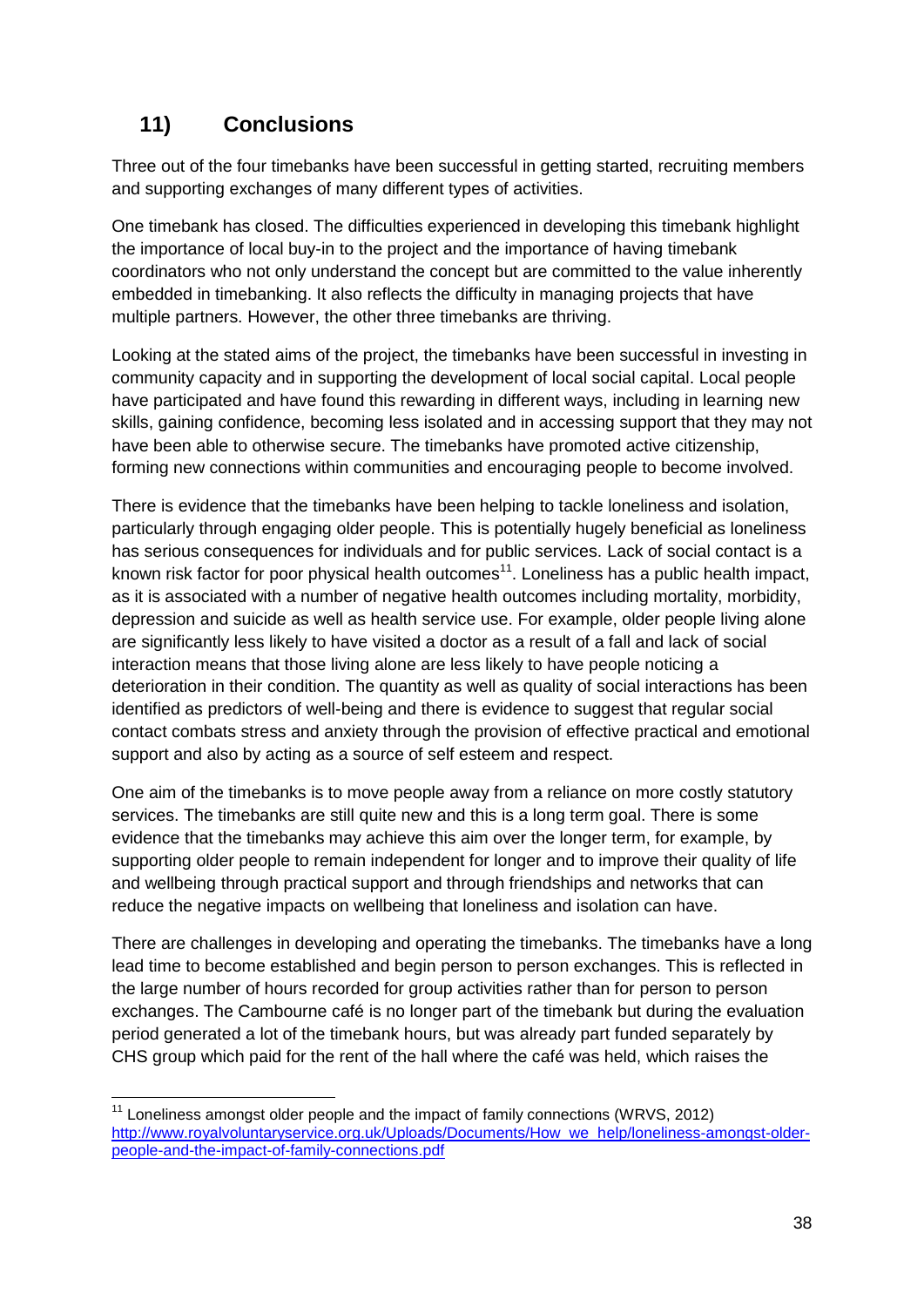question of whether some of this activity would have happened anyway and the potential for double funding/counting the same outputs.

People can express an interest in the timebank and join but be reluctant to take part in any exchanges. This takes up resources for the timebank coordinator as they have to process applications and contact people who do not want to take part in exchanges. There is a core of relatively active members with a larger number of far less active members which means that the majority of exchanges can be generated by a minority of members. This is not a problem in itself, but raises questions about how many people can actually benefit from the timebank. It is difficult to ascribe positive outcomes as a result of the timebank to members who have perhaps only exchanged one or two hours. The benefits are most likely to be felt by the most engaged active members. Managing expectations can be difficult and there is a risk of disappointment, for example, when activities end or when members cannot get the help they were hoping for.

There are questions about the long term sustainability of the timebanks were funding to cease. The research suggests that it is unlikely that the timebanks would continue without funding for the coordinators. It is difficult to encourage members to take on more responsibility in the timebank. But the capacity of the coordinator to recruit and process members and organise exchanges is limited which suggests that the timebank can only reach a certain size and will remain small without additional support in recruitment and organisation of exchanges. But even if the organising of exchanges was done by members rather than only the coordinator, there is still a need to vet people who join and the activities that are exchanged to ensure they are appropriate, especially if exchanges involve vulnerable people. The timebanks are very reliant on the coordinators, particularly on their personal knowledge of members, and if there is a change in personnel it can take time for the new coordinator to get to know people which can slow activity down. However, in the area there are now two examples of timebanks (St Neots and St Ives) which run with volunteer coordinators and these appear to be sustainable long term e.g. St Neots has been running for around two years.

In the unit cost analysis only the direct funding provided to run the timebanks has been used. However, there are additional inputs such as steering group time, free advertising and free room usage. Much of this can be provided in kind but that does not mean it has no cost attached when considering the overall cost benefit of the timebanks. If the cost of the in kind support had been estimated and factored into the unit costs of exchanges, it is likely to have been higher than the average £21 per hour. The cost of funding the timebanks so far has been more than three times the cost than if the hours of exchanges had been paid for at the UK minimum wage. However, as the timebanks develop and longer term outcomes are achieved, there is potential for cost savings to public budgets which would outweigh investment into the timebanks. The variability in the hours exchanged and the unit costs between timebanks is probably partly because of the nature of the activities focused on and the profile of the members involved. The timebanks that are overseen by volunteer coordinators in St Neots and St Ives have very low running costs so it is possible for the costs to reduce considerably as the timebanks develop.

The outputs of the timebanks are easy to measure and monitor, such as the number of hours exchanged or number of events held. But the outcomes are much harder to pinpoint,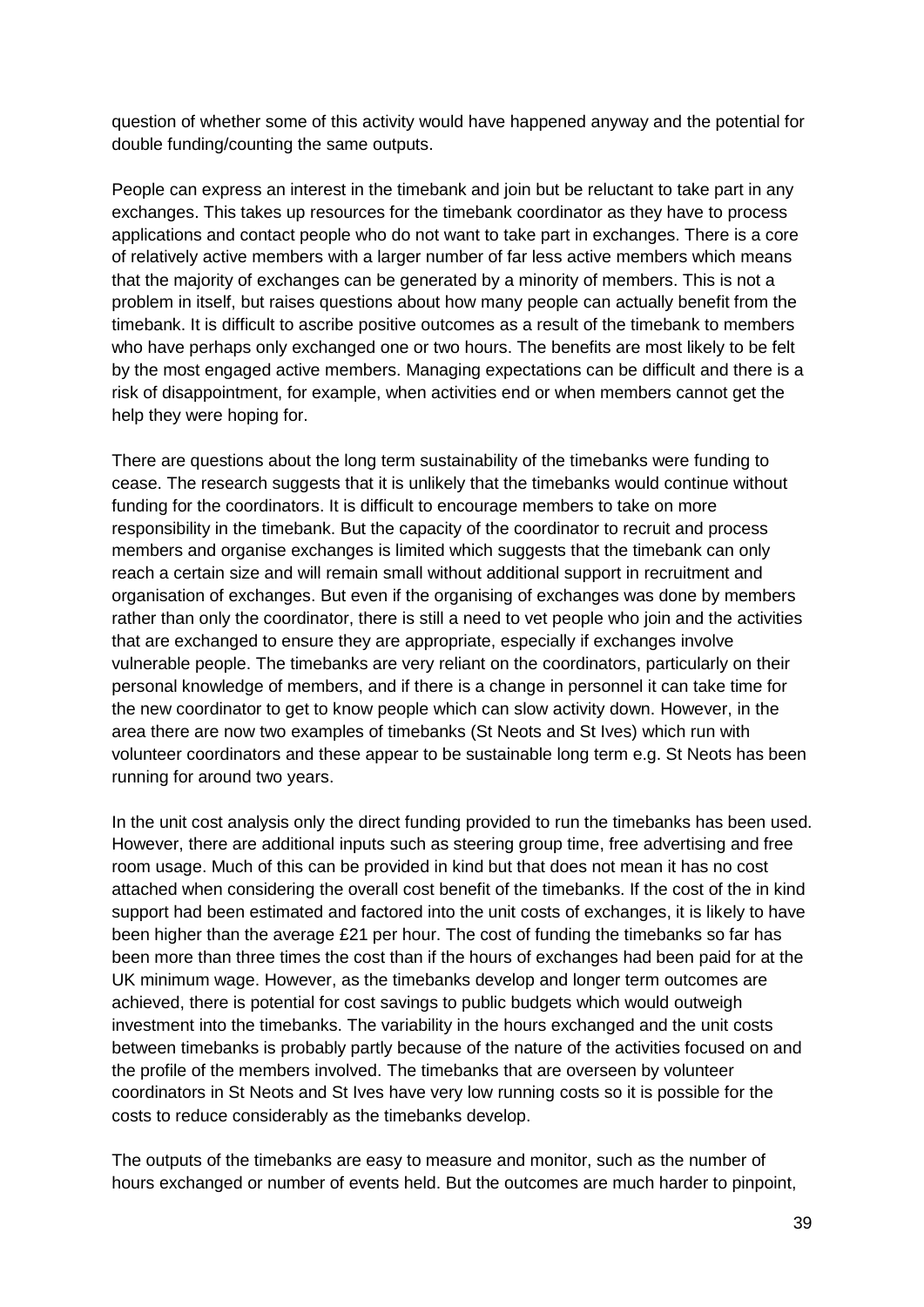to measure and to attach monetary values. For example, timebanking may reduce social isolation which can improve people's health. But this is very hard to determine, to attribute to participation in the timebank, and to measure. The evaluation tried to capture this through perception measures taken before and after participation in the timebank but there was little discernible change, for example, in self-reported health. The qualitative information from the interviews reveals that there are positive outcomes from the timebank, such as more selfconfidence, greater self-worth and less isolation. But measuring such outcomes in a way that can be used in a value for money analysis of the project is very difficult. Monitoring and evaluation activities can be an additional burden on timebank coordinators, but are necessary to meet funding requirements that specify certain outputs and outcomes.

However, there is a certain tension between the ethos and philosophy of timebanking that is about revaluing 'work' and developing the non-market economy, and funding objectives that propose the timebank can save money for public budgets. The ethos of timebanking is not about value measured as money, Cahn argues that "price devalues us as human beings"<sup>12</sup> and that we need to place more value on the things we cannot measure such as trust and love.

The outcomes that generate public savings are most likely to come from exchanges which support vulnerable people, such as older people or those with poor health, but these people can be the hardest to involve in exchanges and timebank coordinators have to find creative ways for people to be able to give to the timebank. This can be a very positive aspect of the timebanks, they can be about reaching the 'hard to reach' and changing the relationship between service providers and those seen as the receivers of services e.g. older people. The ethos behind timebanking is that it is a form of co-production, it is not just about helping people who may be deemed vulnerable or 'at risk', but recognising that everyone has something to give, even when they themselves may need some kind of support. In this sense, timebanking revalues and redefines what counts as work. Even the very old and physically frail were able to give something to the timebank and in this way it helps to make the most of the human potential to help others and to develop invaluable community networks of support.

1

<sup>&</sup>lt;sup>12</sup> Cahn, E. (2004) No More Throw-away People: The Co-production Imperative. Essential Books, Washington.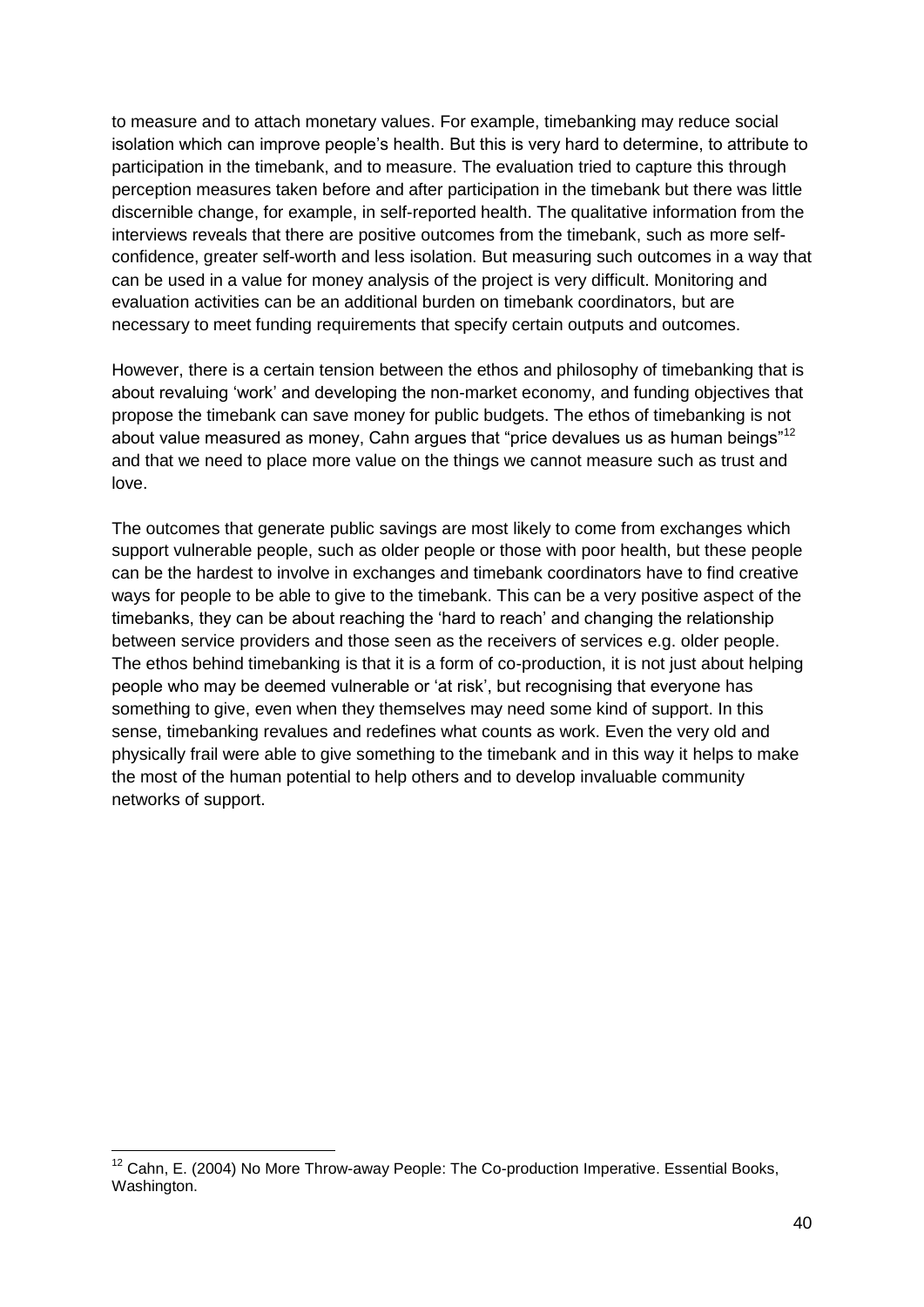# **12) Appendix**

**Data counts of member profiles to end October 2013 and response rate to monitoring questions:**

| 166 | <b>Active Individuals</b> |
|-----|---------------------------|
| 15  | Inactive                  |
| 26  | <b>Active Org</b>         |

| Age         |    |
|-------------|----|
|             |    |
| Up to 15    | 16 |
| 15 - 25     | 4  |
| $25 - 35$   | 28 |
| $35 - 45$   | 37 |
| $45 - 55$   | 22 |
| $55 - 65$   | 26 |
| $65+$       | 34 |
| Unspecified | 14 |

| Female | 121 |     |         |
|--------|-----|-----|---------|
| Male   | 52  | 173 | Total   |
|        |     |     | Replies |

| Asian        | 6   |     |                  |
|--------------|-----|-----|------------------|
| <b>Black</b> | 1   |     |                  |
| Chinese      | 3   |     |                  |
| Mixed        | 5   |     |                  |
| Other        | 1   |     |                  |
| White        | 151 | 167 | Total<br>Replies |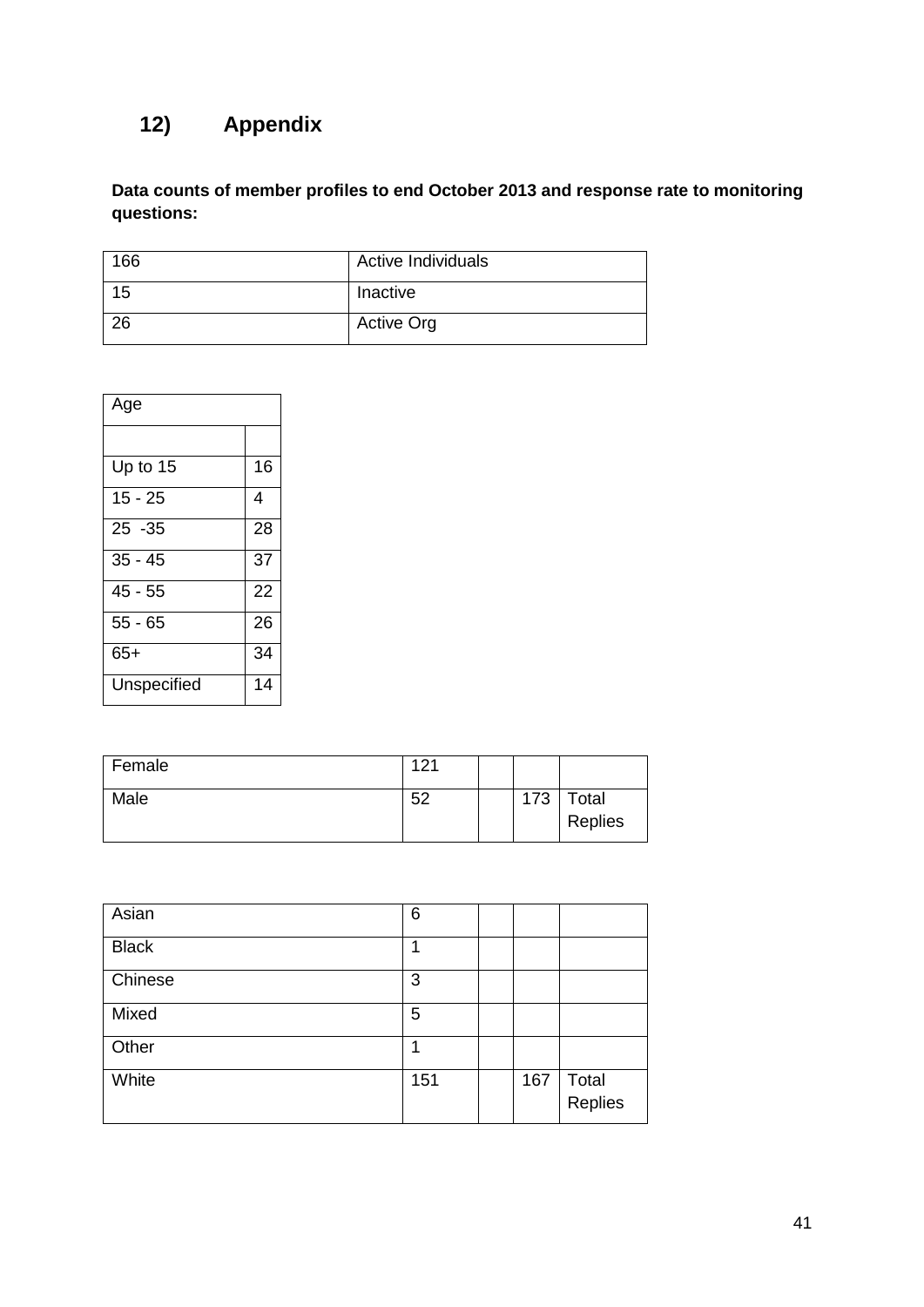| Lives alone | 33 |     |                  |
|-------------|----|-----|------------------|
| Other       |    |     |                  |
| With family |    |     |                  |
| With spouse | 54 | 165 | Total<br>Replies |

| Cat allergies         | $\overline{2}$ |     |                         |
|-----------------------|----------------|-----|-------------------------|
| Cat owner             | 7              |     |                         |
| Cat tolerant          | 4              |     |                         |
| Dog intolerant        | 4              |     |                         |
| Dog owner             | $\overline{7}$ |     |                         |
| Dog tolerant          | 9              |     |                         |
| Smoke Intolerant      | 63             |     |                         |
| <b>Smoke Tolerant</b> | 40             |     |                         |
| Smoker                | 13             | 149 | Total<br><b>Replies</b> |

| Less than £300/week |  |    |                                     |
|---------------------|--|----|-------------------------------------|
| More than £300/week |  | 84 | <sup>-</sup> otal<br><b>Replies</b> |

| Employed or self employed full time | 16 |     |                         |
|-------------------------------------|----|-----|-------------------------|
| Employed or self employed part time | 27 |     |                         |
| In education                        | 14 |     |                         |
| Other situation                     | 10 |     |                         |
| Retired                             | 28 |     |                         |
| Unemployed                          | 18 | 113 | Total<br><b>Replies</b> |

| 1 or more GCSEs at below grade C, NVQ level 1, |  |  |
|------------------------------------------------|--|--|
| <b>BTEC</b>                                    |  |  |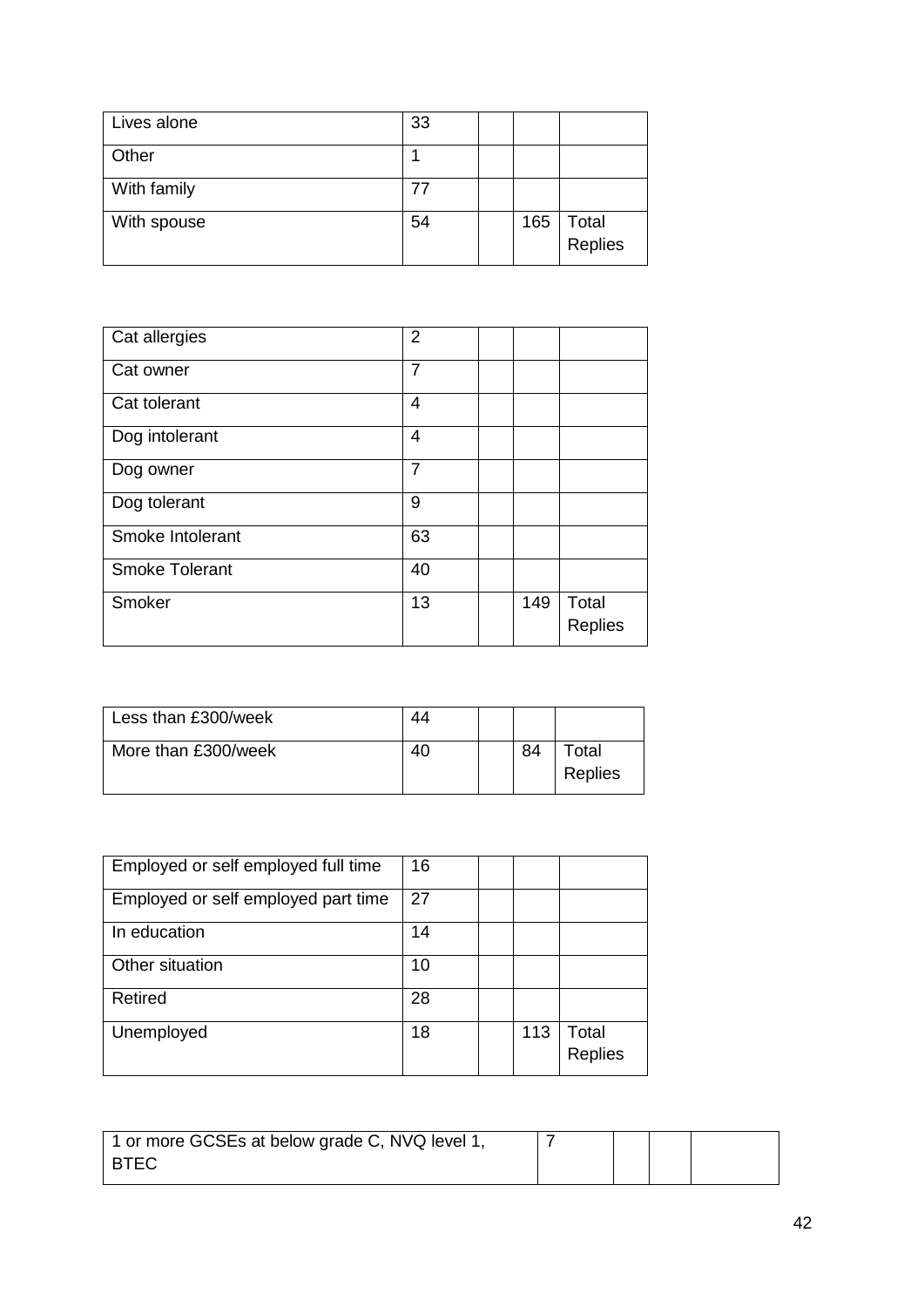| 5 or more GCSEs at grade A-C, NVQ level2                        | 14 |    |                         |
|-----------------------------------------------------------------|----|----|-------------------------|
| A levels, NVQ level 3                                           | 10 |    |                         |
| HND, Btec higher, HE diploma, Degree or above, NVQ<br>level 4/5 | 33 |    |                         |
| No qualifications                                               | 16 |    |                         |
| Other, not sure                                                 | 18 | 98 | Total<br><b>Replies</b> |

| Very good             | 28 |     |                  |
|-----------------------|----|-----|------------------|
| Good                  | 46 |     |                  |
| Neither poor nor good | 14 |     |                  |
| Poor                  | 10 |     |                  |
| Very poor             | 2  | 100 | Total<br>Replies |

| A carer     | 20 |     |                  |
|-------------|----|-----|------------------|
| Not a carer | 80 |     |                  |
| Not Sure    | າາ | 122 | Total<br>Replies |

| <b>Bus</b>       | 23             |     |                  |
|------------------|----------------|-----|------------------|
| Cane             | 18             |     |                  |
| Crutches         | $\overline{2}$ |     |                  |
| Has car          | 96             |     |                  |
| Mobility scooter | 1              |     |                  |
| Push bike        | 32             |     |                  |
| Walker           | 32             |     |                  |
| Wheelchair       | $\overline{7}$ | 211 | Total<br>Replies |

| Do not use C and S services |    |     |       |
|-----------------------------|----|-----|-------|
| Use C and S services        | 18 | 105 | Total |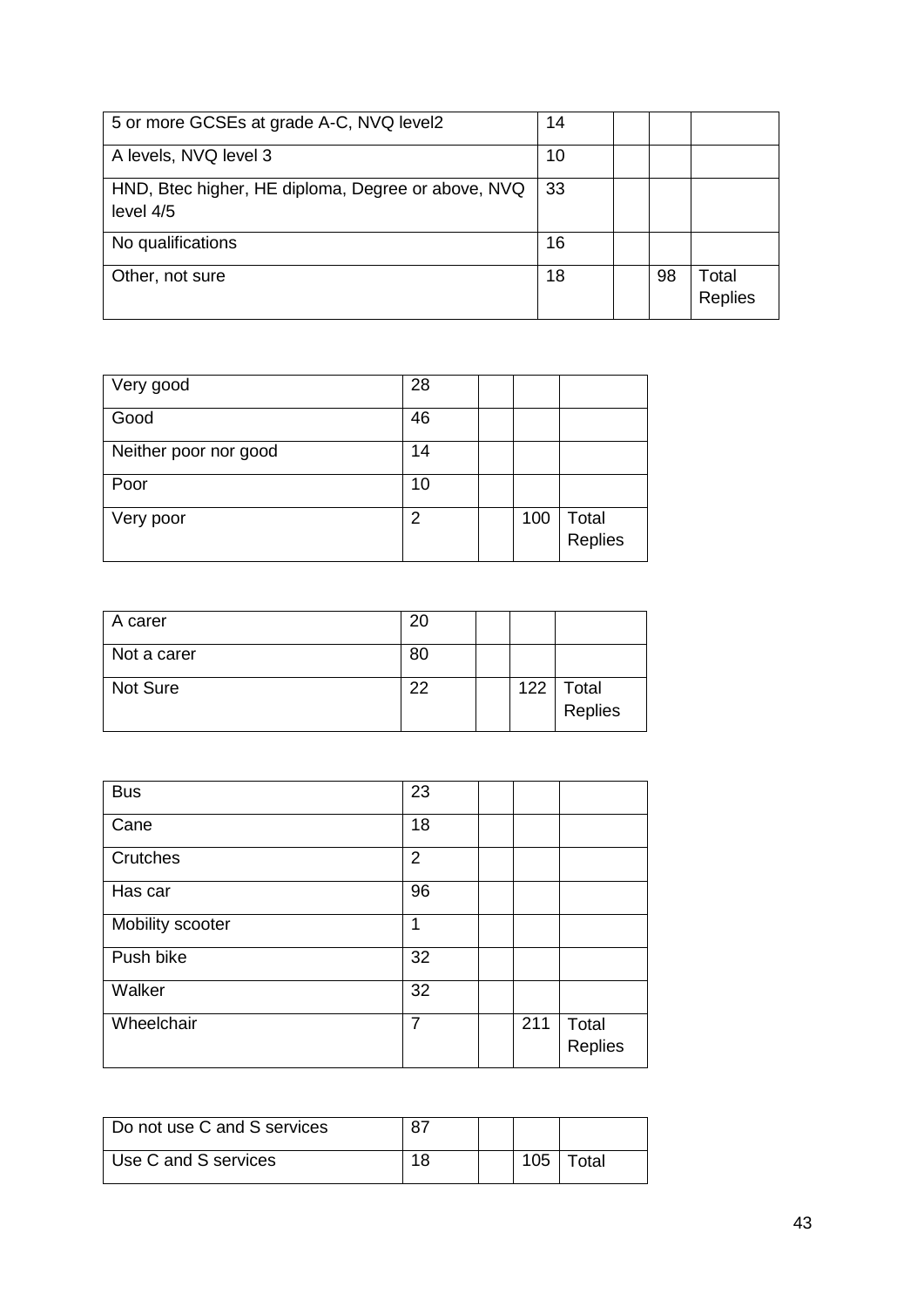| Has e-mail | 9. |     |                  |
|------------|----|-----|------------------|
| No e-mail  | 35 | 132 | Total<br>Replies |

| No internet access       |                 |     |                         |
|--------------------------|-----------------|-----|-------------------------|
| Yes has internet accesss | 10 <sup>o</sup> | 131 | ™otal<br><b>Replies</b> |

| Does not use social media | 44 |     |                  |
|---------------------------|----|-----|------------------|
| Use facebook              | 63 |     |                  |
| Other social media        |    |     |                  |
| Twitter                   | າ  | 111 | Total<br>Replies |

### Involved in other community groups

| $1 = none$               | 28             |    |                  |
|--------------------------|----------------|----|------------------|
| $2^*$                    | $\mathbf 5$    |    |                  |
| $3^*$                    | 5              |    |                  |
| $4*$                     | 13             |    |                  |
| $5^*$                    | 3              |    |                  |
| $6*$                     | $\mathbf 5$    |    |                  |
| $\overline{7}$           | 3              |    |                  |
| $8*$                     | $\overline{2}$ |    |                  |
| $9*$                     | 1              |    |                  |
| $\overline{10^*}$ = many | 10             | 76 | Total<br>Replies |

#### Feel part of the community

| $1 = not at all$ |  |  |
|------------------|--|--|
|                  |  |  |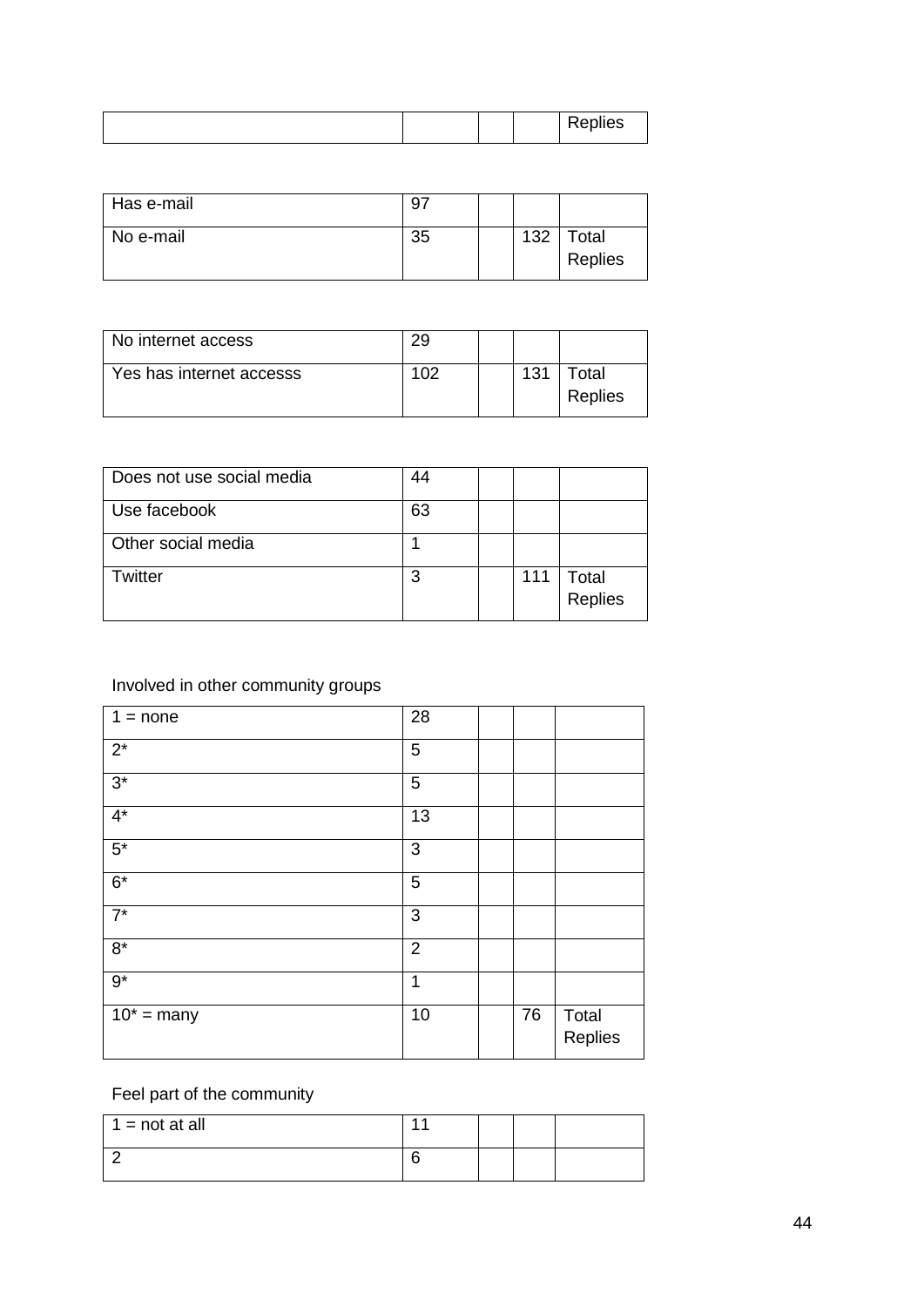| 3                       | 8  |    |                  |
|-------------------------|----|----|------------------|
| 4                       | 12 |    |                  |
| $\overline{5}$          | 14 |    |                  |
| $6\phantom{1}6$         | 6  |    |                  |
| 7                       | 6  |    |                  |
| 8                       | 4  |    |                  |
| $9\,$                   | 1  |    |                  |
| $10 = \text{very much}$ | 7  | 75 | Total<br>Replies |

| <b>Bungalow</b>   | 24  |     |                  |
|-------------------|-----|-----|------------------|
| Flat              |     |     |                  |
| House             | 118 |     |                  |
| Sheltered housing |     | 156 | Total<br>Replies |

Heard about the timebank

| Event        | 19 |     |                  |
|--------------|----|-----|------------------|
| Flyer/poster | 30 |     |                  |
| Friend       | 30 |     |                  |
| <b>GP</b>    | 4  |     |                  |
| Internet     | 6  |     |                  |
| Other method | 35 | 124 | Total<br>Replies |

### People know in local community for coffee

| 0 people | 8  |  |  |
|----------|----|--|--|
| 1 person | 5  |  |  |
| 2 people |    |  |  |
| 3 people | 8  |  |  |
| 4 people | 6  |  |  |
| 5 people | 10 |  |  |
| $5 - 10$ | 20 |  |  |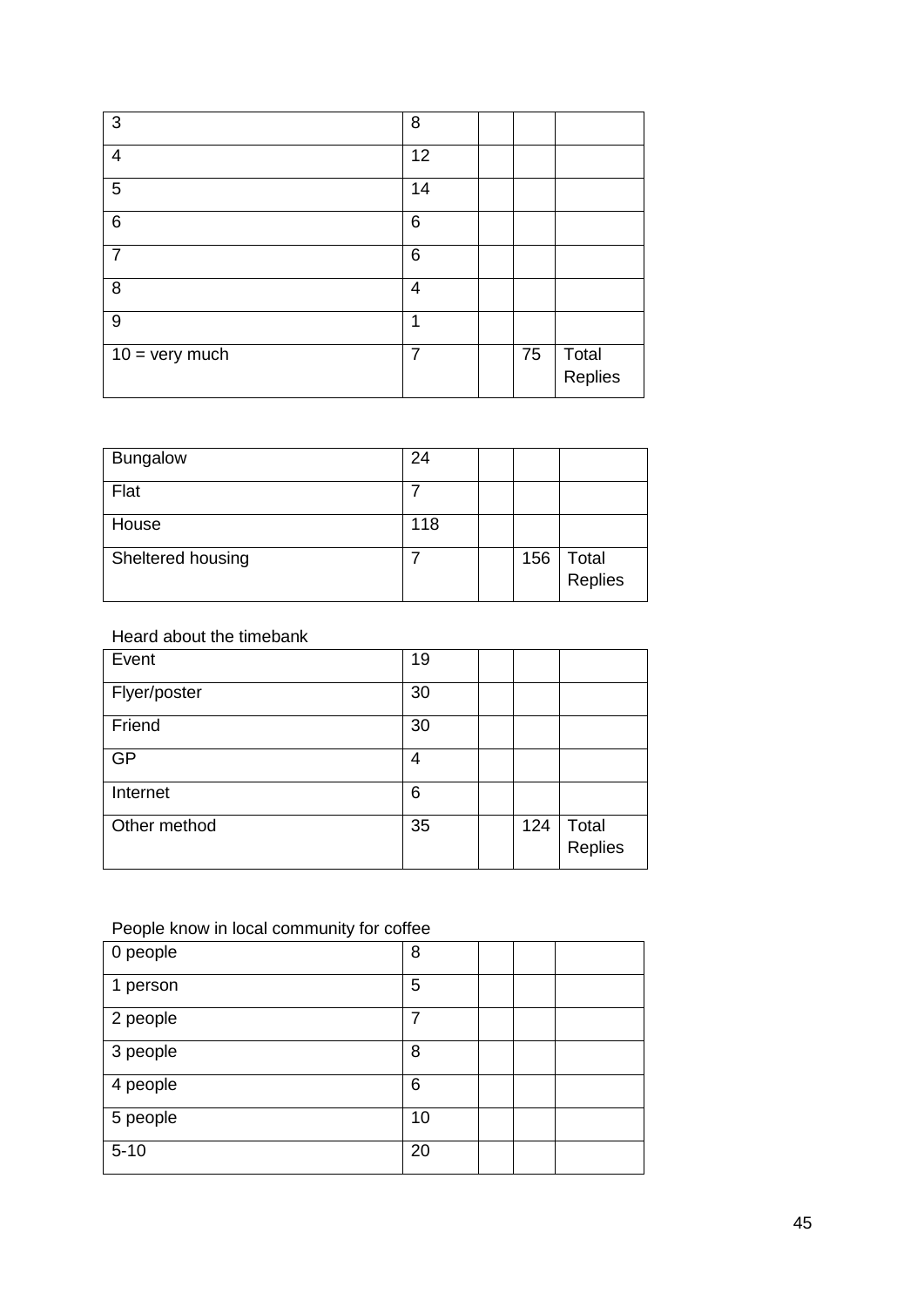| $10 - 20$ | u  |    |                  |
|-----------|----|----|------------------|
| $20+$     | 15 | 89 | Total<br>Replies |

Why joined the timebank

| Have some spare time        | 26 |     |                         |
|-----------------------------|----|-----|-------------------------|
| Need some support           | 22 |     |                         |
| Other reason                | 37 |     |                         |
| Recommended by friend       | 14 |     |                         |
| To get to know other people | 36 | 135 | Total<br><b>Replies</b> |

### Exchanges across all three active timebanks in hours

| Attending social event               | 379 |
|--------------------------------------|-----|
| Serving                              | 267 |
| Gardening work/advice                | 140 |
| <b>Initial setup</b>                 | 136 |
| Leafleting                           | 124 |
| <b>Help with Social Events</b>       | 109 |
| Donation to Community Pot            | 94  |
| Orchard work                         | 65  |
| Shopping                             | 61  |
| Collating magazine                   | 59  |
| <b>Attend Film Club</b>              | 55  |
| Teaching cookery                     | 52  |
| Washing/ironing                      | 46  |
| System transfer                      | 43  |
| <b>Giving lifts</b>                  | 39  |
| Administration                       | 38  |
| <b>Baking cakes</b>                  | 34  |
| Help with pets                       | 33  |
| <b>Bingo Books</b>                   | 33  |
| Use of equipment                     | 33  |
| Use of Meeting Room                  | 33  |
| Outside or Garden maintenance/repair | 29  |
| <b>Story Telling/Reading</b>         | 29  |
| Raking grass                         | 27  |
| Evaluation survey                    | 22  |
| <b>Admin skills</b>                  | 21  |
| Woodwork                             | 21  |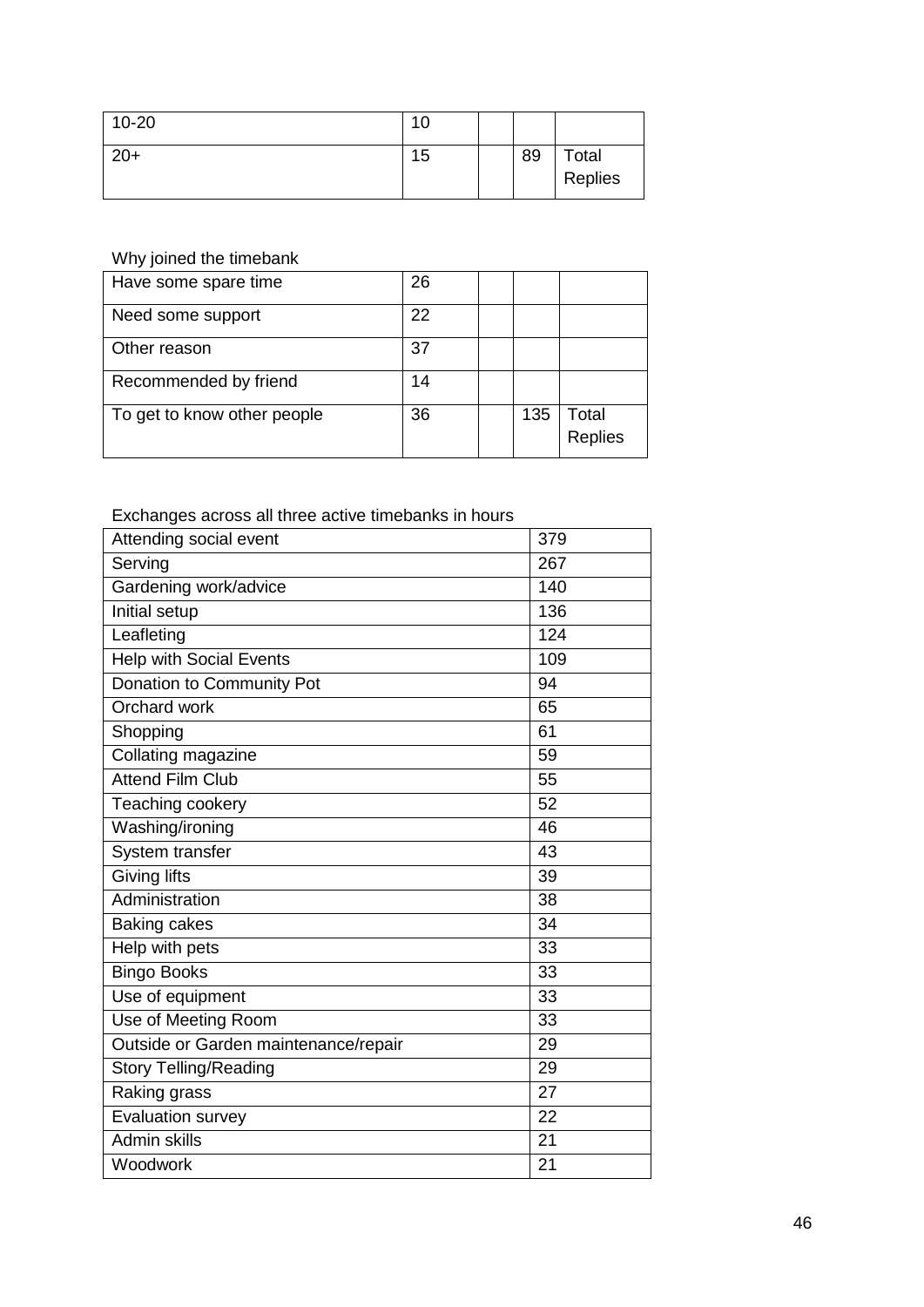| Fund raising                             | 21             |
|------------------------------------------|----------------|
| Basic housekeeping                       | 20             |
| Help at promotional events               | 16             |
| Craft work                               | 16             |
| Crochet                                  | 14             |
| Computer skills                          | 13             |
| Helping in Charity Shop                  | 13             |
| Helping others to earn credits           | 12             |
| Companionship                            | 11             |
| Photo restoration/slide developing       | 11             |
| Help with Fundraising                    | 10             |
| Design                                   | 10             |
| Help with community events               | 10             |
| Attend steering group meeting            | 10             |
| Cooking                                  | 9              |
| Sewing                                   | 9              |
| Setting up / clearing away               | 9              |
| Visiting housebound people               | 8              |
| <b>Beauty Treatments</b>                 | 8              |
| Hair Dressing/Styling                    | $\overline{7}$ |
| Storage                                  | $\overline{7}$ |
| Provide recipe                           | $\overline{7}$ |
| Organise event                           | $\overline{7}$ |
| Home repairs                             | 6              |
| Provide cake                             | 6              |
| <b>Conversational English</b>            | 6              |
| Fence painting                           | 6              |
| <b>Sports Centre</b>                     | 6              |
| Public speaking                          | 5              |
| Litter picking                           | 5              |
| Car sharing                              | 5              |
| <b>Christmas Cakes (fruit)</b>           | 4              |
| Cookery skills                           | 4              |
| Plastering                               | 4              |
| Accompanying on walks or bike rides      | 4              |
| Escort to appointments                   | 4              |
| Photography                              | 4              |
| Teaching simple DIY                      | 4              |
| Website development                      | 4              |
| Design work                              | 3              |
| <b>Card Making</b>                       | 3              |
| Legal Advice                             | $\overline{2}$ |
| <b>Singing Lessons</b>                   | $\overline{2}$ |
| Grow, collect and give homegrown produce | 2              |